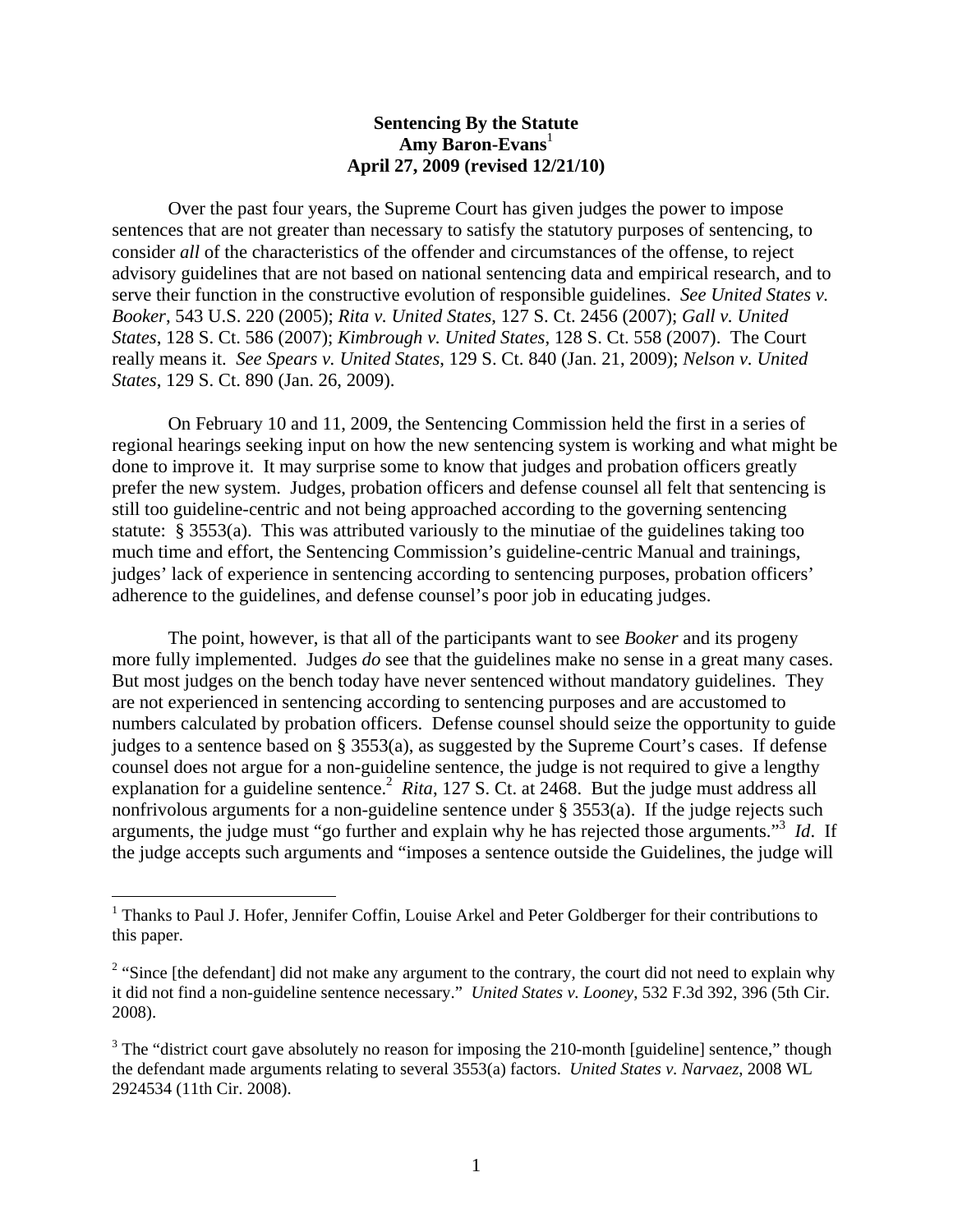explain why he has done so." *Id.* More "significant justification" under § 3553(a) is required for a major variance than for a minor one. *Gall*, 128 S. Ct. at 597. Where do these "significant justifications" come from? It is "not incumbent on the District Court Judge to raise," much less develop, "every conceivably relevant issue on his own initiative." *Id*. at 599.

Part I of this paper argues that we should refocus the sentencing decision to the statutory sentencing purposes and the parsimony principle, briefly reviews the purposes and some of the other factors, and offers some suggestions (by no means comprehensive) on what kinds of facts and considerations may be relevant to each purpose. Part II discusses "consideration" of the advisory guideline range and what role, if any, sentencing purposes and empirical evidence of past practice have played in the guidelines' development. Part III discusses deconstruction of the guideline range and construction of a purpose-driven sentence. Part IV argues, based on the Sentencing Reform Act, past practice and empirical research, that the first question in every case in which prison is not statutorily required should be whether probation will suffice, not how long the defendant should be imprisoned. Part V offers suggestions for objective support for the specific non-guideline sentence you propose. Part VI works through some examples.

In a few districts, defense counsel report that some judges *never* impose a belowguideline sentence and, if anything, impose an above-guideline sentence. They question whether the kinds of arguments suggested in this paper are useful to them since they must often argue *for* the guideline sentence. These arguments, however, should be used to educate judges that the guideline sentence is greater than necessary, and that a below-guideline sentence is sufficient.

#### **Table of Contents**

| I.  | Which sentence is sufficient, but not greater than necessary, to satisfy the purposes set   |                                                                                         |  |  |  |  |
|-----|---------------------------------------------------------------------------------------------|-----------------------------------------------------------------------------------------|--|--|--|--|
|     |                                                                                             |                                                                                         |  |  |  |  |
|     | A.                                                                                          |                                                                                         |  |  |  |  |
|     | Nature and Circumstances of the Offense and History and Characteristics of the<br><b>B.</b> |                                                                                         |  |  |  |  |
|     |                                                                                             |                                                                                         |  |  |  |  |
|     | $\mathbf{C}$ .                                                                              |                                                                                         |  |  |  |  |
|     |                                                                                             | Seriousness of the Offense, Respect for Law, Just Punishment5<br>1.                     |  |  |  |  |
|     |                                                                                             | 2.                                                                                      |  |  |  |  |
|     |                                                                                             | Protection of the Public from Further Crimes of the Defendant10<br>3.                   |  |  |  |  |
|     |                                                                                             | 4.                                                                                      |  |  |  |  |
|     |                                                                                             | 5.                                                                                      |  |  |  |  |
|     | D.                                                                                          |                                                                                         |  |  |  |  |
|     | Е.                                                                                          |                                                                                         |  |  |  |  |
| П.  |                                                                                             |                                                                                         |  |  |  |  |
|     | A.                                                                                          |                                                                                         |  |  |  |  |
|     | <b>B.</b>                                                                                   |                                                                                         |  |  |  |  |
| Ш.  |                                                                                             | Deconstructing the Guidelines/Constructing a Purpose-Driven Sentence18                  |  |  |  |  |
| IV. |                                                                                             | First Question: Is Prison Necessary to Satisfy Retribution, Deterrence or Protection of |  |  |  |  |
|     |                                                                                             | the Public, or Would Probation Satisfy Those Purposes and Promote Rehabilitation, if    |  |  |  |  |
|     |                                                                                             |                                                                                         |  |  |  |  |
| V.  |                                                                                             | Objective, Well-Reasoned Support for Non-Guideline Sentences31                          |  |  |  |  |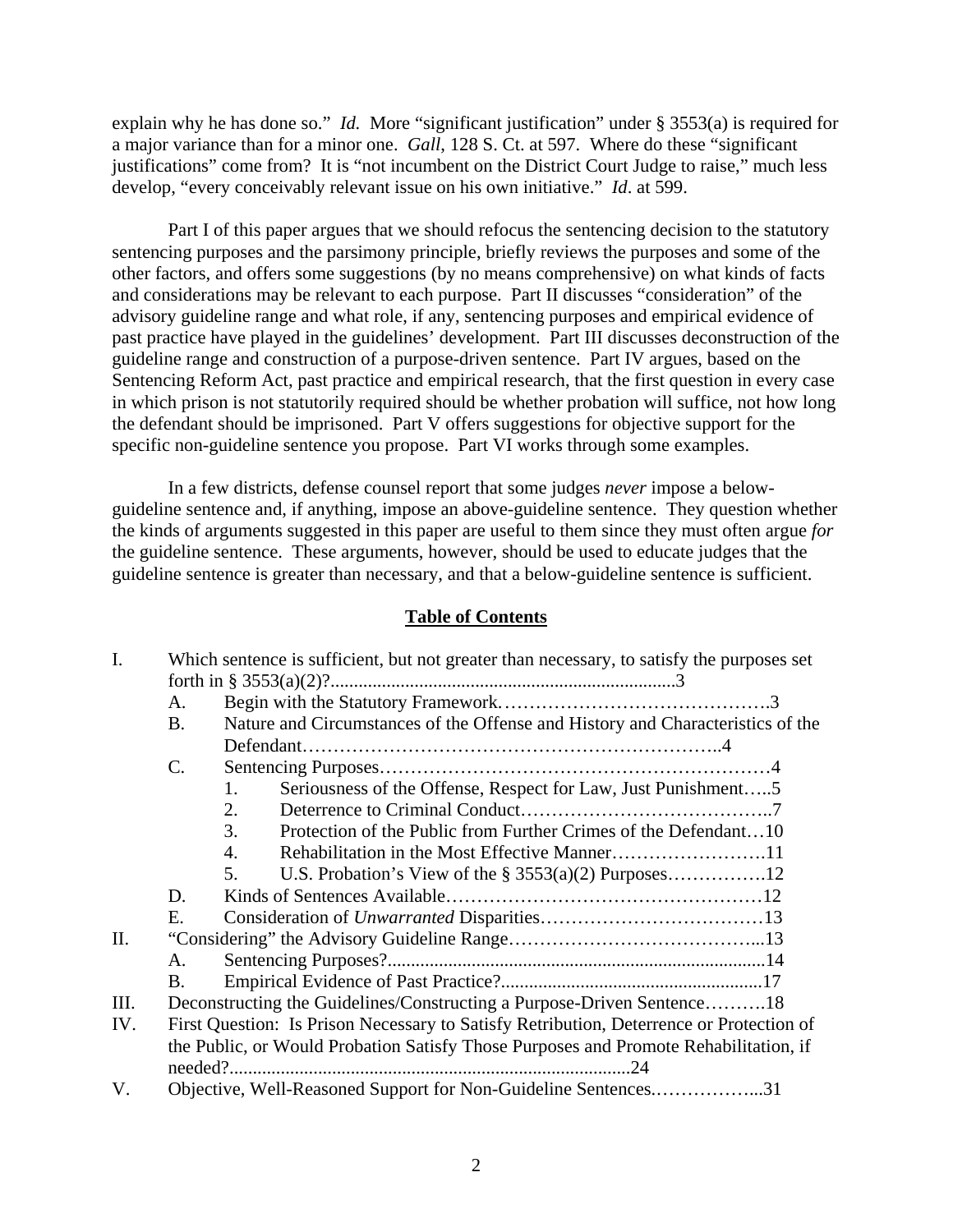|     | A.            | Sever and/or Reweigh the Flawed Guideline Provision32 |
|-----|---------------|-------------------------------------------------------|
|     | <b>B.</b>     |                                                       |
|     | $\mathcal{C}$ |                                                       |
|     |               |                                                       |
|     |               | 2. Median Reductions from the Guideline Minimum46     |
|     |               |                                                       |
| VL. |               |                                                       |
|     |               |                                                       |

### **I. Which sentence is sufficient, but not greater than necessary, to satisfy the purposes set forth in § 3553(a)(2)?**

Defense counsel should refocus the sentencing framework from "guidelines or a variance *from* the guidelines" to the "overarching provision instructing district courts to 'impose a sentence sufficient, but not greater than necessary,' to achieve the goals of sentencing." *Kimbrough*, 128 S. Ct. at 570. True, "the sentencing court must first calculate the Guidelines range, and then consider what sentence is appropriate for the individual defendant in light of the statutory sentencing factors, 18 U.S.C. § 3553(a), explaining any variance from the former with reference to the latter." *Nelson*, 129 S. Ct. at 891-92. The judge's obligation to "correctly calculate" the guideline range "first," however, means only that the judge should resolve disputes about guideline facts and application issues at the outset. Sentencing memoranda and arguments should frame the sentencing decision according to the statutory structure of § 3553(a).

## **A. Begin with the Statutory Framework.**

The statute governing sentencing requires the district court to "impose a sentence sufficient, but not greater than necessary, to comply with the purposes set forth in paragraph (2)" of that provision. 18 U.S.C. § 3553(a). Those purposes are:

 (2) the need for the sentence imposed— (A) to reflect the seriousness of the offense, to promote respect for the law, and to provide just punishment for the offense;

(B) to afford adequate deterrence to criminal conduct;

(C) to protect the public from further crimes of the defendant; and

 (D) to provide the defendant with needed educational or vocational training, medical care, or other correctional treatment in the most effective manner.

18 U.S.C. § 3553(a)(2). In fashioning a sentence that complies with the "overarching provision instructing district courts to 'impose a sentence sufficient, but not greater than necessary,' to achieve the goals of sentencing," *Kimbrough*, 128 S. Ct. at 570, the judge must consider a broad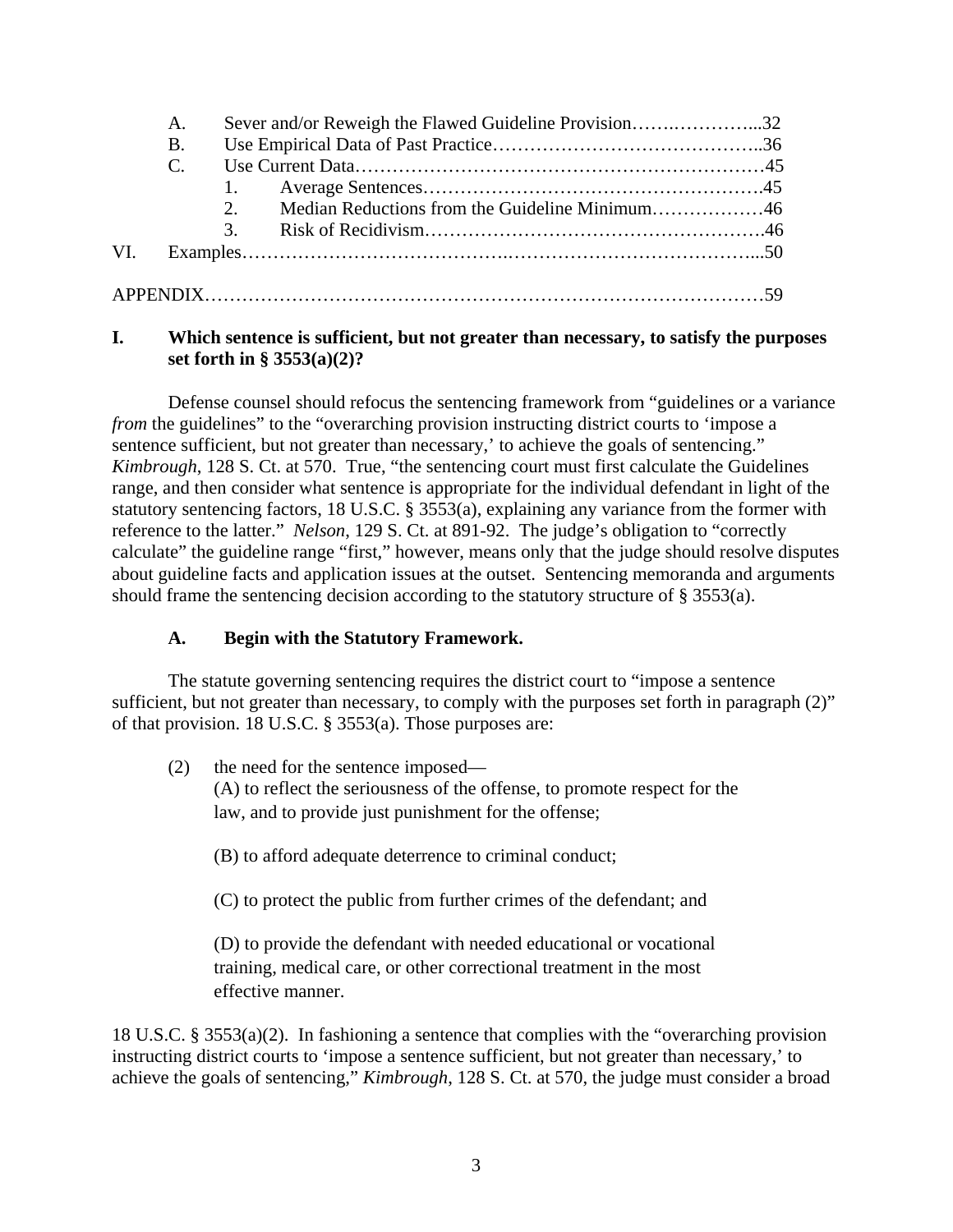range of factors, including the nature and circumstances of the offense and the history and characteristics of the defendant. *See* 18 U.S.C. § 3553(a)(1)–(7).

### **B. Nature and Circumstances of the Offense and History and Characteristics of the Defendant**

In most cases, begin with the defendant's story. How did he get here? Why is this offense not the whole story of the capacities and character of this person? These are the facts that you will use to show that a lengthy prison term is not "necessary" to satisfy just punishment, to prevent further crimes by this defendant, to provide rehabilitation in the most effective manner.

Section  $3553(a)(1)$  is a "broad command to consider 'the nature and circumstances of the offense and the history and characteristics of the defendant.'" *Gall*, 128 S. Ct. at 596 n.6. It is not limited, and may not be limited, by the Commission's restrictive policy statements regarding what a judge may not consider. As Justice Stevens put it, the Commission "has not developed any standards or recommendations" for many individual characteristics, but "[t]hese are . . . matters that § 3553(a) authorizes the sentencing judge to consider," even though they are "not ordinarily considered" under the guidelines. *Rita*, 127 S. Ct. at 2473 (Stevens, J., concurring). In *Gall*, the Court upheld a non-guideline sentence in which the judge imposed a sentence of probation based on circumstances of the offense and characteristics of the defendant which the guidelines' policy statements prohibit, *i.e.*, voluntary withdrawal from a conspiracy, or deem "not ordinarily relevant," *i.e.*, age and immaturity, and self rehabilitation through education, employment, and discontinuing the use of drugs. *Id*. at 598-602. In approving the sentence and the factors upon which it was based, the Court made no mention of the Commission's conflicting policy statements.

## **C. Sentencing Purposes**

One judge has framed the purposes of sentencing as follows:

Deterrence, incapacitation, and rehabilitation are prospective and societal – each looks forward and asks: What amount and kind of punishment will help make society safe? In contrast, retribution imposes punishment based upon moral culpability and asks: What penalty is needed to restore the offender to moral standing within the community?

*United States v. Cole*, slip op., 2008 WL 5204441 \*4 (N. D. Ohio Dec. 11, 2008).

 Below is a very brief review of the purposes of sentencing. It touches on only a small portion of the criminological literature and is not meant to be comprehensive. For an overview of what works and what doesn't in preventing crime, *see* Doris Layton MacKenzie, *Criminal Justice and Crime Prevention,* Chapter 9, *What Works, What Doesn't, What's Promising*: *A Report to the United States Congress Prepared for the National Institute of Justice*, http://www.ncjrs.gov/works/chapter9.htm.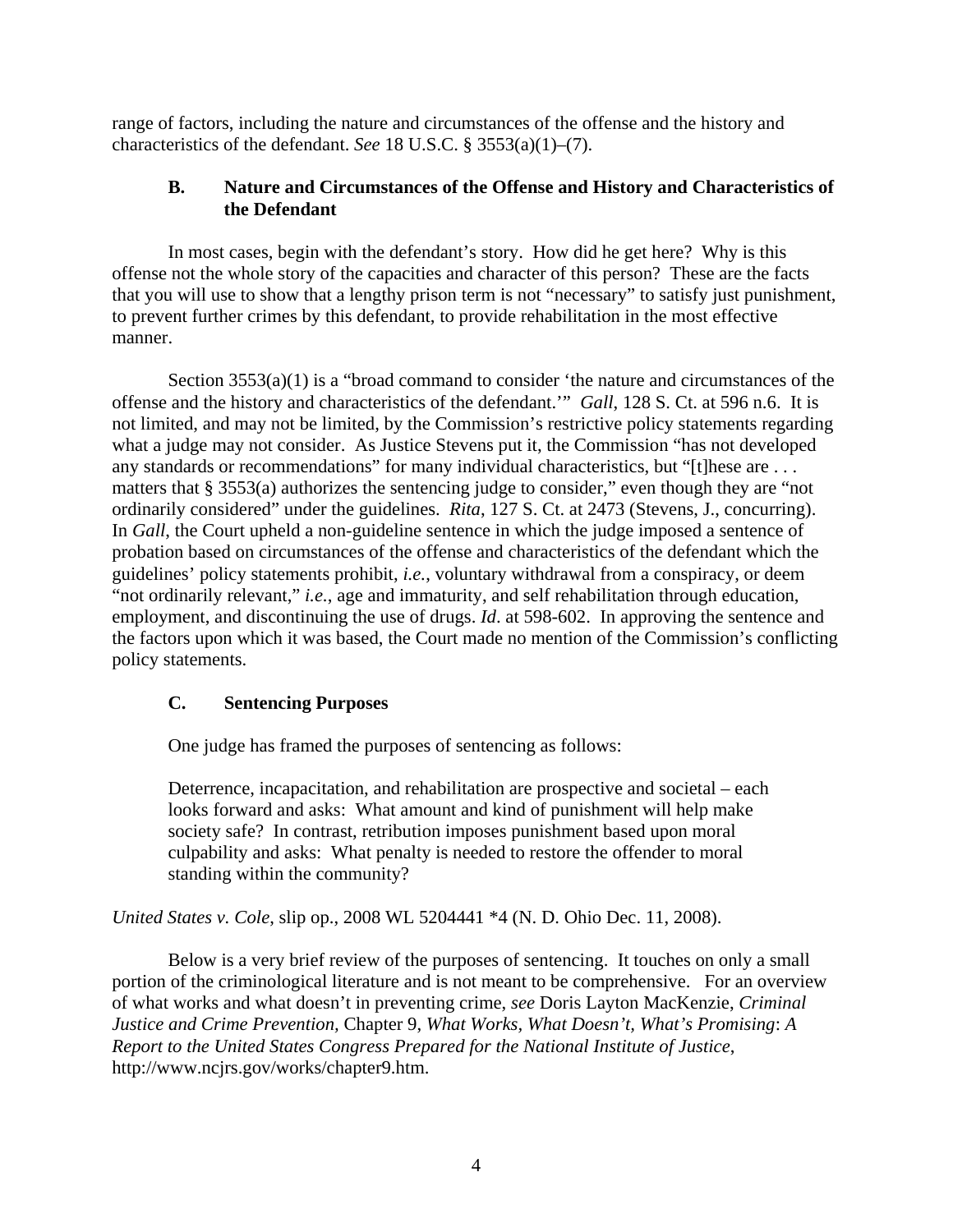#### **1. Seriousness of the Offense, Respect for Law, Just Punishment**

Section  $3553(a)(2)(A)$  requires the judge to consider "the need for the sentence imposed. . . to reflect the seriousness of the offense, to promote respect for the law, and to provide just punishment for the offense." A sentence that is excessive in light of the seriousness of the offense promotes disrespect for law and provides unjust punishment.

The purposes set forth in §  $3553(a)(2)(A)$  are generally referred to, collectively, as "retribution," which has been defined as follows:

First, retributive, or "just deserts," theory considers only the defendant's past actions, not his or her probable future conduct or the effect that the punishment might have on crime rates or otherwise. Second, retribution examines the actor's degree of **blameworthiness** for his or her past actions, focusing on the offense being sentenced. . . . Third, the degree of blameworthiness of an offense is generally assessed according to **two kinds of elements**: the **nature and seriousness of the harm caused or threatened** by the crime; and the **offender's degree of culpability in committing the crime, in particular, his degree of intent (mens rea), motives, role in the offense, and mental illness or other diminished capacity**.

Richard S. Frase, *Excessive Prison Sentences, Punishment Goals, and the Eighth Amendment: "Proportionality" Relative to What?*, 89 Minn. L. Rev. 571, 590 (February 2005) (emphasis supplied).

Thus, the seriousness of the offense may be lessened, for example, if the crime was victimless or was not violent. *See* 28 U.S.C. § 994(j) (prison is generally inappropriate in "cases in which the defendant is a first offender who has not been convicted of a crime of violence or an otherwise serious offense," while some term of imprisonment is generally appropriate for "a person convicted of a crime of violence that results in serious bodily injury"). The offense should be considered less serious if restitution was made in whole or in part, if the defendant's motives were not at all or not entirely egregious, if the defendant's knowledge or intent was diminished, if the offense was the result of a disadvantaged upbringing, abuse or neglect, poverty, addiction or mental illness, or if the defendant's role or gain from the offense was comparatively minor. The guidelines do not generally take account of such matters, and many of the Commission's policy statements explicitly prohibit or discourage their consideration.

The offense may be more or less serious depending on "the community view of the gravity of the offense" or the "public concern generated by the offense."  $28$  U.S.C. § 994(c)(4), (5). For example, in *United States v. Parris*, 573 F. Supp. 2d 744 (E.D.N.Y. 2008), the judge recognized that the guideline range of 360 months to life, the result of guideline increases stemming from highly publicized major frauds such as Enron, defied common sense in the comparatively run of the mill securities fraud case before him, and imposed a sentence of 60 months.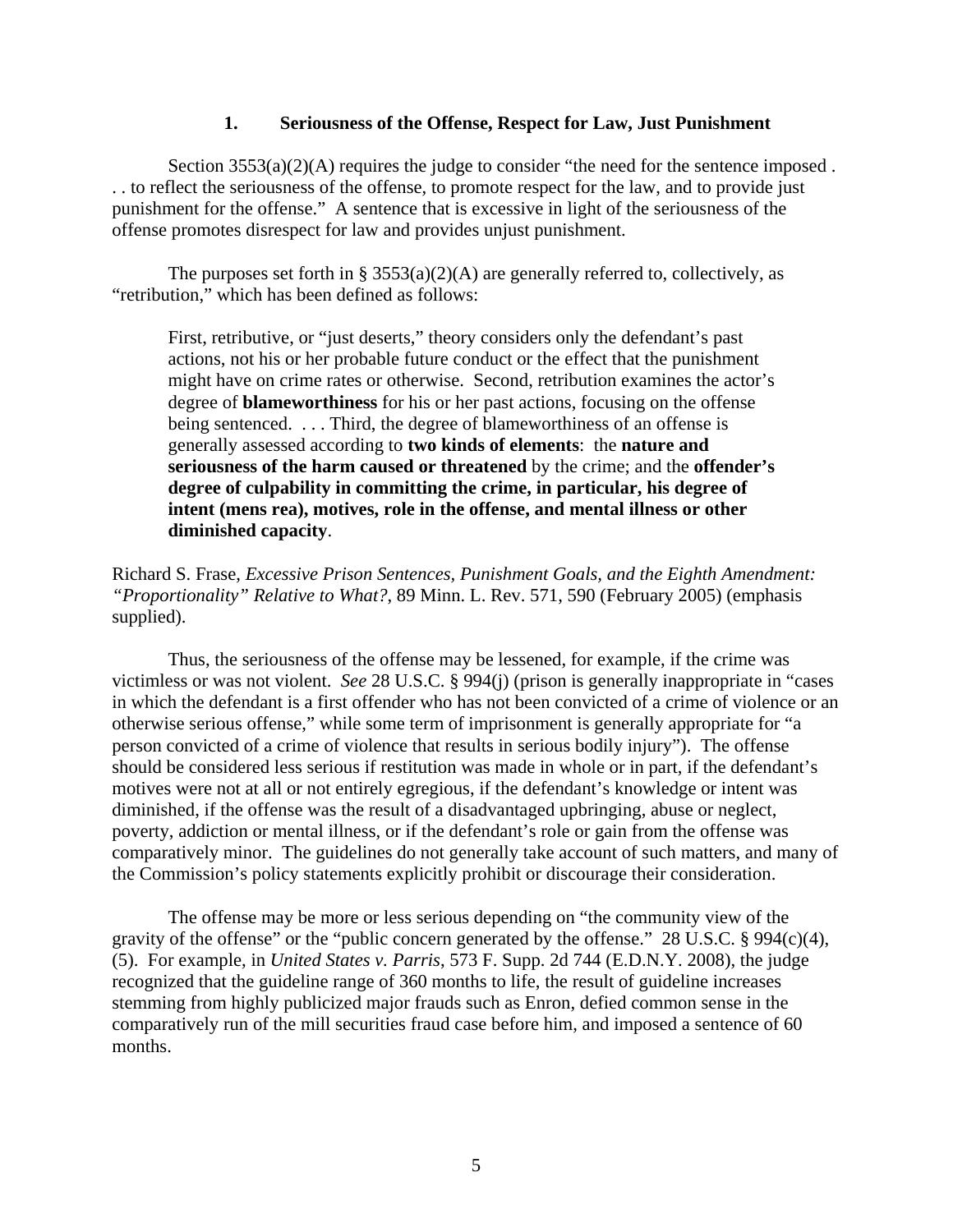Congress recognized that "community norms concerning particular criminal behavior might be justification for increasing or decreasing the recommended penalties for the offense." *See* S. Rep. No 98-225 at 170 (1983). For example, in some communities, guns are a way of life; in others, they are a physical threat to the community.<sup>4</sup> The First Circuit recently upheld an above-guideline sentence in a firearms trafficking case based on the seriousness of the offense and the need for specific and general deterrence in light of "an epidemic of handgun violence in communities within this district." *See United States v. Politano*, 522 F.3d 69, 72 (1<sup>st</sup> Cir. 2008). The Second Circuit could not agree that a similar above-guideline sentence was warranted by the seriousness of the offense, but upheld the sentence based on a greater than average need for general deterrence of firearms trafficking in New York City. *See United States v. Cavera*, 550 F.3d 180 (2d Cir. 2008) (en banc).

In 2006, after the offenses at issue in *Politano* and *Cavera*, the Sentencing Commission promulgated a 4-level enhancement for firearms trafficking, broadly defined to reach the sale, trade or gift of two or more guns. *See* USSG § 2K2.1(b)(5). The Commission recognized that the enhancement would sweep in rural offenders, but believed it would prevent urban gun violence.<sup>5</sup> A judge may well conclude that firearms offenses are not so serious in a rural area. Moreover, the beliefs of the First and Second Circuits and the Commission regarding general deterrence may not be well-founded, as explained in the next section.

Regardless of community norms, widely varying circumstances in the possession of a gun bear on the seriousness of the offense in ways the guidelines generally do not recognize. See, e.g., United States v. Hill, \_\_ F.3d \_\_, 2009 WL 1052947  $*6$  (7<sup>th</sup> Cir. 2009); *United States v. Williams*, 403 F.3d 1188, 1198-1200 (10th Cir.2005).

#### **2. Deterrence to Criminal Conduct**

1

Section  $3553(a)(2)(B)$  requires the judge to consider "the need for the sentence imposed. . . to afford adequate deterrence to criminal conduct."

After reviewing empirical evidence regarding the continuing increase in the number of drug and child pornography offenders despite the war on each and stiff federal sentences, one judge concluded that "there is not a sliver of evidence in this sentencing record remotely supporting the notion that harsher punishment would reduce the flow of child pornography on the Internet. . . . This does not mean that [the defendant] should not receive a lengthy sentence for his criminal conduct, but it does mean that the sentence should not be longer simply to satisfy

<sup>4</sup> For other examples, *see, e.g.,* Charles P. Sifton, *Theme and Variations: The Relationship Between National Sentencing Standards and Local Conditions*, 5 Fed. Sent'g Rep. 303 (1993); Reena Raggi, *Local Concerns, Local Insights: Further Reasons for More Flexibility in Guideline Sentencing*, 5 Fed. Sent'g Rep. 306 (1993); Vincent L. Broderick, *Local Conditions: Local Factors in Sentencing*, 5 Fed. Sent'g Rep. 314 (1993).

<sup>&</sup>lt;sup>5</sup> USSC, Public Hearing at 205-08 (Mar. 15, 2006) (discussing but not resolving how to take urban and rural concerns into account), http://www.ussc.gov/hearings/03\_15\_06/0315USSC.pdf. The amendment was announced with a statement that it would target urban gun violence.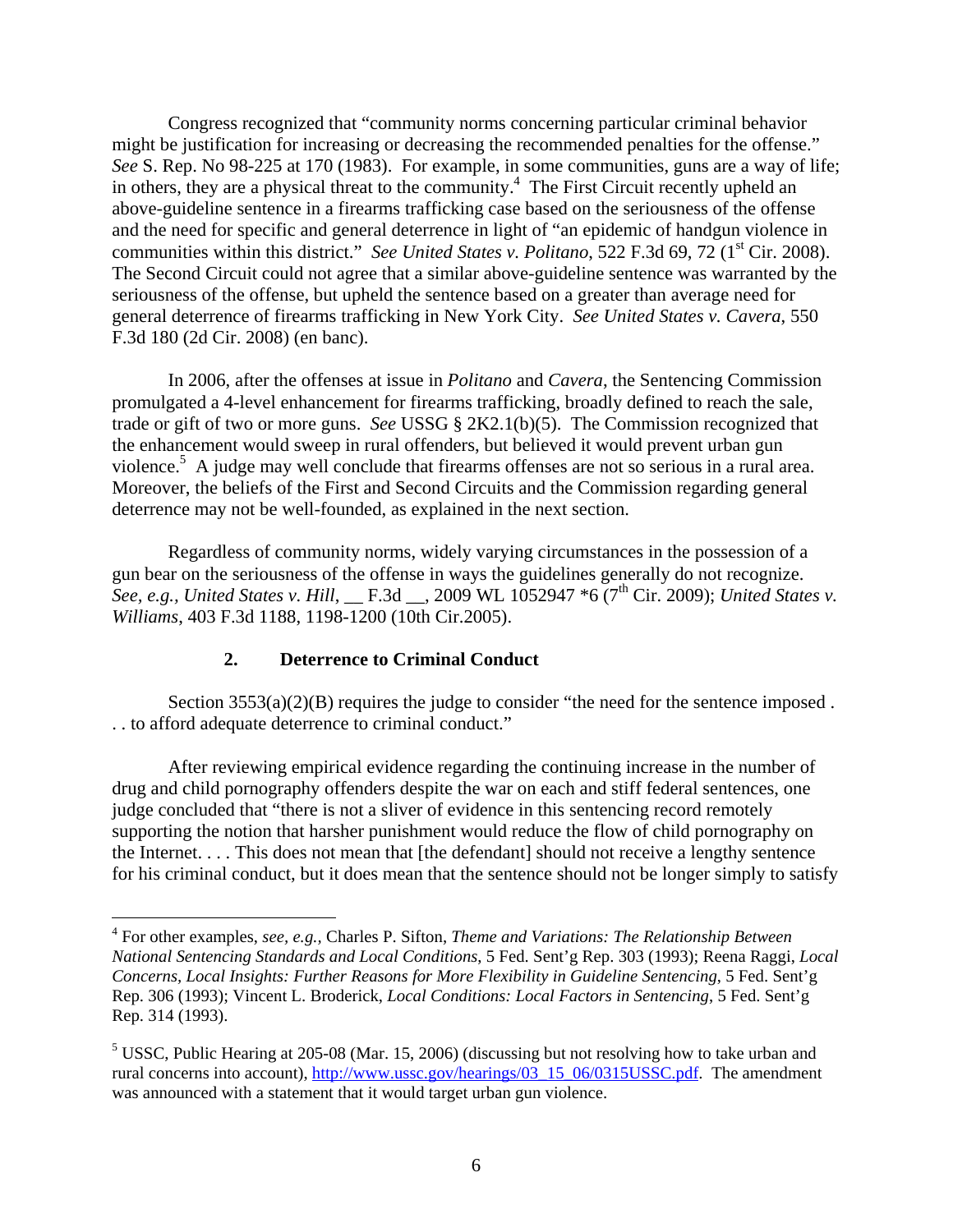an objective that, while laudable, is not being achieved according to any empirical or other evidence in this case or, for that matter, empirical evidence in any other case or source that I am aware of." *United States v. Beiermann*, 599 F. Supp. 2d 1087, 1103-04 (N.D. Iowa 2009).

Indeed, while many believe that the higher the sentence, the greater the effect in deterring others, the empirical research shows no relationship between sentence length and deterrence. The general research finding is that "deterrence works," in the sense that there is less crime with a criminal justice system than there would be without one. But the question for the judge is "marginal deterrence," *i.e.*, whether any particular quantum of punishment results in increased deterrence and thus decreased crime. Here the findings are uniformly negative: there is no evidence that increases in sentence length reduce crime through deterrence. Current empirical research on general deterrence shows that while *certainty* of punishment has a deterrent effect, "increases in severity of punishments do not yield significant (if any) marginal deterrent effects. . . . Three National Academy of Science panels, all appointed by Republican presidents, reached that conclusion, as has every major survey of the evidence." Michael Tonry, *Purposes and Functions of Sentencing*, 34 Crime and Justice: A Review of Research 28-29 (2006).<sup>6</sup>

In one of the best studies of specific deterrence, which involved federal white collar offenders (presumably the most rational of potential offenders) in the pre-guideline era, no difference in deterrence was found even between probation and imprisonment. *See* David Weisburd et. al., *Specific Deterrence in a Sample of Offenders Convicted of White-Collar Crimes*, 33 Criminology 587 (1995).<sup>7</sup> That is, offenders given terms of probation were no more or less likely to reoffend than those given prison sentences.

In a very recent study of drug offenders sentenced in the District of Columbia, researchers tracked over a thousand offenders whose sentences varied substantially in terms of prison and probation time. Donald P. Green & Daniel Winik, *Using Random Judge Assignments to Estimate the Effects of Incarceration and Probation on Recidivism among Drug Offenders*, \_\_ Criminology  $\_\_$  (forthcoming 2009).<sup>8</sup> The results showed that variations in prison and probation time "have no detectable effect on rates of re-arrest." "Those assigned by chance to receive prison time and their counterparts who received no prison time were re-arrested at similar rates over a four-year time frame." In other words, "at least among those facing drug-related charges, incarceration and supervision seem not to deter subsequent criminal behavior." *Id.*

Typical of the findings on general deterrence are those of the Institute of Criminology at Cambridge University. *See* Andrew von Hirsch, et al, *Criminal Deterrence and Sentence*  Severity: An Analysis of Recent Research (1999).<sup>9</sup> The report, commissioned by the British Home Office, examined penalties in the United States as well as several European countries. It

 6 This article is available on Westlaw.

 $7$  This article is available at any good library.

<sup>&</sup>lt;sup>8</sup> An electronic copy is available at: http://ssrn.com/abstract=1477673.

 $9^9$  A summary of these findings is available at http://members.lycos.co.uk/lawnet/SENTENCE.PDF.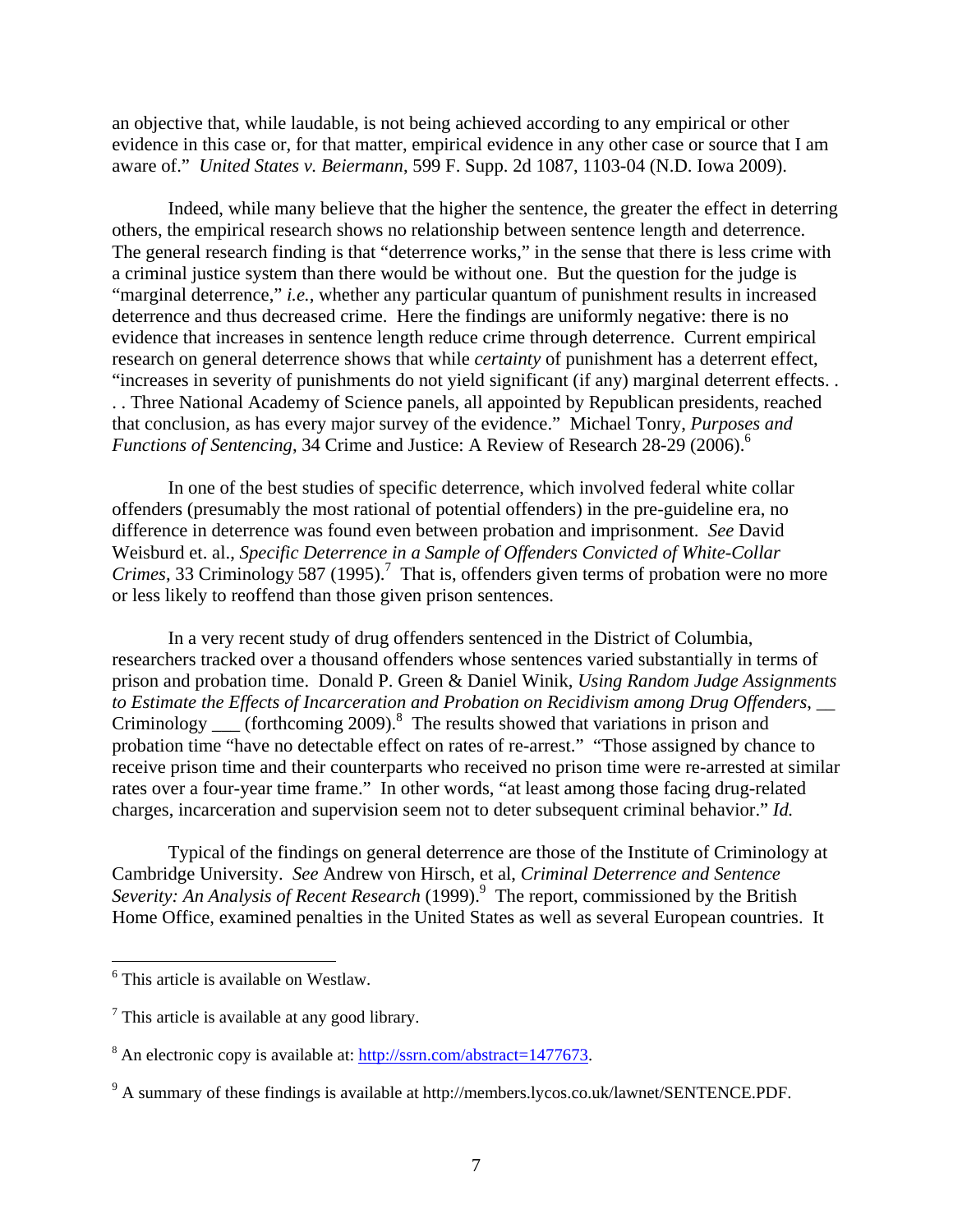examined the effects of changes to both the *certainty* and the *severity* of punishment. While significant correlations were found between the certainty of punishment and crime rates, the "correlations between sentence severity and crime rates . . . were not sufficient to achieve statistical significance." The report concludes that "the studies reviewed do not provide a basis for inferring that increasing the severity of sentences generally is capable of enhancing deterrent effects."

The reason for this is that potential criminals are not generally aware of penalties for their prospective crimes, do not believe they will be apprehended and convicted, and simply do not consider sentence consequences in the manner one might expect of rational decision makers. Tonry, *Purposes and Functions of Sentencing*, *supra*, at 28-29. A recent review of this issue concluded: "There is generally no significant association between perceptions of punishment levels and actual levels . . . implying that increases in punishment levels do not routinely reduce crime through general deterrence mechanisms." Gary Kleck, et al, *The Missing Link in General Deterrence Theory*, 43 Criminology 623 (2005).<sup>10</sup>

For certain types of offenses, there are additional reasons that severity does not deter. "[S]erious sexual and violent crimes are generally committed under circumstances of extreme emotion, often exacerbated by the influence of alcohol or drugs." Tonry, *Purposes and Functions of Sentencing*, *supra*. "[F]or many crimes including drug trafficking, prostitution, and much gang-related activity, removing individual offenders does not alter the structural circumstances conducing to the crime." *Id*. Drug crimes are "uniquely insensitive to the deterrent effects of sanctions," because, as many studies of drug marketing have shown, "[m]arket niches created by the arrest of dealers are . . . often filled within hours." *See* Michael Tonry, *The Mostly Unintended Effects of Mandatory Penalties: Two Centuries of Consistent Findings*, 38 Crime and Justice: A Review of Research 102 (2009). "[C]riminologists and law enforcement officials testifying before the Commission have noted that retail-level drug traffickers are readily replaced by new drug sellers so long as the demand for a drug remains high. Incapacitating a low-level drug seller prevents little, if any, drug selling; the crime is simply committed by someone else." USSC, *Fifteen Years of Guidelines Sentencing: An Assessment of How Well the Federal Criminal Justice System Is Achieving the Goals of Sentencing Reform*, at 134 (Nov. 2004) (hereinafter "Fifteen Year Review").

The Commission itself has found that "[t]here is no correlation between recidivism and guidelines' offense level. Whether an offender has a low or high guideline offense level, recidivism rates are similar. While surprising at first glance, this finding should be expected. The guidelines' offense level is not intended or designed to predict recidivism." *See* USSC, Measuring Recidivism at 15, http://www.ussc.gov/publicat/Recidivism\_General.pdf.

 The research results were confirmed by state law enforcement officials at the Commission's recent hearing. Chief John Timoney of the Miami Police Department testified that the deterrent effect of the federal system is not its high sentences but the certainty that any punishment will ensue. Captain Larry Casterline of the High Point, North Carolina, Police Department testified that he does use the federal system to deter others. He brings in would-be offenders, sits them down, and shows them, in writing, that a particular offender with the same

 $10$  This article is available at any good library.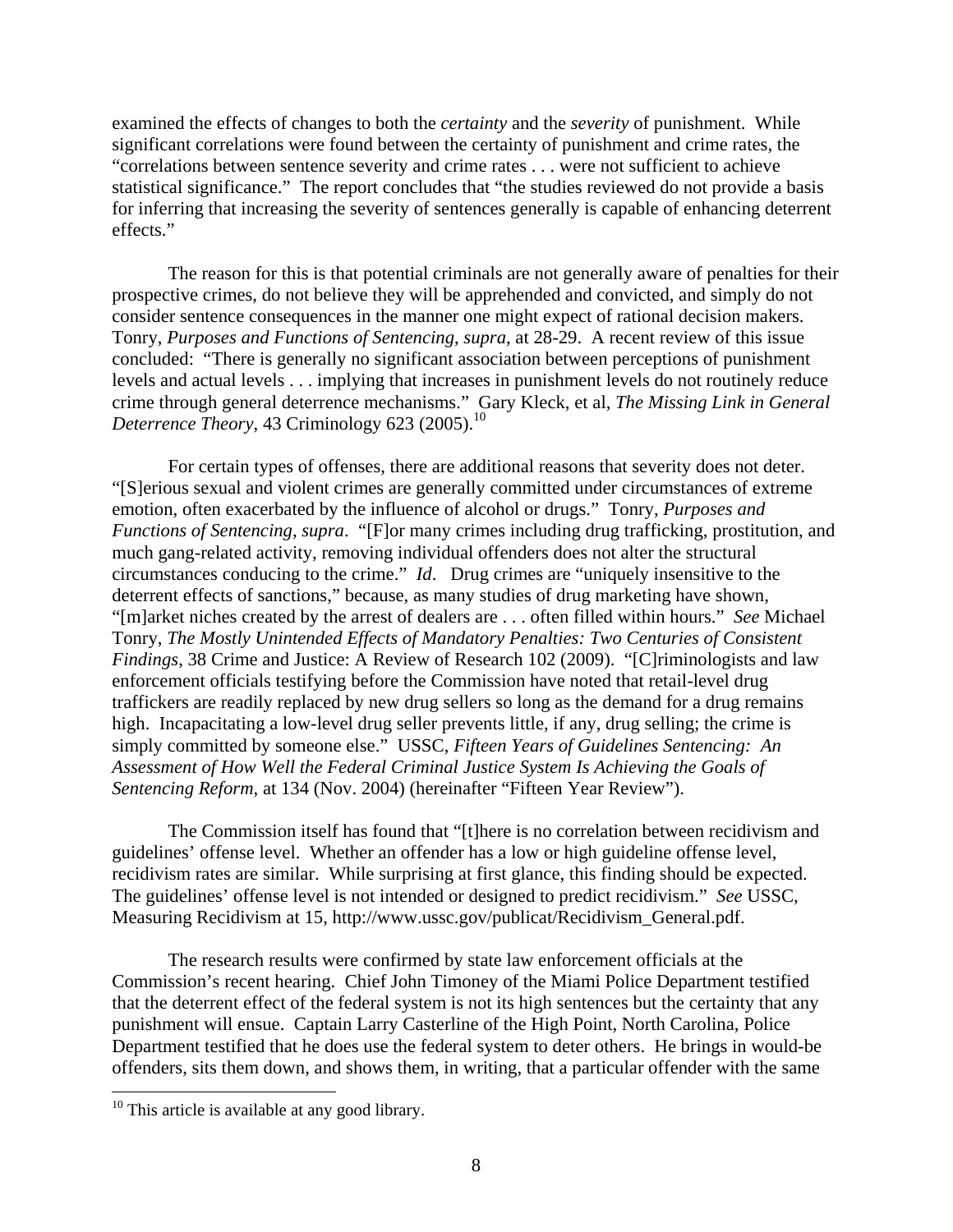record as theirs was sentenced to federal prison for X years. Absent such unusual efforts to inform potential offenders of the specific sentence someone like them received, general deterrence is not advanced by severity.

 Another problem with justifying punishment as a means to deter others, besides its ineffectiveness, is that it is immoral to punish one person merely to promote deterrence of others. "Juridicial punishment can never be administered merely as a means for promoting another good either with regard to the criminal himself or to civil society, but must in all cases be imposed only because the individual on whom it is inflicted has committed a crime. For one man ought never be dealt with merely as a means subservient to the purpose of another." Immanuel Kant, The Science of Right 195 (W. Hastie trans., 1790).

Balancing the ineffectiveness of and ethical problems with general deterrence against the financial costs to society of imprisoning an individual  $(\$25,895$  per year), <sup>11</sup> may lead the judge to conclude that general deterrence is not a good reason for a lengthy prison term. *See United States v. Cole*, slip op., 2008 WL 5204441 \*6-7 (N. D. Ohio Dec. 11, 2008).

 It is interesting to note that Probation's Monograph 107 does not include any questions about general deterrence, but addresses only specific deterrence, *see* Appendix, which is really part of the need to "protect the public from further crimes of the defendant."

## **3. Protection of the Public from Further Crimes of the Defendant**

Section  $3553(a)(2)(C)$  requires the judge to consider "the need for the sentence imposed. . . to protect the public from further crimes of the defendant." This purpose has to do with both the defendant's risk of recidivism and the danger posed by the defendant, if any. It "is particularly important for those offenders whose criminal histories show repeated serious violations of the law." S. Rep. No. 98-225 at 76 (1983). It is not so important for first offenders, for those who have little risk of recidivism, for those whose prior offenses are relatively minor or non-violent, or for those who have a strong potential for rehabilitation, perhaps through appropriate treatment they have never received.

For example, "[w]here the particular defendant convicted of a child pornography offense has a low potential for recidivism, particularly where that low potential is well informed by expert evaluations and the defendant's post-arrest conduct, the defendant has no significant prior criminal history, and where the defendant appears genuinely remorseful about his crimes and aware of the harm that they cause, several courts have found little need to impose a full guideline sentence to protect the public." *United States v. Beiermann*, 599 F. Supp. 2d 1087, 1112 (N.D. Iowa 2009) (Bennett, J.). As another judge wrote:

 $11$  Costs of Imprisonment Far Exceed Supervision Costs (May 12, 2009), available at http://www.uscourts.gov/News/NewsView/09-05- 12/Costs\_of\_Imprisonment\_Far\_Exceed\_Supervision\_Costs.aspx.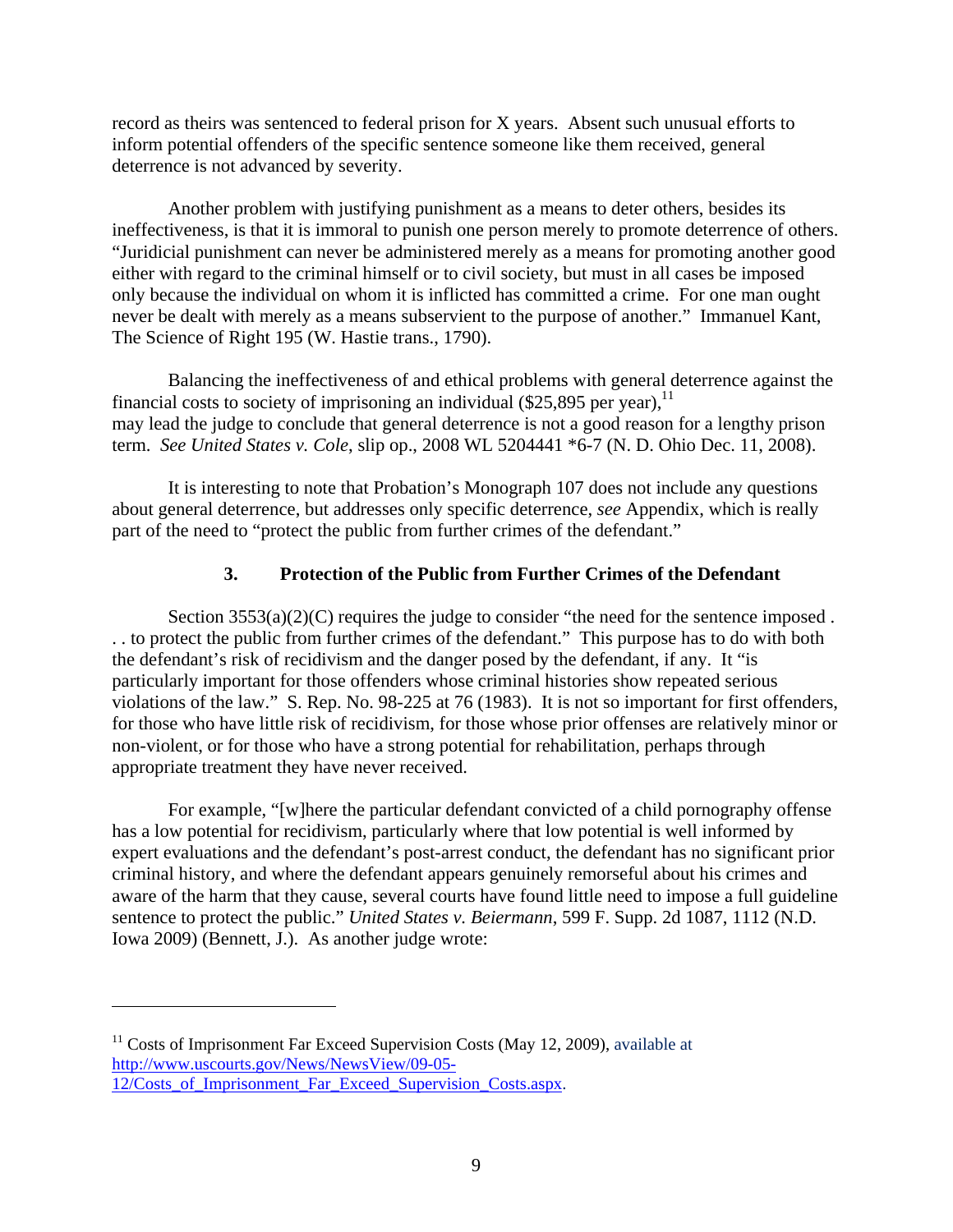The status of being addicted has an ambiguous relationship to the defendant's culpability. It could be a mitigating factor, explaining the motivation for the crime. It could be an aggravating factor, supporting a finding of likely recidivism. Barbara S. Meierhoefer, *The Role of Offense and Offender Characteristics in Federal Sentencing*, 66 S. Cal. L. Rev. 367, 385 (1992). On the other hand, the relationship between drug rehabilitation and crime is clear. If drug addiction creates a propensity to crime, drug rehabilitation goes a long way to preventing recidivism. In fact, statistics suggest that the rate of recidivism is less for drug offenders who receive treatment while in prison or jail, and still less for those treated outside of a prison setting. Lisa Rosenblum, *Mandating Effective Treatment for Drug Offenders*, 53 Hastings L.J. 1217, 1220 (2002).

*United States v. Perella,* 273 F. Supp. 2d 162, 164 (D. Mass. 2003) (Gertner, J.).

Of all of the purposes of sentencing, the need to protect the public from further crimes of the defendant is the one of greatest practical concern, and also the most capable of being measured. Judges should often be encouraged to impose probation or a below-guideline sentence in light of this purpose. *See, e.g., United States v*. *Hanson*, 561 F. Supp. 2d 1004, 1010 (E.D. Wis. 2008) (Commission sought to increase penalties for offenders who had a history of sexually exploiting or abusing minors and posed a greater risk of recidivism, but this was based on a study of offenders in 1994 and 1995, while most offenders today have no such histories).

The Commission has published studies on recidivism showing that certain aspects of the guidelines overstate the risk of recidivism and that a number of factors that the guidelines prohibit or deem not ordinarily relevant are good predictors of reduced recidivism. *See* Part V.C.3, *infra*; *see, e.g., Cavera*, 550 F.3d at 186 (judge took account of "lesser need for specific deterrence" because of "the inverse relationship between age and recidivism"). The Commission has stated: "If, as the data indicate, abstinence from illicit drug use, or high school completion, reduces recidivism rates, then rehabilitation programs to reduce drug use or to earn high school diplomas may have high cost-benefit values."<sup>12</sup>

There are studies on the risk of recidivism, with and without treatment, for certain kinds of offenders.13 The guidelines, which recommend prison in most cases even for first offenders, do not generally recognize differences in risk of recidivism or the efficacy of rehabilitation. *See*  Part III, IV.

#### **4. Rehabilitation in the Most Effective Manner**

 $\overline{a}$ 

Section  $3553(a)(2)(D)$  requires the judge to consider "the need for the sentence imposed. . . to provide the defendant with needed educational or vocational training, medical care, or other

<sup>&</sup>lt;sup>12</sup> See USSC, Measuring Recidivism at 15-16, http://www.ussc.gov/publicat/Recidivism\_General.pdf.

<sup>13</sup> *See, e.g.,* Amy Baron-Evans, *Still Time to Rethink the Misguided Approach of the Sex Offender Registration and Notification Act*, June 1, 2008, 20 Fed. Sent. R. 357, 2008 WL 4702697 (Vera Inst.Just.) (citing numerous studies on sex offender recidivism).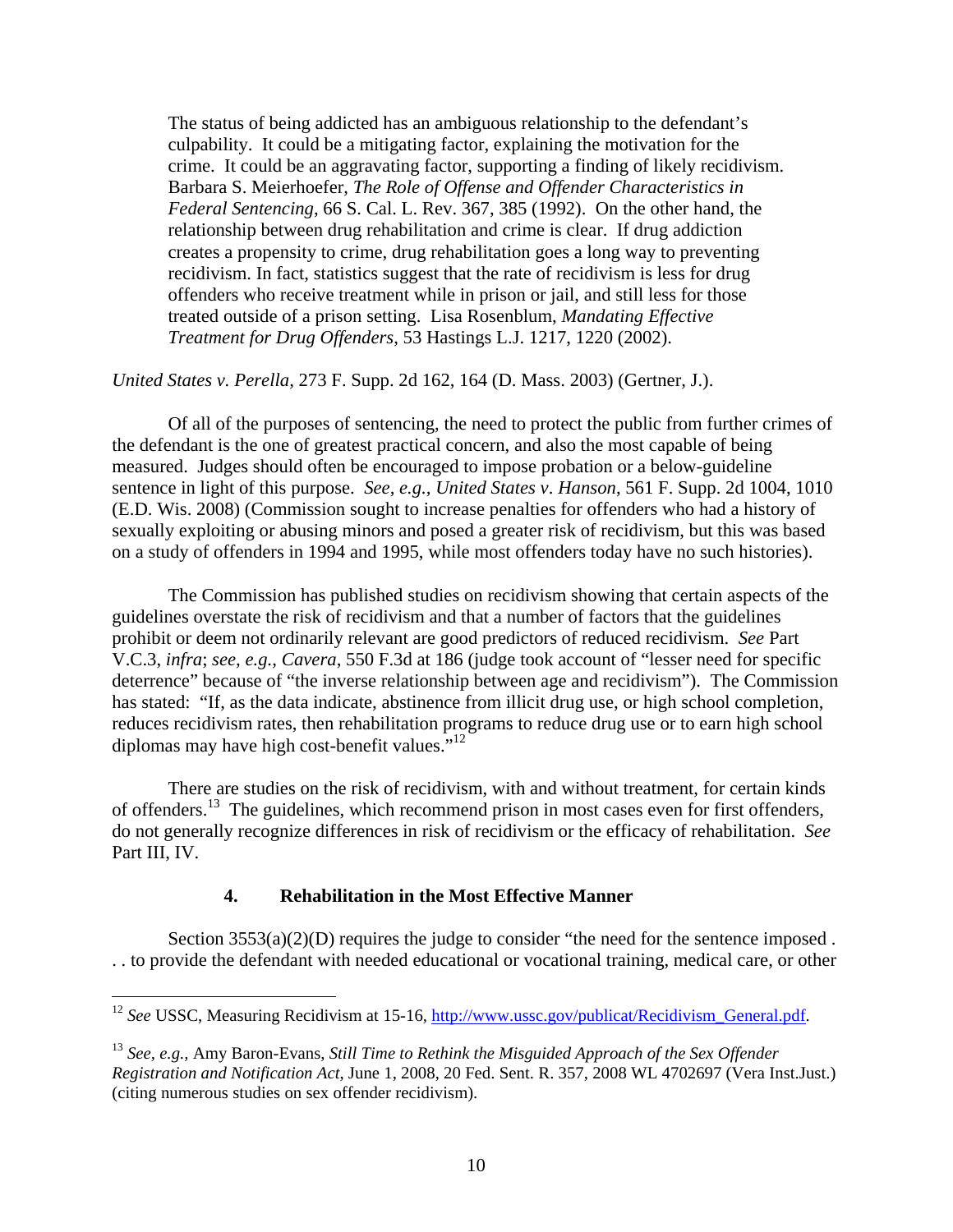correctional treatment in the most effective manner." As explained in Part IV, Congress directed the courts and the Commission to use probation to accomplish rehabilitation as long as prison was not necessary to accomplish some other purpose of sentencing, and recognized that probation would often satisfy the other purposes of sentencing whether or not rehabilitation was needed. Based on current knowledge at the time of the Sentencing Reform Act, Congress believed that prison was not rehabilitative. Today, there is substantial evidence that prison, by disrupting employment, reducing prospects of future employment, weakening family ties, and exposing less serious offenders to more serious offenders, leads to increased recidivism, <sup>14</sup> and that community treatment programs are more effective in reducing recidivism than prison treatment programs.<sup>15</sup>

### **5. U.S. Probation's View of the § 3553(a)(2) Purposes**

 The section of U.S. Probation's Monograph 107 that deals with the probation officer's sentencing recommendation (which is secret in many districts), sets forth § 3553(a) in its entirety, then states that "[a]ny sentence recommended must be 'sufficient, but not greater than necessary, to comply with' the statutory sentencing purposes," then includes a non-exhaustive list of questions "designed to stimulate and inform the process" in relation to each sentencing purpose. *See* Publication 107 at II-70-74, Office of Probation and Pretrial Services, Administrative Office of the United States Courts, Revised March 2005. Many of these questions are helpful. For example, "What were the motivations of the defendant for committing the offense?" "Does the defendant pose a physical danger to the community at large?" "Is the defendant amenable to treatment?" "What does this defendant need to keep from re-offending? What is the best place for the defendant to receive that assistance: prison or the community?" Some of the questions, however, may suggest that going to trial, not cooperating with law enforcement, or having a poor "attitude toward the system" warrant more punishment.

Based on reports from the field, it does not appear that very many probation officers are following this guidance. It is reproduced in the Appendix.

### **D. Kinds of Sentences Available**

1

Judges must now consider all of "the kinds of sentences available" by statute, §  $3553(a)(3)$ , even if the "kinds of sentence . . . established [by] the guidelines" permit or encourage only prison. *See Gall*, 128 S. Ct. at 602 & n.11. Probation is authorized by statute for a broad range of offenses and offenders, *i.e.*, for any offense with a statutory maximum below 25

<sup>14</sup> *See* Lynne M. Vieraitis, Tomaslav V. Kovandzic, Thomas B. Marvel, *The Criminogenic Effects of Imprisonment: Evidence from State Panel Data 1974-2002*, 6 Criminology & Public Policy 589 (2007).

<sup>&</sup>lt;sup>15</sup> For example, the Washington State Institute for Public Policy found that community drug treatment reduces recidivism by 9.3%, while prison drug treatment programs reduce recidivism by only 5.7%, and that treatment-oriented intensive supervision reduces recidivism by 16.7%. *See Washington State Institute for Public Policy, Evidence-Based Public Policy Options to Reduce Future Prison Construction, Criminal Justice Costs, and Crime Rates*, Exh. 4 at p. 9 (October 2006), available at http://www.wsipp.wa.gov/rptfiles/06-10-1201.pdf.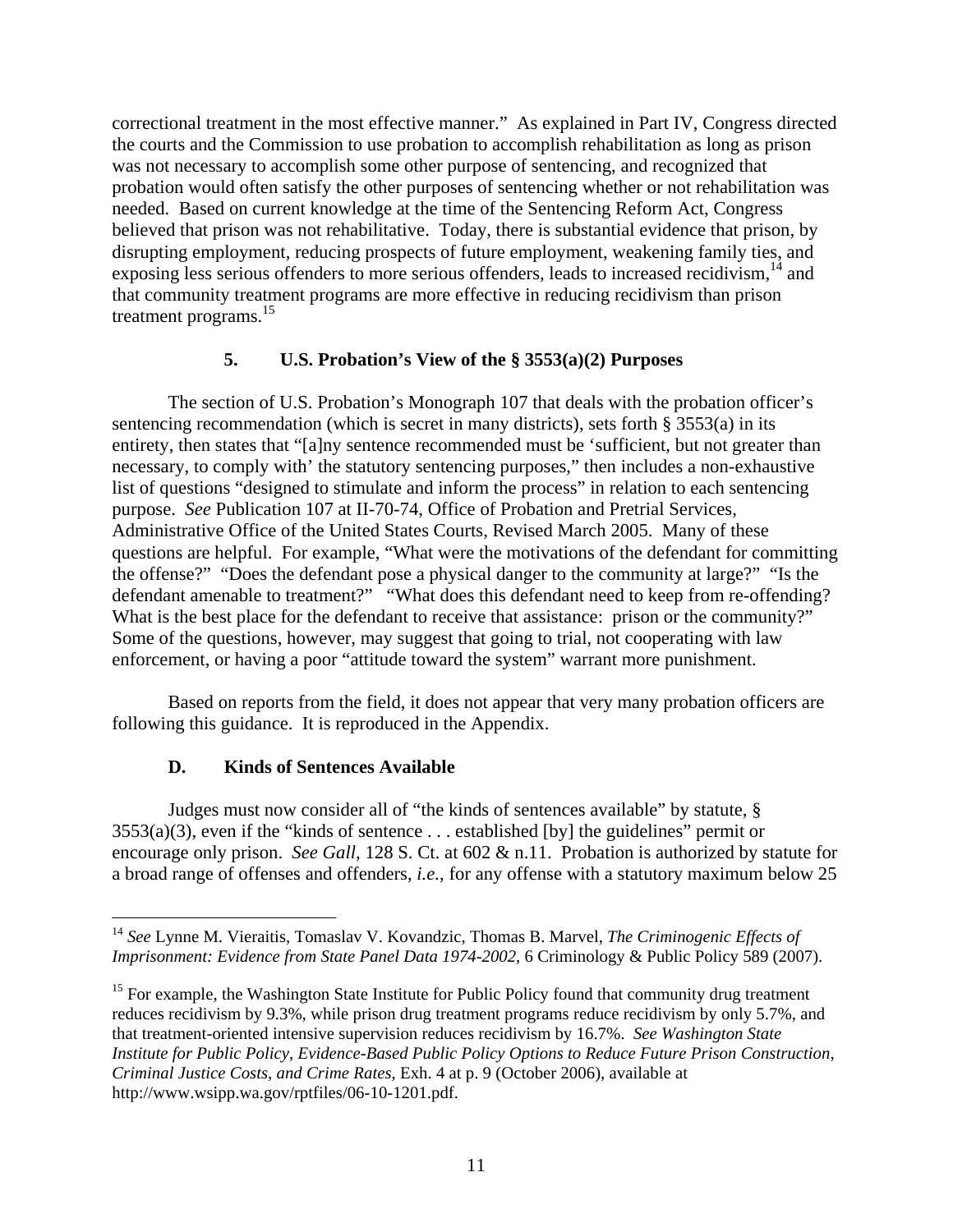years so long as probation is not expressly precluded and the defendant is not sentenced to prison for a non-petty offense at the same time. *See* 18 U.S.C. § 3561(a); 18 U.S.C. § 3559(a).

Further, the "kind of sentence" available is not just about prison versus halfway house versus home confinement versus probation. It includes whether and where "educational or vocational training, medical care, or other correctional treatment in the most effective manner," 18 U.S.C. § 3553(a)(2)(D), is available. The "kind" of sentence available in prison may not provide adequate medical care.<sup>16</sup> For example, a diabetic may not have sufficient access to insulin, or a methamphetamine addict may not receive dental care. Prison may deprive the defendant (and society) of successful sex offender treatment by separating him from his current therapist.<sup>17</sup> The defendant may be able to receive needed treatment for drug or alcohol addiction more quickly and effectively in the community.<sup>18</sup>

### **E. Consideration of** *Unwarranted* **Disparities**

Section 3553(a)(6) requires the judge to "avoid unwarranted sentence disparities among defendants with similar records who have been found guilty of similar conduct." "Disparity gets its content from the purposes of sentencing. Unwarranted disparity is different treatment that is unrelated to our legitimate sentencing goals, or uniform treatment that fails to take into account differences among offenders that are relevant to our purposes and priorities." Paul J. Hofer, *Immediate and Long-Term Effects of United States v. Booker*, 38 Ariz. St. L.J. 425, 442 (2006).

Defendants with similar records convicted of similar conduct vary widely in their culpability, risk of recidivism, dangerousness, and rehabilitation needs. Judges must now take account of these variations, and uniformity for its own sake is no longer the goal of the sentencing system. *See Kimbrough*, 128 S. Ct. at 574 ("some departures from uniformity were a necessary cost of the remedy we adopted."). Judges must now consider the need to avoid unwarranted similarities among defendants who are not similarly situated, as well as unwarranted disparities among defendants who are similarly situated. *See Gall*, 128 S. Ct. at 600 (approving of the judge's "consider[ation of] the need to avoid unwarranted *similarities* among other co-conspirators who were not similarly situated") (emphasis in original). And the judge must consider "any unwarranted disparity created by the [guideline] itself." *Kimbrough*, 128 S.

<sup>&</sup>lt;sup>16</sup> See, e.g., United States v. Ryder, 414 F.3d 908, 920 (8<sup>th</sup> Cir. 2005); *United States v. Martin*, 363 F.3d 25, 49-50 & n.39 (1st Cir. 2004); *United States v. Derbes*, 369 F.3d 579, 581-83 (1st Cir. 2004); *United States v. Gee, 226 F.3d 885, 902 (7<sup>th</sup> Cir. 2000).* 

<sup>17</sup> *See United States v. Duhon*, 541 F3d 391 (5th Cir. 2008).

 $<sup>18</sup>$  BOP has long waiting lists for RDAP, such that those who get in do not receive the full one-year</sup> reduction. Further, those convicted of being a felon-in-possession, no matter how non-violent, are ineligible for the one-year RDAP reduction. Those who received the two-level weapon enhancement under the drug guidelines are ineligible, thus excluding many who were convicted of a drug offense in which a gun was merely possessed or accessible to someone other than the defendant. Anyone with certain crimes of violence in his criminal history, no matter how old, *e.g.*, a 30-year-old bar fight, is ineligible for the reduction.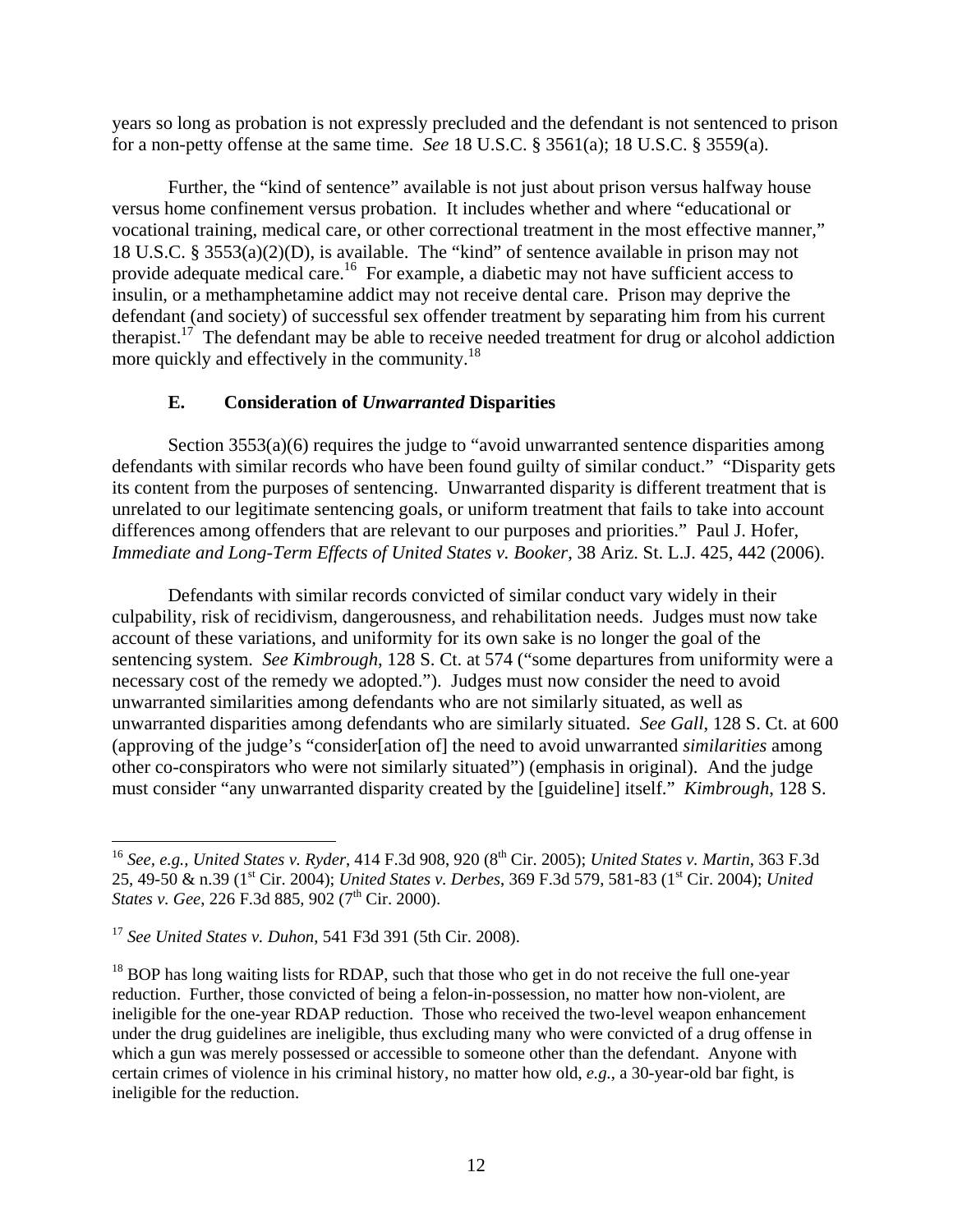Ct. at 574; *see also id.* at 575 (approving judge's consideration of the fact that the guideline "itself created an unwarranted disparity within the meaning of  $\S$  3553(a)").

## **II. "Considering" the Advisory Guideline Range**

After recounting the important circumstances of the offense and characteristics of the offender, § 3553(a)(1), explaining the relevant sentencing purposes, § 3553(a)(2), and noting the kinds of sentences available, § 3553(a)(3), address the guidelines' recommended sentence. At that point, you can argue (1) for the guideline sentence, (2) that the case is outside the so-called "heartland" to which the Commission intended the guideline to apply, (3) that the individual circumstances of the offense or characteristics of the defendant warrant a different sentence than the guidelines recommend, (4) that the guideline sentence itself reflects an unsound judgment in light of the purposes of sentencing and is not based on national sentencing data or empirical research, or (5) that the case warrants a different sentence regardless. *Rita*, 127 S. Ct. at 2463, 2465, 2467-68; *Gall*, 128 S. Ct. at 598-602; *Kimbrough*, 128 S. Ct. at 575.

# **A. Sentencing Purposes?**

 $\overline{a}$ 

The Sentencing Commission has not adopted any theory of punishment based on sentencing purposes and has not explained its guidelines. Accordingly, judges and lawyers at the regional hearing urged the Commission to include in each guideline what purpose or purposes the guideline is meant to serve and on what basis the Commission concluded that the guideline would serve that purpose or those purposes.

As a matter of historical fact, most guidelines are based on the wishes of the Department of Justice (DOJ) and its allies in Congress.19 DOJ has actively lobbied the Commission and Congress for lengthier sentences on the theory that heavy penalties are needed to coerce cooperation and guilty pleas,  $^{20}$  or to sufficiently motivate prosecutors. <sup>21</sup> Congress, to express

 $19$  "In some cases, the results of research and collaboration have been overridden or ignored in policymaking during the guidelines era through enactment of mandatory minimums or specific directives to the Commission." Fifteen Year Review at xvii. "To date the guidelines have been used, often pursuant to specific congressional directives, to increase the certainty and severity of punishment for most types of crime. They could, however, be used to advance different goals, that are also mentioned in the SRA." *Id.*  at 77.

<sup>20</sup> *See, e.g.,* Rachel E. Barkow, *Administering Crime*, 52 UCLA L. Rev. 715, 728 & n.25 (Feb. 2005) ("prosecutors have an incentive to lobby for higher statutory maximums than even they themselves believe to be appropriate for the crime, just to enhance their bargaining power," and listing numerous examples of the Department requesting more stringent sentencing laws and guidelines because it would make prosecutors' jobs easier).

 $21$  For example, DOJ claimed that the prospect of a sentence without imprisonment was insufficient to motivate AUSAs to bring intellectual property cases. In support of a "trafficking" enhancement in § 2K2.1 based on two firearms, DOJ argued that firearms "traffickers" traffic in a small number of guns, *i.e.*, two, and often have no criminal history, so penalties must be substantially increased in order to "merit" the expenditure of resources to prosecute them. *See* DOJ Written Testimony at 3-4 (March 15, 2006), http://www.ussc.gov/hearings/03\_15\_06/Richard-Hertling.PDF.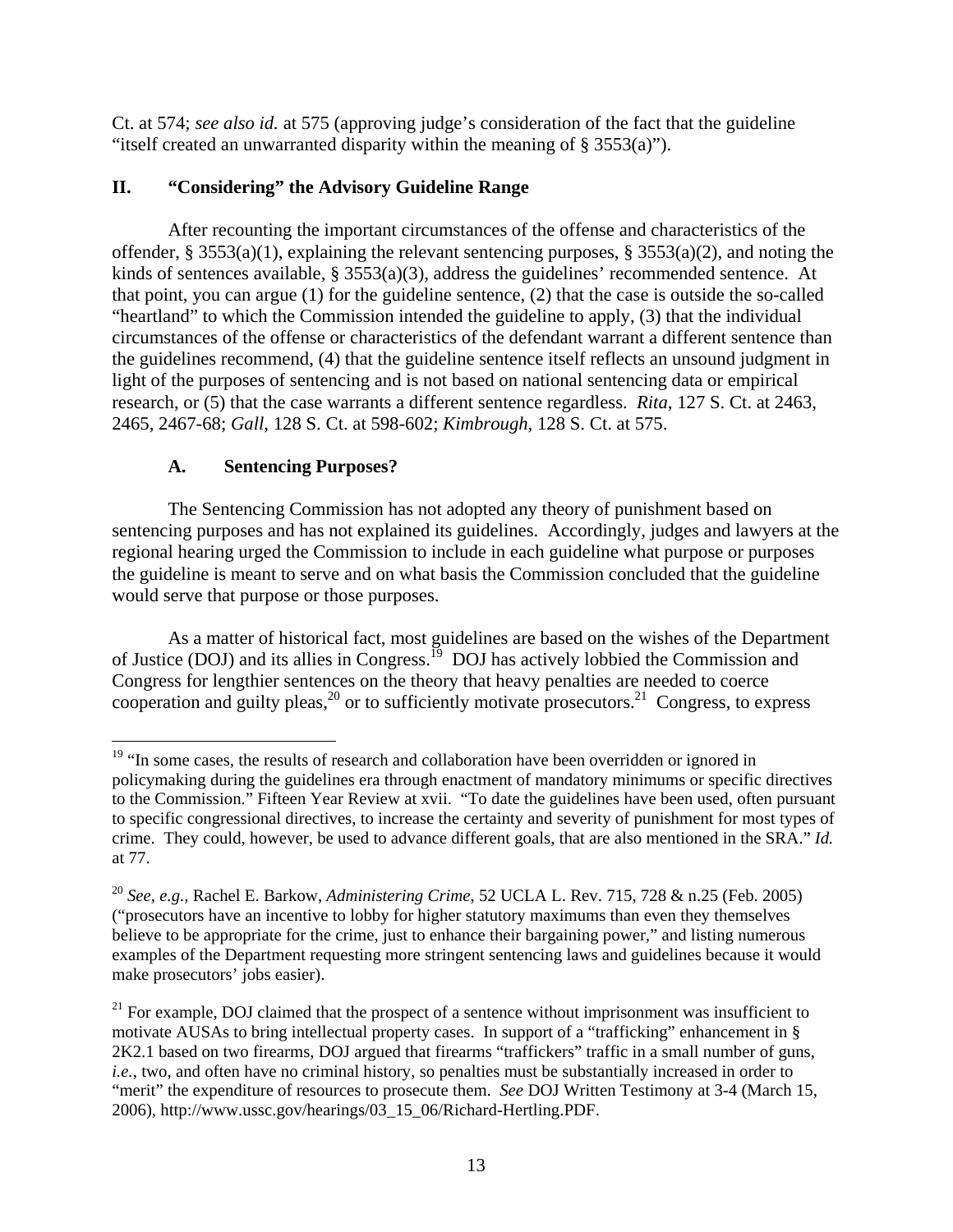disapproval of crimes in the news, enacted mandatory minimums, increased statutory maximums, and issued directives to the Commission. Thus, the guidelines for the vast majority of defendants sentenced in federal court were based on congressional actions, guideline amendments initiated by DOJ, and concerns about what would be acceptable to DOJ and its advocates in Congress, rather than on the purposes of sentencing and other factors in § 3553(a) that judges are bound to consider. $^{22}$ 

The Commission would likely say that the guidelines are based on the "seriousness of the offense" as expressed by Congress. Indeed, in its amicus brief in support of the government in *Rita*, it said that "[i]t cannot be the case that a sentence is unreasonably high under Congress's parsimony provision when Congress itself elsewhere made the choice for severity."<sup>23</sup> As its primary example, it explained that it "chose to 'link the quantity levels in the ADAA to guideline ranges corresponding to the five- and ten-year mandatory minimum sentences,'" and that "[h]ad the Commission 'given more weight to other potentially relevant factors, such as an offender's role within the drug trafficking organization,' then sentences under the Guidelines would not have reflected the seriousness of the offense as determined by Congress's mandatory minimum sentences."<sup>24</sup> This explanation utterly fails to recognize that the Commission was created as an independent expert body in order to avoid the influence of politics, and that when it acts as a junior varsity Congress, it raises the separation of powers problem that most troubled the Supreme Court in *Mistretta v. United States*, 488 U.S. 361 (1987), *i.e.*, that the Commission is "located" in the Judicial Branch, that the "legitimacy of the Judicial Branch ultimately depends on its reputation for impartiality and nonpartisanship," and that "that reputation may not be borrowed by the political Branches to cloak their work in the neutral colors of judicial action." *Id.* at 407.

In any event, the guidelines express offense seriousness in terms of "harm," theoretically measurable in grams, dollars, number of victims, and the like, and then translated to a number of points and ultimately an often excessive number of months and years. At the same time, the guidelines generally ignore, exclude or minimize the offender's degree of culpability,  $^{25}$  and explicitly prohibit, discourage or limit consideration of many factors that bear directly on culpability, risk of recidivism, and the need for or accomplishment of rehabilitation.<sup>26</sup>

<sup>23</sup> Brief for the United States Sentencing Commission as *Amicus Curiae* in Support of Respondent, *Claiborne v United States* and *Rita v. United States* in the Supreme Court of the United States, Nos. 06- 5618 & 06-5754 (January 22, 2007), at pp. 19-20.

<sup>24</sup> *Id*. at 20.

 $\overline{a}$ 

25 Amy Baron-Evans, *The Continuing Struggle for Just, Effective and Constitutional Sentencing After*  United States v. Booker at 9-10 (August 2006), http://www.fd.org/pdf\_lib/EvansStruggle.pdf.

<sup>26</sup> *See, e.g.,* USSG §§ 5H1.1 (age); 5H1.2 (education or vocational skills); 5H1.3 (mental and emotional conditions); 5H1.4 (drug or alcohol abuse, gambling addiction, physical condition, including physique),

<sup>22</sup> *See* Frank O. Bowman III, *The Failure of the Federal Sentencing Guidelines: A Structural Analysis*, 105 Colum. L. Rev. 1315, 1319-20 (2005); Marc L. Miller & Ronald F. Wright, *Your Cheatin' Heartland: The Long Search for Administrative Sentencing Justice*, 2 Buff. Crim. L. Rev. 723 (1999).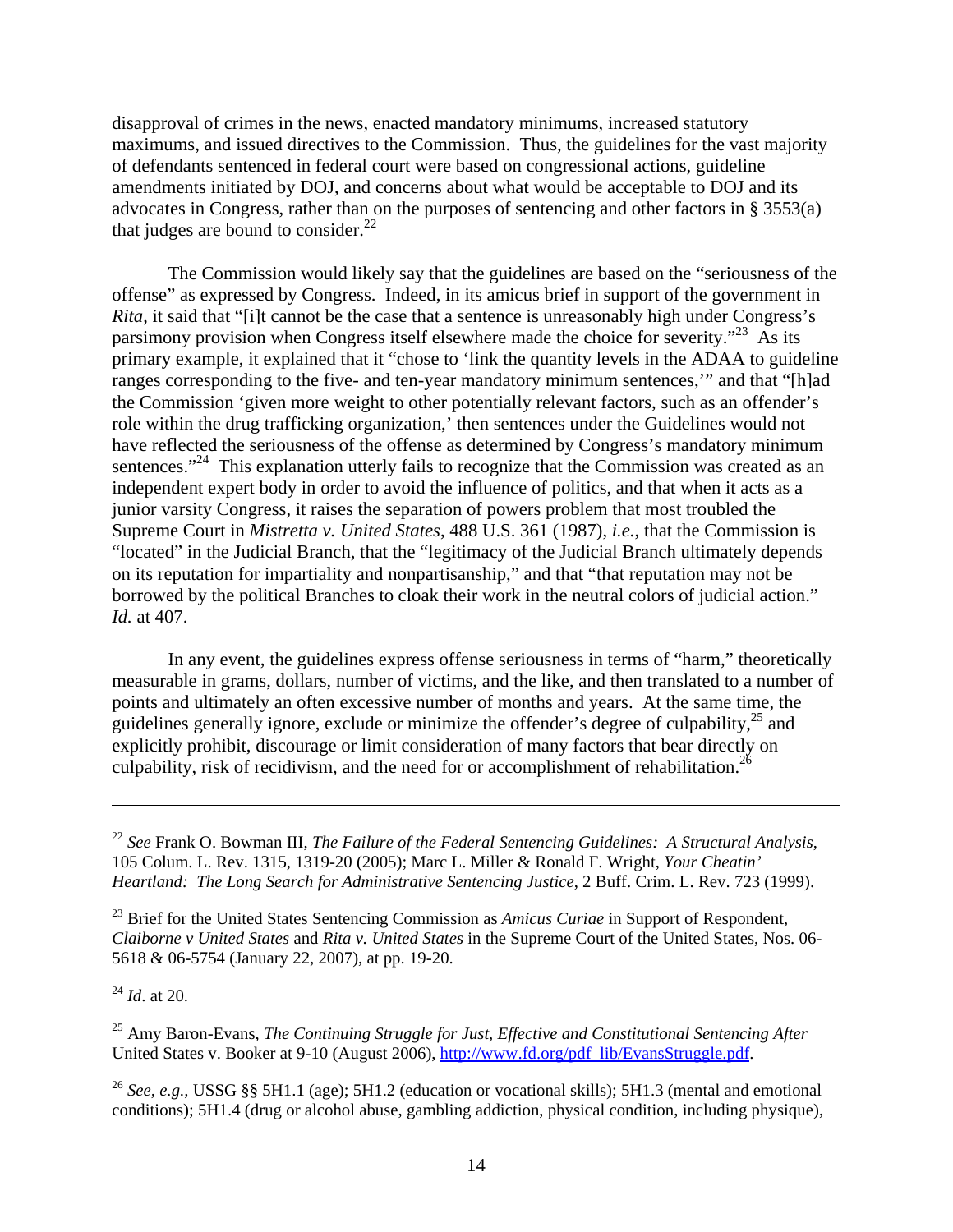In 1999, Commission staff reported that average time served had doubled since the guidelines' inception, noted evidence that lengthy prison terms were being served by offenders with little risk of recidivism and without deterrent value, and recommended an evaluation of whether prison resources were being used effectively.<sup>27</sup> That same year, Justice Breyer gave a speech in which he criticized the "false precision" created by the guidelines, and called upon the Commission to "know when to stop," to "act[] forcefully to diminish significantly the number of offense characteristics," to "broaden[] the scope of certain offense characteristics, such as 'role in the offense,'" and to move in the direction of "greater judicial discretion" in order to provide "fairness and equity in the individual case."<sup>28</sup> Instead, with few exceptions,<sup>29</sup> the Commission has continued to amend the guidelines in a "one-way upward ratchet increasingly divorced from considerations of sound public policy and even from the commonsense judgments of frontline sentencing professionals who apply the rules. $^{330}$ 

Perhaps the Commission will now review and revise the guidelines in response to judicial decisions, as contemplated in the Sentencing Reform Act and as expected by the Supreme Court.<sup>31</sup> Defense counsel can move this evolution along by giving judges the reasons for a non-

 $\overline{a}$ 

5H1.5 (employment record), 5H1.6 (family ties and responsibilities), 5H1.7 & 5K2.0 (d)(3) (role in the offense), 5H1.11 (military, civic, charitable or public service; employment-related contributions; prior good works), 5H1.12 (lack of guidance as a youth, disadvantaged upbringing), 5K2.0(d)(2) (acceptance of responsibility), 5K2.0(d)(5) (fulfillment of restitution obligations "only" to the extent required by law), 5K2.10 (victim provocation in a non-violent offense), 5K2.12 (financial difficulties and economic pressures on a trade or business), 5K2.13 (diminished capacity caused by voluntary use of drugs or other intoxicants, etc.), 5K2.16 (voluntary disclosure in connection with investigation or prosecution), 5K2.19 (post-sentencing rehabilitation efforts), 5K2.20 (aberrant behavior if serious bodily injury or death, used a firearm or other dangerous weapon, convicted of a serious drug offense, more than one criminal history point or any prior uncountable criminal history).

27 Paul J. Hofer & Courtney Semisch, *Examining Changes in Federal Sentence Severity: 1980-1998*, 12 Fed. Sent. Rep. 12, 1999 WL 1458615 (July/August 1999).

28 Justice Stephen Breyer, *Federal Sentencing Guidelines Revisited*, 11 Fed. Sent. R. 180, 1999 WL 730985 \*10-11 (Jan./Feb. 1999).

 $29$  For example, the Commission reduced the crack guidelines by two levels (because it had set the guidelines two levels higher than the mandatory minimum), instituted a mitigating role cap (which was later limited), reduced the base offense level for some of the predicates under the illegal re-entry guideline, and reduced the maximum base offense level from 43 to 38 for drug trafficking.

<sup>30</sup> *See* Frank O. Bowman III, *The Failure of the Federal Sentencing Guidelines: A Structural Analysis*, 105 Colum. L. Rev. 1315, 1319-20 (2005). *See also* Marc L. Miller & Ronald F. Wright, *Your Cheatin' Heartland: The Long Search for Administrative Sentencing Justice*, 2 Buff. Crim. L. Rev. 723 (1999).

 $31$  The Supreme Court has now repeatedly recognized the Commission's capacity to base the guidelines on careful study, research and consultation, and invited the Commission to exercise that characteristic institutional role:

The statutes and the Guidelines themselves foresee continuous evolution helped by the sentencing courts and courts of appeals in that process. The sentencing courts, applying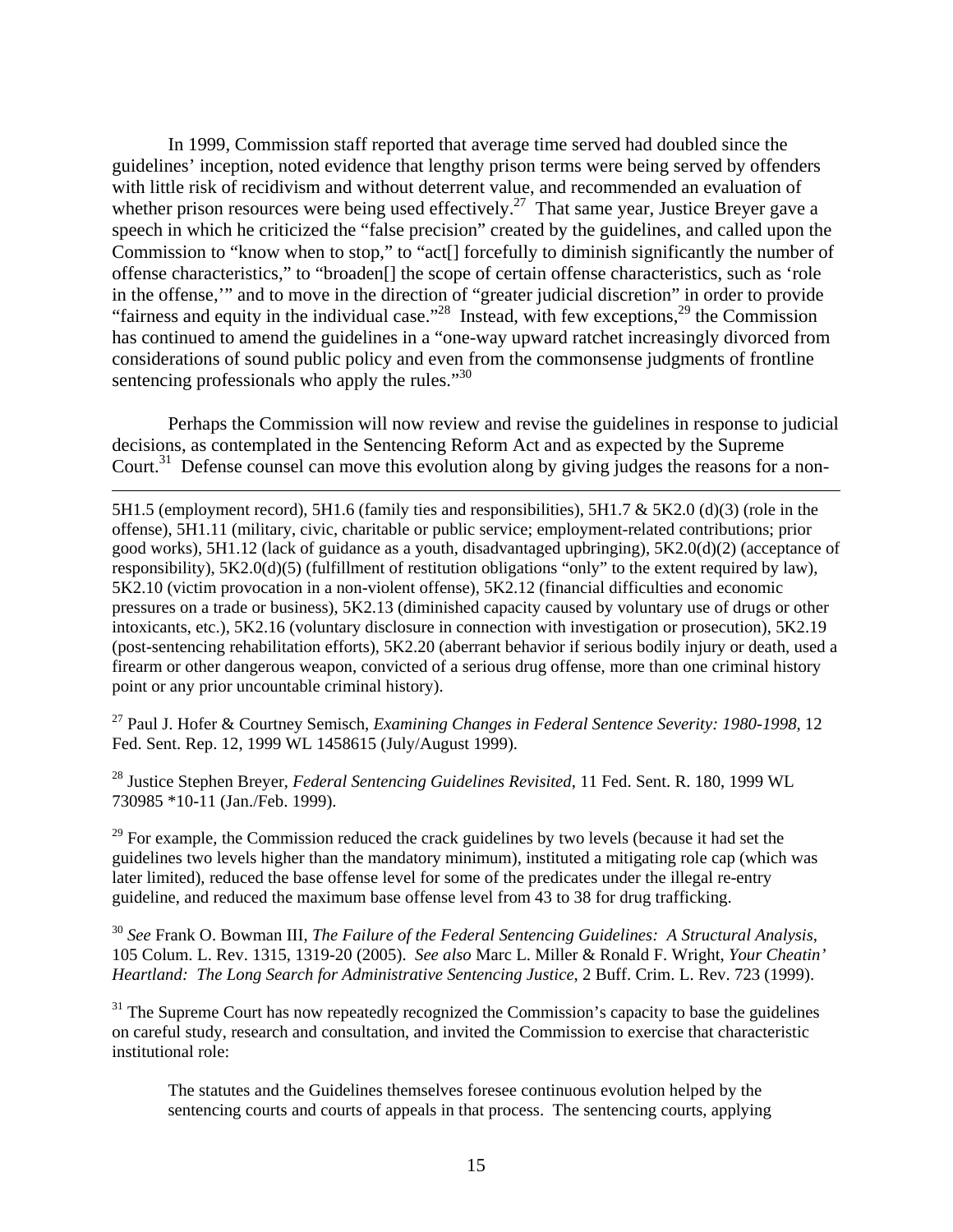guideline sentence expressed in terms of sentencing purposes, sentencing data, and empirical research.

# **B. Empirical Evidence of Past Practice?**

Some of the suggestions in Parts IV and V are based in whole or in part on empirical evidence of sentencing practice in the pre-guidelines era. Why is this relevant? The Commission has said that it used empirical evidence of past practice as a proxy for sentencing purposes in developing the guidelines because the Commissioners could not agree on which sentencing purposes should predominate. *See* USSG, Ch. 1 Pt. A(3); *see also* Justice Stephen Breyer, *The Federal Sentencing Guidelines and the Key Compromises Upon Which They Rest*, 17 Hofstra L. Rev. 1, 7 (1988). According to the Supreme Court, this reliance on past practice is one of two primary reasons that the guidelines may reflect a rough approximation of sentences that might achieve the purposes of sentencing. *Rita*, 127 S. Ct. at 2464-65; *Gall*, 128 S. Ct. at 594 & n.2; *Kimbrough*, 128 S. Ct. at 567. The other primary reason is that the Commission has the capacity (and the duty) to review and revise the guidelines in response to judicial decisions, sentencing data and research, and comment from the criminal justice community. *See Rita*, 128 S. Ct. at 2464-65; 28 U.S.C. §§ 994(o), § 991(b)(1)(C) & (2).

Justice Breyer has explained the Commission's use of past practice in formulating an answer to the question, "How long a prison term should attach to each guideline category?"

We found typical past practice by asking probation officers to analyze more than 10,000 cases. These analyses, along with data from 100,000 other cases, were entered into the commission's computers and used to determine what factors typically accounted for more or less time actually served. We then used this data to create a rough draft of categories and subcategories, and to assign prison time to each.

*See* Justice Stephen Breyer, *Justice Breyer: Federal Sentencing Guidelines Revisited*, 11 Fed. Sent. R. 180, 1999 WL 730985 \*3 (Vera Inst. Just.) (Feb. 1, 1999).

The Commission's past practice study is contained in U.S. Sentencing Commission, *Supplementary Report on the Initial Sentencing Guidelines and Policy Statements (1987)* (hereinafter "Supplementary Report"), available at http://www.fd.org/pdf\_lib/Supplementary%20Report.pdf. As we will see, the guidelines for most offenses are significantly higher than average past practice. Indeed, the guidelines were

the Guidelines in individual cases may depart (either pursuant to the Guidelines or, since *Booker*, by imposing a non-Guidelines sentence). The judges will set forth their reasons. The Courts of Appeals will determine the reasonableness of the resulting sentence. The Commission will collect and examine the results. In doing so, it may obtain advice from prosecutors, defenders, law enforcement groups, civil liberties associations, experts in penology, and others. And it can revise the Guidelines accordingly.

*Rita*, 127 S. Ct. at 2464.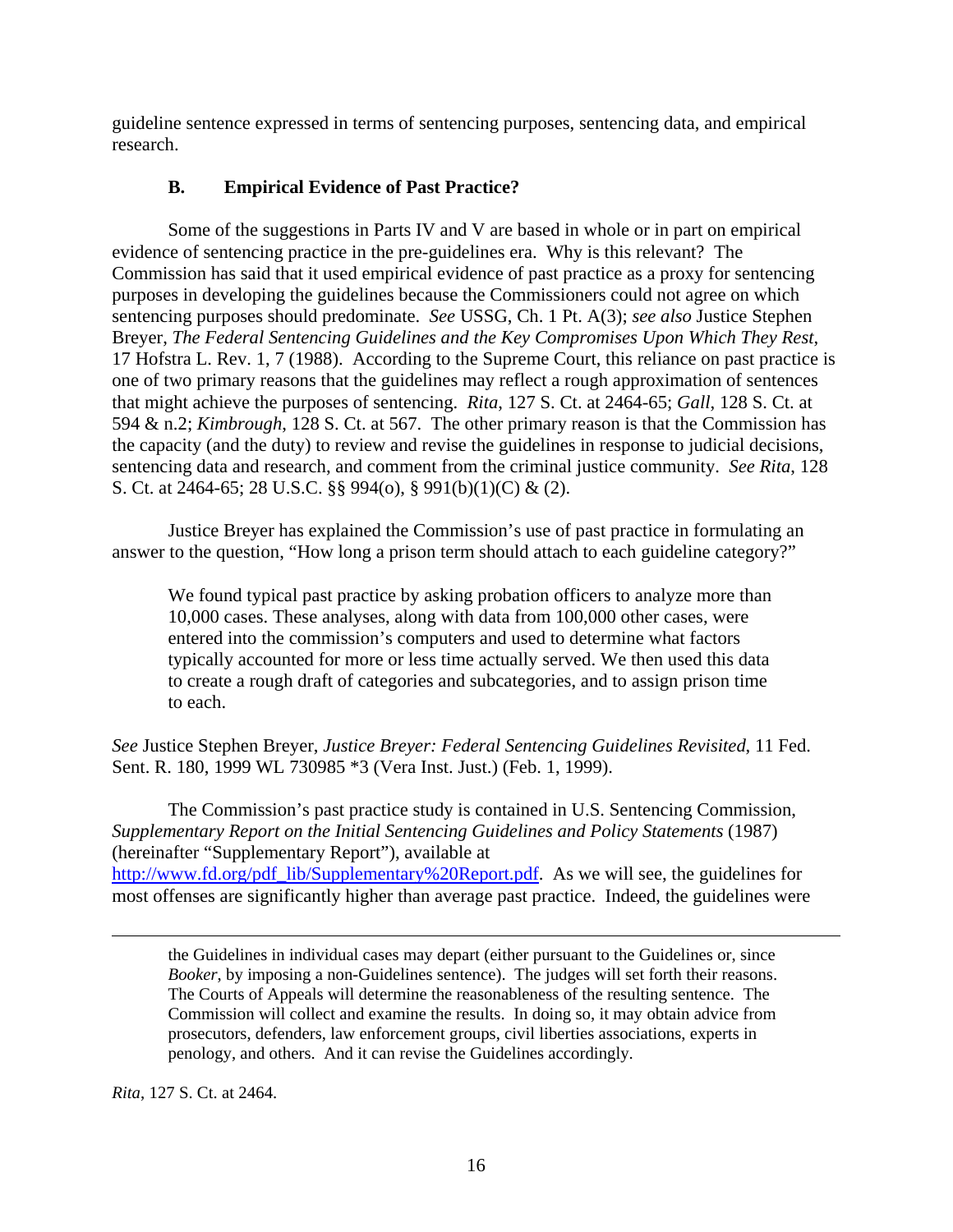designed by excluding the extensive use of probation under past practice, and by increasing prison sentences above past practice at the outset and through subsequent amendments. Nonetheless, given the fact that the Commission claims to have used past practice as a proxy for sentencing purposes and the fact that the Supreme Court has embraced this claim, past practice surely qualifies as an objective and valid basis for a non-guideline sentence.

#### **III. Deconstructing the Guidelines/Constructing a Purpose-Driven Sentence**

Judges are now invited to consider arguments that the applicable guidelines fail properly to reflect § 3553(a) considerations, reflect an unsound judgment, do not treat defendant characteristics in the proper way, or that a different sentence is appropriate regardless. *Rita*, 127 S. Ct. at 2465. Judges "may vary [from Guidelines ranges] based solely on policy considerations, including disagreements with the Guidelines," *Kimbrough*, 128 S. Ct. at 570 (internal quotation marks omitted), and when they do, the courts of appeals may not "grant greater factfinding leeway to [the Commission] than to [the] district judge." *Rita*, 127 S. Ct. at 2463.

Whether a judge may draw any useful advice from a guideline depends first on whether the Commission, in promulgating or amending it, acted in "the exercise of its characteristic institutional role." *Kimbrough*, 128 S. Ct. at 575. As described in *Rita*, the exercise of this role has two basic components: (1) reliance on empirical evidence of pre-guidelines sentencing practice, and (2) review and revision in light of judicial decisions, sentencing data, and comments from participants and experts in the field. *Rita*, 127 S. Ct. at 2464-65. Where a guideline was not developed based on this "empirical data and national experience," it is not an abuse of discretion to conclude that it "yields a sentence 'greater than necessary' to achieve § 3553(a)'s purposes, even in a mine-run case." *Kimbrough*, 128 S. Ct. at 575. *See also Spears*, 129 S. Ct. 843-44 ("we now clarify that district courts are entitled to reject and vary categorically from the crack-cocaine Guidelines based on a policy disagreement with those Guidelines."). There is *dicta* in *Kimbrough* suggesting that a disagreement based solely on the judge's "view" that a guideline did not comport with  $\S$  3553(a) might be subject to "closer review" than an "outside the heartland" departure or variance, but it was unnecessary to consider this possibility because it has no application to guidelines that "do not exemplify the Commission's exercise of its characteristic institutional role," *i.e.*, were not based on empirical data and national experience. *Kimbrough*, 128 S. Ct. at 574-75; *Spears*, 129 S. Ct. at 843.

The courts' ability to impose a non-guideline sentence based solely on a policy disagreement with the guideline itself applies to all guidelines, not just the crack guidelines. This principle did not originate in *Kimbrough*, but in language applicable to all guidelines in cases preceding *Kimbrough* and in *Kimbrough* itself. It began in *Cunningham v. California*, 549 U.S. 270 (2007), where the Court recognized that the ability of judges to sentence outside the guideline range based solely on general policy objectives, without any factfinding anchor, is necessary to avoid a Sixth Amendment violation. *Id*. at 279-81. Then, in *Rita*, the Court held that because the guidelines may not be presumed reasonable at sentencing, sentencing judges are permitted to find that the guidelines sentence itself fails properly to reflect § 3553(a) considerations, that the guidelines reflect an unsound judgment, or that the guidelines do not generally treat certain defendant characteristics in the proper way. 127 S. Ct. at 2465, 2468.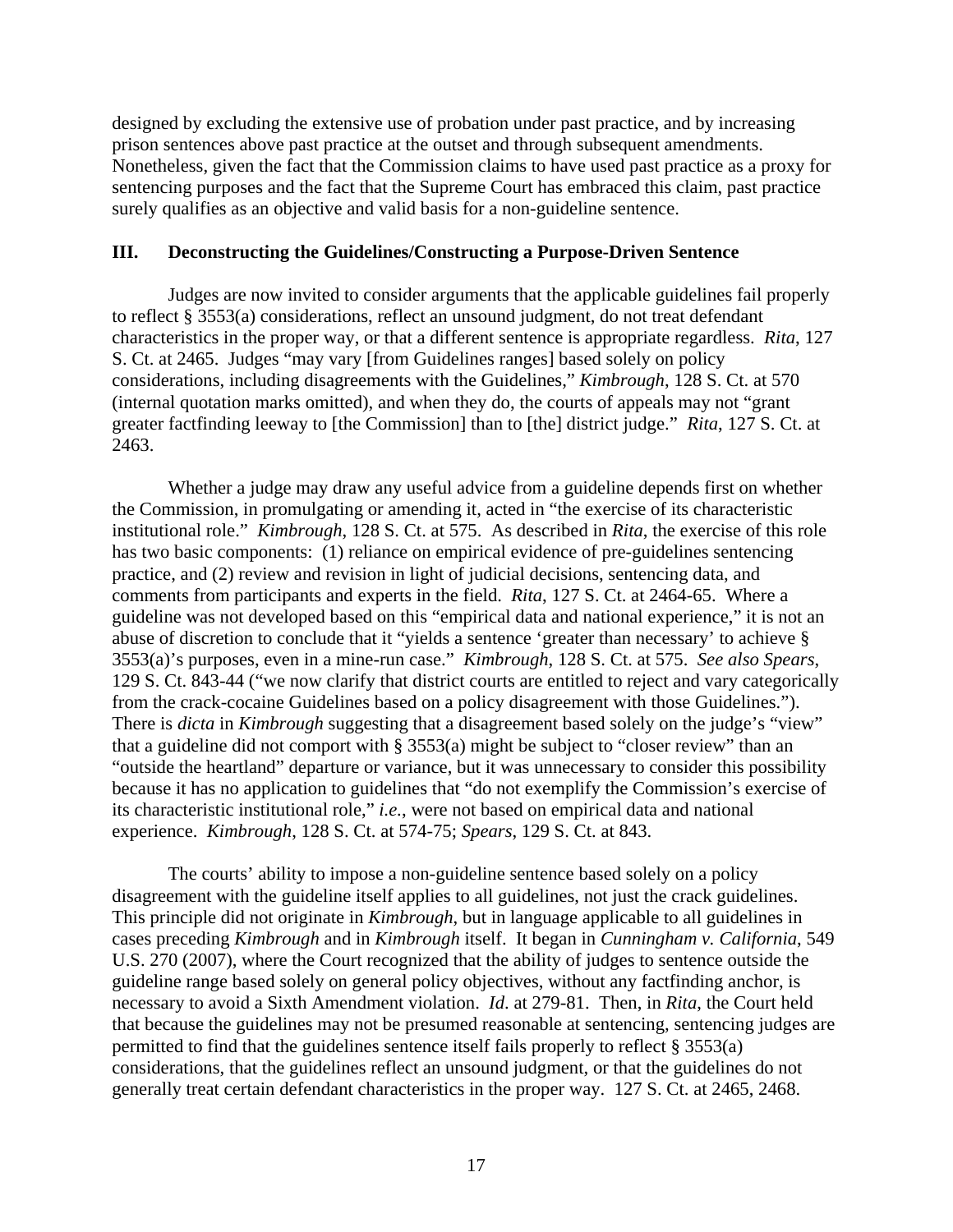Finally, in *Kimbrough*, the Court reiterated that a district court may consider arguments that "the Guidelines sentence itself fails properly to reflect § 3553(a) considerations, or perhaps because the case warrants a different sentence regardless," *id.* at 570, quoting *Rita*, 127 S. Ct. at 2465, and thus, "courts may vary [from Guideline ranges] based solely on policy considerations, including disagreements with the Guidelines." *Id*. at 570, quoting Brief of the United States at 16. Because "the cocaine Guidelines, like all other Guidelines, are advisory only," *id*. at 564, a conclusion that a sentencing judge was barred from disagreeing with the crack guidelines in a "mine-run case" was error because it rendered the guidelines "effectively mandatory." *Id*. at 575. Both *Kimbrough* and *Gall* referred to the drug guidelines generally as not having been based on empirical data, *see Kimbrough*, 127 S. Ct. at 575; *Gall*, 127 S. Ct. at 594 n.2, and *Rita*  made clear that judges may disagree with any guideline. *See* 127 S. Ct. at 2465, 2468.

Thus, the courts' ability to disagree as a matter of policy with the guidelines necessarily applies to all guidelines.<sup>32</sup> Most courts of appeals, and numerous district courts, have held that judges are free to disagree with any of the guidelines, including guidelines that emanate from congressional actions.<sup>33</sup>

 $\overline{a}$ 

<sup>33</sup> See United States v. Mondragon-Santiago, \_\_ F.3d \_\_, 2009 WL 782894 (5<sup>th</sup> Cir. Mar. 26, 2009) (§ 2L1.2); *United States v. White*, 551 F.3d 381, 386 (6th Cir. 2008) (all guidelines); *United States v. Cavera*, 550 F.3d 180, 191 (2d Cir. 2009) (en banc) (all guidelines); *United States v. Hearn*, 549 F.3d 680, 683 (7th Cir. 2008) (all guidelines); *United States v. Seval*, slip op., 2008 WL 4376826 (2d Cir. Sept. 25, 2008) (fast track); *United States v. Vanvliet*, 542 F.3d 259 ( $1<sup>st</sup> Cir. 2008$ ) (computer enhancement under § 2G1.3); *United States v. Liddell*, 543 F.3d 877 (7<sup>th</sup> Cir. 2008) (career offender); *United States v. Tankersley*, 537 F.3d 1100 (9<sup>th</sup> Cir. 2008) (all guidelines); *United States v. Jones*, 531 F.3d 163 (2d Cir. 2008) (all guidelines); *United States v. Boardman*, 528 F.3d 86, 87 (1<sup>st</sup> Cir. 2008) (career offender); *United States v. Rodriguez, 527 F.3d 221 (1<sup>st</sup> Cir. 2008) (fast track and all guidelines); <i>United States v. Martin*, 520 F.3d 87, 88-96 (1<sup>st</sup> Cir. 2008) (career offender); *United States v. Smart*, 518 F.3d. 800, 808-09 (10th Cir. 2008) (all guidelines); *United States v. Sanchez*, 517 F.3d 651, 662-65 (2d Cir. 2008) (career offender); *United States v. Marshall*, slip op., 2008 WL 55989 at \*\*8-9 (7th Cir. Jan. 4, 2008) (career offender); *United States v. Barsumyan*, 517 F.3d 1154, 1158-59 (9th Cir. 2008) (all guidelines); *United States v. Nincehelser*, 2009 WL 872441 (D. Neb. Mar. 30, 2009) (methamphetamine); *United States v. Beiermann*, 599 F. Supp. 2d 1087 (N.D. Iowa 2009); *United States v. Phinney*, 599 F. Supp. 2d 1037 (E.D. Wis. 2009) (child pornography); *United States v. Lenagh*, 2009 WL 296999 (D. Neb. Feb. 6, 2009) (white collar crimes); *United States v. Thomas*, 595 F. Supp. 2d 949 (E.D. Wis. 2009) (all drug guidelines); *United States v. Moreland*, 568 F. Supp. 2d 674 (S.D. W. Va. 2008) (career offender); *United States v. Malone*, slip op., 2008 U.S. Dist. LEXIS 13648 (E.D. Mich. Feb. 22, 2008) (career offender); *United States v. Cabrera*, 567 F.Supp.2d 271 (D. Mass. 2008) (over-emphasis on drug quantity, underemphasis on minimal role); *United States v. Grant*, slip op., 2008 WL 2485610 (D. Neb. June 16, 2008) (second degree murder guideline); *United States v. Shipley*, 560 F. Supp. 2d 739 (S.D. Iowa June 19, 2008) (child pornography); *United States v. Rausch*, 570 F. Supp. 2d 1295 (D. Colo. 2008) (child pornography); *United States v. Hanson*, 561 F.Supp.2d 1004 (E. D. Wis. June 20, 2008) (child

<sup>&</sup>lt;sup>32</sup> *See United States v. Shah*, 294 Fed. Appx. 951, 955 (5<sup>th</sup> Cir. 2008) ("Even prior to the decisions in *Gall* and *Kimbrough*, the Supreme Court had already recognized that a district court could impose a sentence that varied from the advisory guideline range based solely on policy considerations, including disagreements with the Guidelines," citing *Rita*); *United States v. Williams*, 517 F.3d 801, 809-10 (5<sup>th</sup> Cir. 2008) ("The Supreme Court reiterated in *Kimbrough* what it had conveyed in *Rita v. United States*, which is that as a general matter, courts may vary from Guidelines ranges based solely on policy considerations, including disagreements with the Guidelines.").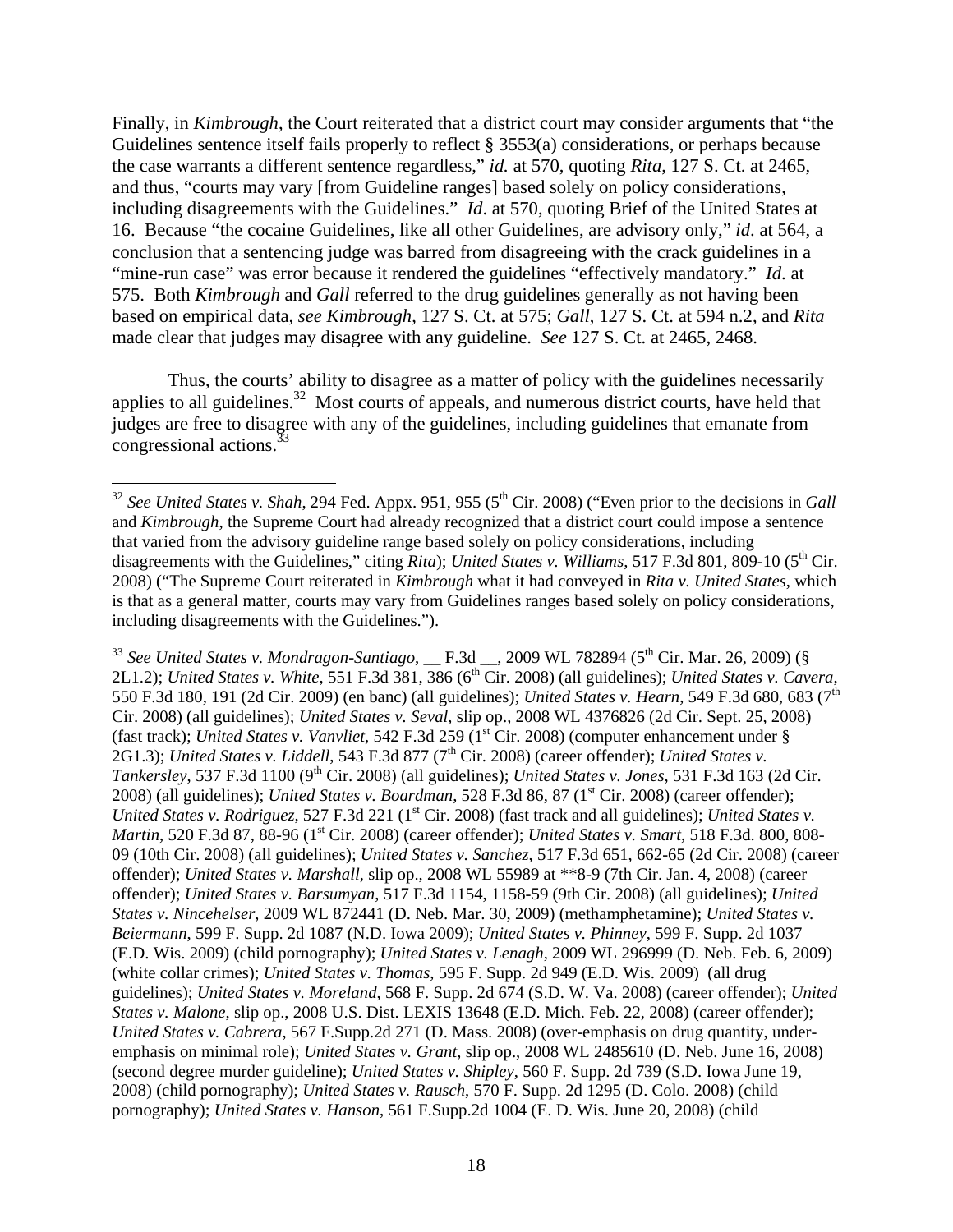There is, however, one appeals court decision holding that the career offender guideline binds the courts because it is based on a directive from Congress to the Commission. *See United States v. Vazquez*, 558 F.3d 1224 (11th Cir. 2009); *but see United States v. Liddell*, 543 F.3d 877 (7th Cir. 2008); *United States v. Boardman*, 528 F.3d 86, 87 (1st Cir. 2008); *United States v. Sanchez*, 517 F.3d 651, 662-65 (2d Cir. 2008). Three appeals courts continue to insist that courts cannot disagree with the disparity created by the fast track departure because the disparity was authorized by Congress. *See United States v. Gonzalez-Zotelo*, 556 F.3d 736, 740 (9<sup>th</sup> Cir. 2009); *United States v. Vega-Castillo*, 540 F.3d 11th Cir. 2009); *United States v. Gomez-Herrera*, 523 F.3d 554 (5th Cir. 2008); *but see United States v. Seval*, slip op., 2008 WL 4376826 (2d Cir. Sept. 25, 2008); *United States v. Rodriguez*, 527 F.3d 221 (1<sup>st</sup> Cir. 2008).

These decisions are poorly reasoned and may not last  $\log$ <sup>34</sup>. Indeed, if they were right, judges could not disagree with almost any guideline, as most of them were directed in one way or another by Congress. *See* Congressional Directives to Sentencing Commission 1988-2008 (identifying at least 75 distinct guidelines and policy statements which were promulgated or amended, some repeatedly, in response to congressional directives), <sup>35</sup> www.fd.org/pdf\_lib/SRC\_Directives\_Table\_Nov\_2008.pdf. The guidelines would then have to

 $\overline{a}$ 

pornography); *United States v. Ontiveros*, 2008 WL 2937539 (E.D. Wis. July 24, 2008) (child pornography); *United States v. Taylor*, 2008 WL 2332314 (S.D.N.Y. June 2, 2008) (child pornography); *United States v. McClelland*, 2008 WL 1808364 (D. Kan. April 21, 2008 (child pornography); *United States v Baird*, slip op., 2008 WL 151258 (D. Neb. Jan. 11, 2008) (child pornography); *United States v. Parris*, 573 F. Supp. 2d 744, 751 (E.D.N.Y. 2008) (fraud guideline); *United States v. Grober*, 595 F.Supp.2d 382 (D. N.J. 2008) (child pornography); *United States v. Doktor***,** slip op., 2008 WL 5334121 (M.D.Fla. Dec. 19, 2008) (child pornography); *United States v. Johnson*, 588 F.Supp.2d 997 (S.D. Iowa 2008) (child pornography); *United States v. Stern*, 590 F.Supp.2d 945 (N.D. Ohio 2008) (child pornography); *United States v. Horn*, 590 F. Supp. 2d 976 (M.D. Tenn. 2008) (Commission's failure to include in § 1B1.10 for retroactive application Amendment 709 amending the definition of "related cases" under  $\S$  4A1.2(a)(2) was unsound).

<sup>34</sup> The Solicitor General has been ordered to respond to petitions for certiorari in the Fifth Circuit's cases forbidding judges from disagreeing with the disparity created by the Attorney General's fast track policies. A petition for rehearing en banc has been filed in *Vazquez*, *see*  http://www.fd.org/pdf\_lib/Vazquez%20Petition%20for%20Rehg%20En%20Banc.pdf, and a petition for certiorari will be filed if necessary.

35 These are USSG §§ 2A1.2, 2A1.3, 2A2.2, 2A2.3, 2A2.4, 2A3.1, 2A3.2, 2A3.3, 2A3.4, 2A4.1, 2A6.2, 2B1.1, 2B1.3, 2B4.1, 2B5.1, 2B5.3, 2C1.8, 2D1.1, 2D1.2, 2D1.10, 2D1.11, 2D1.12, 2D2.3, 2G1.1, 2G1.2, 2G1.3, 2G2.1, 2G2.2, 2G3.1, 2H3.1, 2H4.1, 2H4.2, 2J1.2, 2K1.4, 2K2.1, 2K2.24, 2L1.1, 2L1.2, 2L2.1, 2M5.1, 2M5.2, 2P1.2, 2R1.1, 2T4.1, 2X7.1, 3A1.1, 3A1.2, 3A1.4, 3B1.3, 3B1.4, 3B1.5, 3C1.4, 3E1.1, 4A1.1, 4A1.3, 4B1.5, 5C1.2, 5D1.2, 5E1.1, 5H1.4, 5H1.6, 5H1.6, 5H1.7, 5H1.8, 5K2.0, 5K2.10, 5K2.12, 5K2.13, 5K2.15, 5K2.17, 5K2.20, 5K2.22, 5K3.1, 8B1.1, 8B2.1. There have also been several amendments in response to increased statutory maxima or new mandatory minimums without any accompanying directive. *See, e.g.*, USSG, App. C., Amend. Nos. 652, 655 (Nov. 1, 2003) & 663 (Nov. 1, 2004) (four additional guidelines, USSG §§ 2A1.4, 2A1.5, 2A2.1, and 2Q1.4, amended in response to increases in statutory maxima); *id*. Amend. No. 677 (Nov. 1, 2005) (promulgating USSG § 2B1.6 in response to a new mandatory minimum).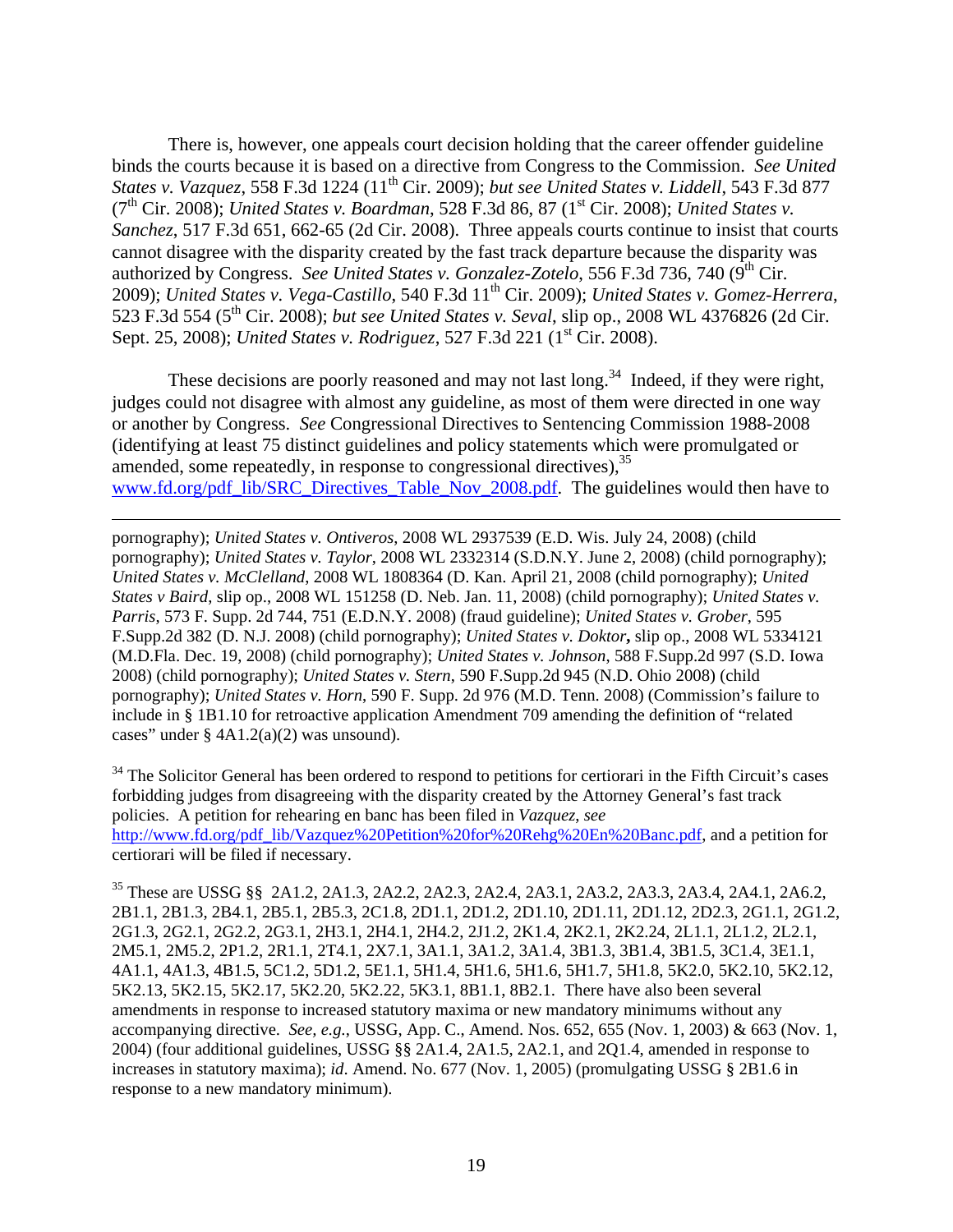be struck down on both Sixth Amendment and Separation of Powers grounds. *See* 2G2.2 Reply to Government at 20-23, http://www.fd.org/pdf\_lib/2G2.2%20Reply%20to%20Govt.pdf; Appellant's Brief Regarding Number of Images Enhancement,

http://www.fd.org/pdf lib/mistretta%20redacted.pdf. The Department of Justice has wisely conceded that courts are free to disagree with the career offender guideline, as the statute from which it emanated, 28 U.S.C. § 994(h), is directed to the Commission, not the courts. *See*  http://www.fd.org/pdf\_lib/Funk%20Letter%20from%20Govt%2003-14-08.pdf; http://www.fd.org/pdf\_lib/Gov%20Funk\_01-09.pdf.

As noted above, rarely do the guidelines reflect the Commission's study of pre-guideline sentencing practice, nor do most guidelines reflect the Commission's exercise of judgment as an expert, research-based agency unfettered by politics. Using empirical research, in some cases research undertaken at the Commission itself, you can readily show that the guideline range was not developed based on national sentencing data or empirical research and that it recommends a sentence that is greater than necessary to satisfy § 3553(a)'s objectives. This type of critique, carefully developed, should convince judges to question the wisdom of the guidelines' recommendations and lead to sentences that better reflect the statutory purposes. In fact, you can develop an evidentiary basis for a non-guidelines sentence that is stronger than anything the Commission has developed in support of the recommended guideline range.

The Commission itself has conducted studies that have not been incorporated into the Guidelines but upon which judges can and should rely. In addition to the reports on crack cocaine sentencing, the Commission's Fifteen Year Review identifies serious problems with the career offender guideline, the relevant conduct rules, the drug guidelines generally, and various forms of disparity that have increased under the Guidelines, most notably racial disparity and hidden disparities caused by the government's practices as permitted and encouraged by the Guidelines.<sup>36</sup> It has published three reports on recidivism, acknowledging that the criminal history rules were never based on empirical evidence and identifying numerous factors that predict reduced recidivism which are not included in the Guidelines and factors that do not predict recidivism which are included in the Guidelines.<sup>37</sup> Judges can and should rely on these extra-guideline findings to impose non-guideline sentences that better comply with  $\S 3553(a)$ .<sup>38</sup>

1

<sup>&</sup>lt;sup>36</sup> Fifteen Year Review at 47-55, 76, 82, 91, 94, 102-06, 111-15, 117, 122, 131-35, 140-42.

<sup>37</sup> USSC, *Measuring Recidivism: The Criminal History Computation of the Federal Sentencing Guidelines* (May 2004); USSC, *Recidivism and the First Offender* (May 2004); USSC, *A Comparison of the Federal Sentencing Guidelines Criminal History Category and the U.S. Parole Commission Salient Factor Score* (Jan. 2005).

<sup>38</sup> *See United States v. Fernandez*, 436 F. Supp. 2d 983 (E.D. Wis. 2006) (relying on *Fifteen Year Report*'s discussion of career offender guideline to impose non-guideline sentence); *United States v. Germosen*, 473 F. Supp. 2d 221 (D. Mass. 2007) (relying on *Fifteen Year Report* to point out disparities arising from government's unilateral power to reward cooperation, contrasting restrictions on aberrant conduct guideline with recidivism reports); *United States v. Martinez*, Crim. No. 99-40072, 2007 WL 593629 (D. Kan. Feb. 21, 2007) (notifying counsel considering non-guideline sentence based, in part, on defendant's age, referencing recidivism reports showing increased age and first offender status show decreased likelihood of recidivism); *United States v. Ruiz*, Crim. No. 04-1146-03, 2006 WL 1311982 (S.D.N.Y. May 10, 2006) (noting several courts have imposed non-guideline sentences for defendants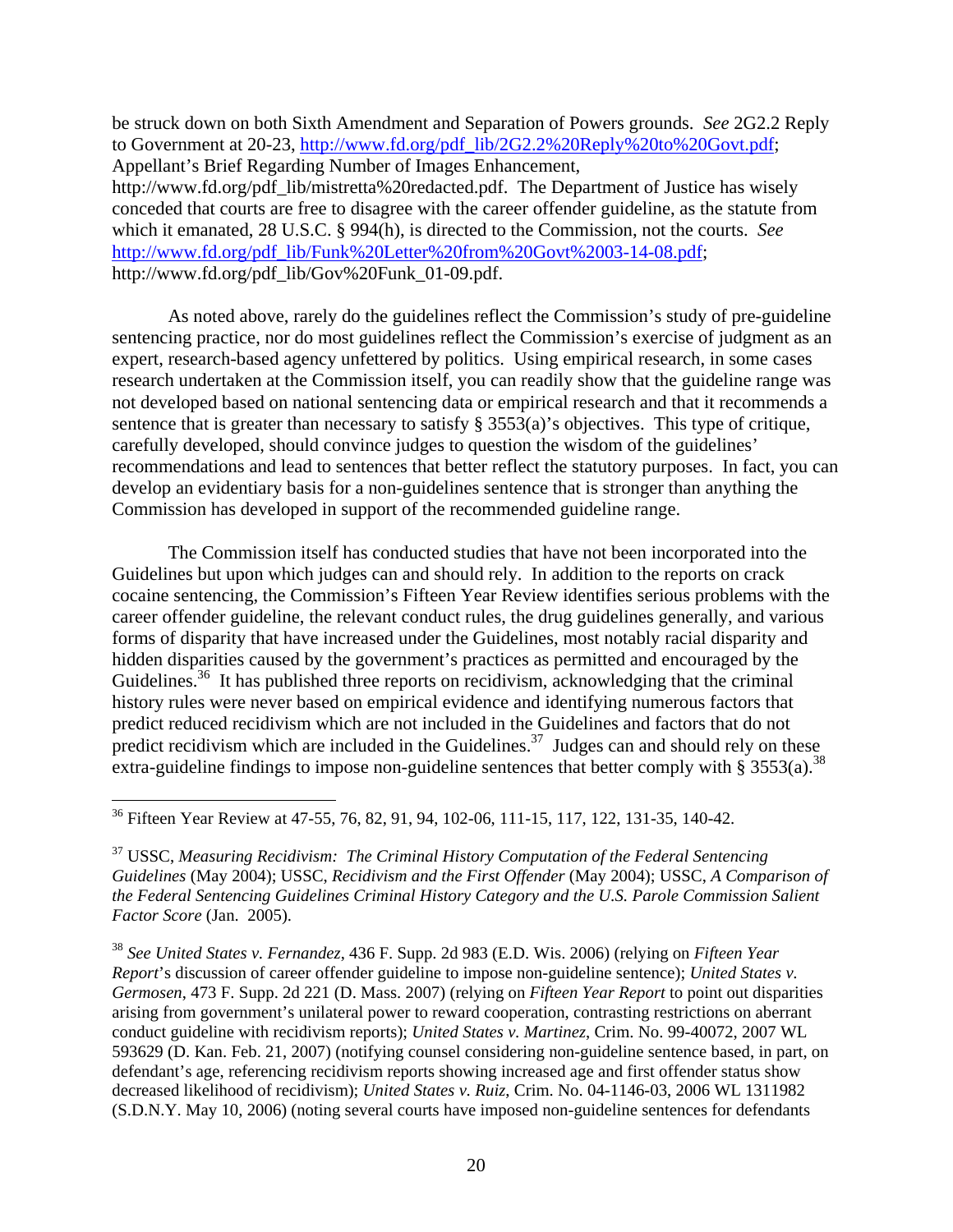There are many areas, highly relevant to sentencing purposes, in which the Commission has not collected or conducted research, but in which significant research is available from other sources. Examples include studies on brain development by the National Institutes of Health and others,<sup>39</sup> research showing the efficacy and cost savings of drug treatment, education and job training over lengthy incarceration in reducing crime,  $40$  reports from the Department of Justice and others showing that lengthy prison terms are being served by too many offenders with little risk of recidivism and without deterrent value,<sup>41</sup> research on the adverse impact of incarceration on children and families, $^{42}$  analyses of the suitability of members of immigrant populations for

over 40 based on markedly reduced recidivism, citing recidivism study); *United States v. Ali*, Crim. No. 1:05-5, 2006 WL 1102835 (E.D. Va. Apr. 17, 2006) (imposing non-guideline sentence, citing recidivism reports).

 $\overline{a}$ 

39 Jay N. Giedd, *Structural Magnetic Resonance Imaging of the Adolescent Brain*, 1021 Annals N.Y. Acad. Science 105-09 (June 2004) (reporting results of longitudinal study for the National Institutes on Health on brain development in adolescents); Elizabeth Williamson, *Brain Immaturity Could Explain Teen Crash Rate*, Wash. Post, Feb. 1, 2005 at A01 (study shows "that the region of the brain that inhibits risky behavior is not fully formed until age 25").

40Susan L. Ettner et al., *Benefit-Cost in the California Treatment Outcome Project: Does Substance Abuse Treatment "Pay for Itself?"*, Health Services Res., 41(1), 192-213 (2006) (for every \$1 spent on drug treatment, \$7 is saved in general social savings, primarily in reduced offending and also in medical care); Stephen J. Morse, *Addiction, Genetics and Criminal Responsibility*, 69 Law & Contemp. Probs. 165, 205 (2006) ("The criminal justice system response should be limited and reformed to enhance the potential efficacy of treatment approaches."); Don Stemen, *Reconsidering Incarceration: New Directions for Reducing Crime*, Vera Institute of Justice, January 2007 (discussing diminishing returns of increased incarceration on crime rate and cost effectiveness of investment in education and employment).

41 U.S. Dep't of Justice, *An Analysis of Non-Violent Drug Offenders with Minimal Criminal Histories*, Executive Summary (Feb. 1994), available at

*http://www.fd.org/pdf\_lib/1994%20DoJ%20study%20part%201.pdf*; The Sentencing Project, *Incarceration and Crime: A Complex Relationship* 7-8 (2005), available at *http://www.sentencingproject.org/pdfs/incarceration-crime.pdf*; Paul J. Hofer & Courtney Semisch, *Examining Changes in Federal Sentence Severity: 1980-1998*, 12 Fed. Sent. Rep. 12, 1999 WL 1458615 (July/August 1999); Miles D. Harar, *Do Guideline Sentences for Low-Risk Drug Traffickers Achieve Their Stated Purposes?*, 7 Fed. Sent. Rep. 22, 1994 WL 502677 (July/Aug. 1994).

42 Ross D. Parke & K. Alison Clarke-Stewart*, From Prison to Home: Effects of Parental Incarceration on Young Children* (Dec. 2001), presented at U.S. Dep't of Health and Human Services National Policy Conference, "From Prison to Home: The Effect of Incarceration and Reentry on Children, Families and Communities" (2002) (discussing impact of parental incarceration on children and benefits of alternatives to incarceration); U.S. Dep't of Justice, Office of Juvenile Justice and Delinquency Prevention, *Risk Factors for Delinquency: An Overview* (2001) (discussing link between aggression, drug abuse, and delinquency in children to several factors, including separation from parents); The Sentencing Project, *Incarceration and Crime: A Complex Relationship* 7 (2005) ("The persistent removal of persons from the community to prison and their eventual return has a destabilizing effect that has been demonstrated to fray family and community bonds, and contribute to an increase in recidivism and future criminality."); Patricia M. Wald, *"What About the Kids?': Parenting Issues in Sentencing*, 8 Fed. Sent. Rep. 137 (1995) (discussing growing body of research showing that children fare better in their parents' care than in foster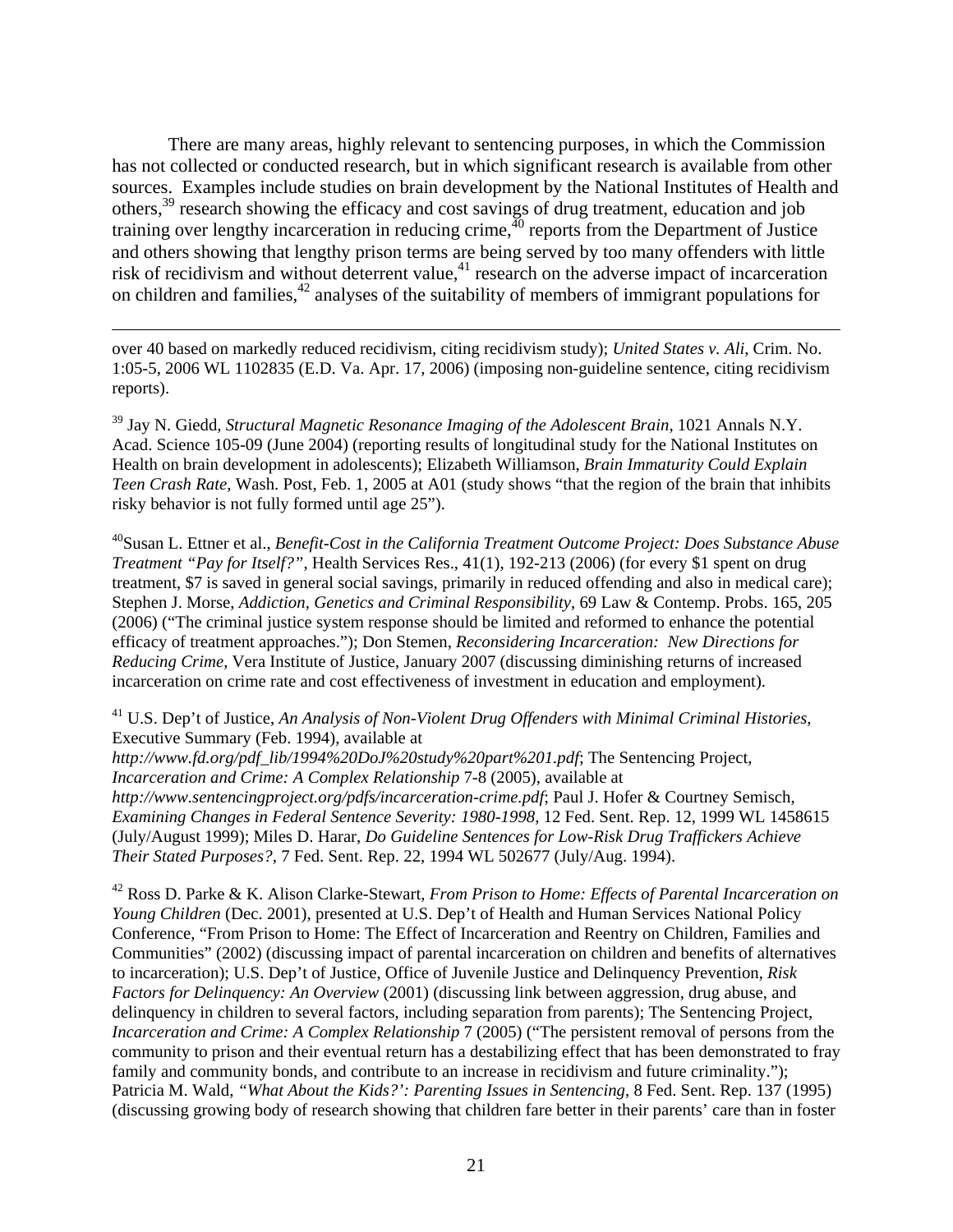intermediate sanctions,<sup>43</sup> reports on the efficacy of victim mediation as an alternative to incarceration, $44$  and studies demonstrating that contrary to myth, recidivism rates for sex offenders are lower than in the general criminal population, and that community treatment for sex offenders is effective.<sup>45</sup>

District court judges have wide latitude in determining whether empirical or other expert evidence is reliable and relevant, subject to deferential review. *See Cavera*, 550 F.3d at 196 n.15; *Kumho Tire Co. v. Carmichael*, 526 U.S. 137 (1999); *Gen. Elec. Co. v. Joiner*, 522 U.S. 136 (1997); *Daubert v. Merrell Dow Pharm*., 509 U.S. 579 (1993).

For further assistance in making these arguments, see (1) *Introduction and "How To" Guide to Deconstructing the Guidelines*, (2) *The Continuing Struggle for Just, Effective and Constitutional Sentencing After* United States v. Booker (relevant conduct, drugs, immigration, fraud, firearms, criminal history, over-use of prison)*,* 

*http://www.fd.org/pdf\_lib/EvansStruggle.pdf*, and (3) the papers, sentencing memos and briefs on the Deconstruction page of fd.org (career offender, child pornography, firearms, probation, relevant conduct, tax), http://www.fd.org/odstb\_SentencingResource3.htm#DECONS.

### **IV. First Question: Is Prison Necessary to Satisfy Retribution, Deterrence or Protection of the Public, or Would Probation Satisfy Those Purposes and Promote Rehabilitation, if needed?**

The Commission has just issued a new report which states:

care or elsewhere).

<sup>43</sup> Nora V. Demleitner, *Smart Public Policy: Replacing Imprisonment with Targeted Nonprison Sentences and Collateral Sanctions*, 58 Stan. L. Rev. 338, 353 (2005).

<sup>44</sup> Nancy Lucas, *Restitution, Rehabilitation, Prevention, and Transformation: Victim-Offender Mediation for First-Time Non-Violent Youthful Offenders*, 29 Hofstra L. Rev. 1365 (2001) (explaining ancient concept of "restorative justice" as alternative to incarceration, citing numerous studies examining its effectiveness in criminal context); *see also*, *e.g.*, James Bonta et al., *Restorative Justice: An Evaluation of the Restorative Resolutions Project*, Report No. 1998-05, Solicitor General of Canada (Oct. 1998) (collecting studies regarding restorative justice and reporting that offenders participating in victim and community reconciliation program rather than being incarcerated were more likely to make restitution to victims and generally had significantly lower recidivism rates), *available at* http://ww2.pssp.gc.ca/publications/corrections/pdf/199810b\_e.pdf.

<sup>45</sup> U.S. Dep't of Justice, Bureau of Justice Statistics, Office of Justice Programs, *Recidivism of Sex Offenders Released from Prison in 1994* (Nov. 2003) (finding sex offenders had lower overall rearrest rate compared to non-sex offenders and no clear association between length of incarceration and recidivism rates); U.S. Dep't of Justice, Center for Sex Offender Management, Office of Justice Programs, *Myths and Facts About Sex Offenders* (Aug. 2000) (discussing recidivism rates and finding that treatment costs far less than incarceration); F.S. Berlin, *A Five-Year Plus Follow-up Survey of Criminal Recidivism Within a Treated Cohort of 406 Pedophiles, 111 Exhibitionists and 109 Sexual Aggressives: Issues and Outcomes*, 12 Am. J. of Forensic Psych. 3 (1991) (documenting effectiveness of community treatment for sex offenders).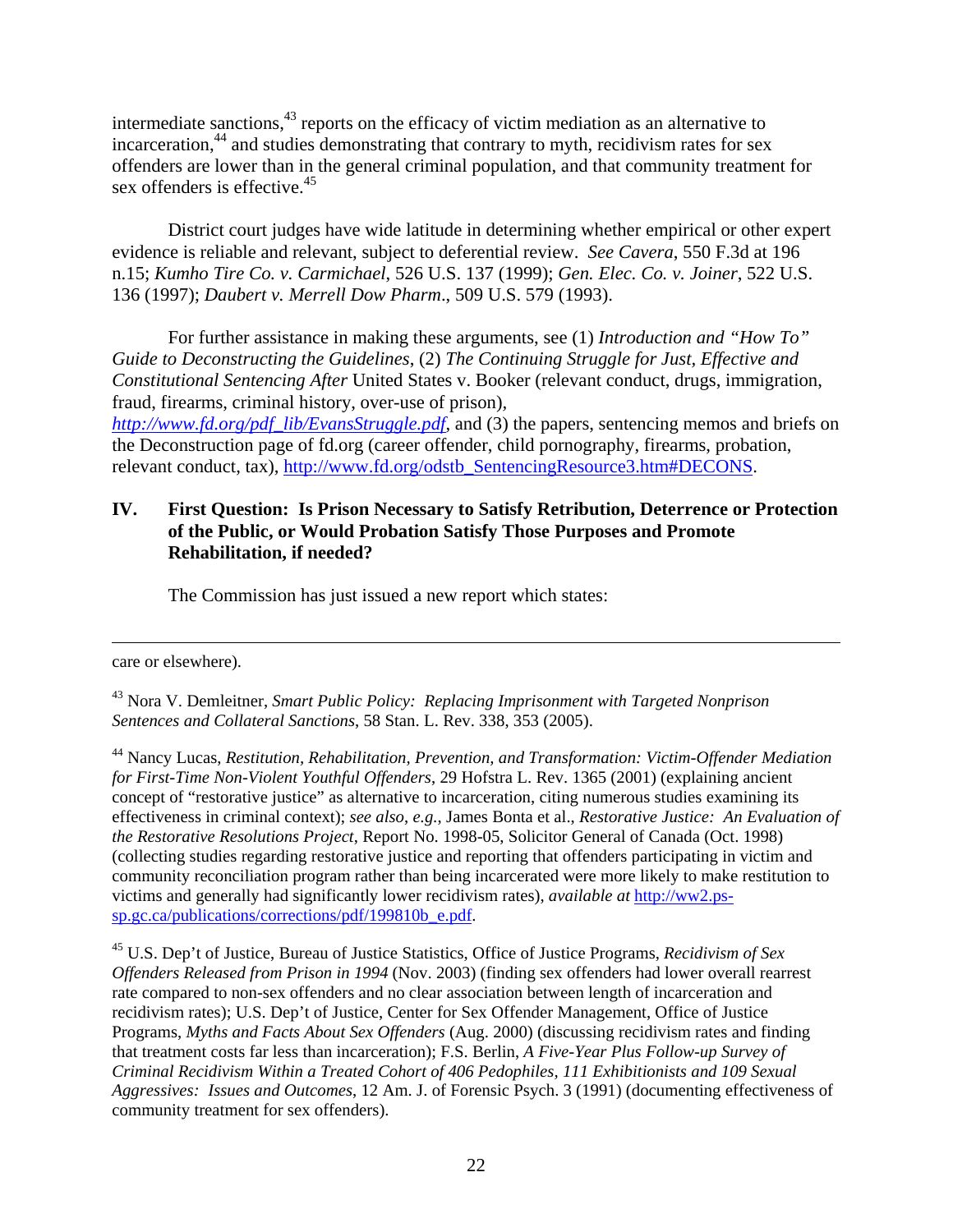Effective alternative sanctions are important options for federal, state, and local criminal justice systems. For the appropriate offenders, alternatives to incarceration can provide a substitute for costly incarceration. Ideally, alternatives also provide those offenders opportunities by diverting them from prison (or reducing time spent in prison) and into programs providing the life skills and treatment necessary to become law-abiding and productive members of society.<sup>46</sup>

The report also confirms that non-prison alternatives are under-used in federal court.<sup>47</sup>

Congress authorizes probation for a broad range of offenses and offenders, *i.e.*, for any offense with a statutory maximum below 25 years so long as probation is not expressly precluded and the defendant is not sentenced to prison for a non-petty offense at the same time. *See* 18 U.S.C. § 3561(a); 18 U.S.C. § 3559(a). The Guidelines Manual does contain the "in/out" question that courts should be asking in every case in which prison is not required. It states:

The Comprehensive Crime Control Act of 1984 makes probation a sentence in and of itself. 18 U.S.C. § 3561. Probation may be used as an alternative to incarceration, provided that the terms and conditions of probation can be fashioned so as to meet fully the statutory purposes of sentencing, including promoting respect for law, providing just punishment for the offense, achieving general deterrence, and protecting the public from further crimes by the defendant.

USSG, Chapter 5, Part B - Probation, Introductory Commentary.

1

But this goes unnoticed because it is located in a Part entitled "Probation" and the guidelines recommend against probation in most cases. The court can impose a within-guideline sentence of straight probation only at levels 1 through 8 (0 to 6 months). The within-guideline sentence is at least intermittent confinement, community confinement, or home detention at levels 9 and 10 (1 to 12 months), is at least half prison at levels 11 and 12 (8 to 16 months), and is prison only at level 13 or greater (12 months to life). The U.S. Probation Monograph, which states that "[o]fficers should consider the appropriateness of any available alternatives before deciding to recommend a term of imprisonment," goes unnoticed for the same reason.<sup>48</sup> The Commission's recent report confirms "that sentencing zone ultimately determines whether

<sup>46</sup> USSC, *Alternative Sentencing in the Federal Criminal Justice System*, at 2-3 (Jan. 2009), http://www.ussc.gov/general/20090206\_Alternatives.pdf.

 $47$  In 2007, just under 18% of federal offenders who are U.S. citizens fell into Zones A, B, or C of the Sentencing Table, making them eligible for a within-guidelines sentence other than straight prison. *Id.* tbl. 5. Of that small number, only 38% were sentenced to probation only, while the rest were sentenced to some term of confinement. *Id.* at 5 & tbl 5.

<sup>48</sup> Publication 107 at II-74, Office of Probation and Pretrial Services, Administrative Office of the United States Courts, Revised March 2005.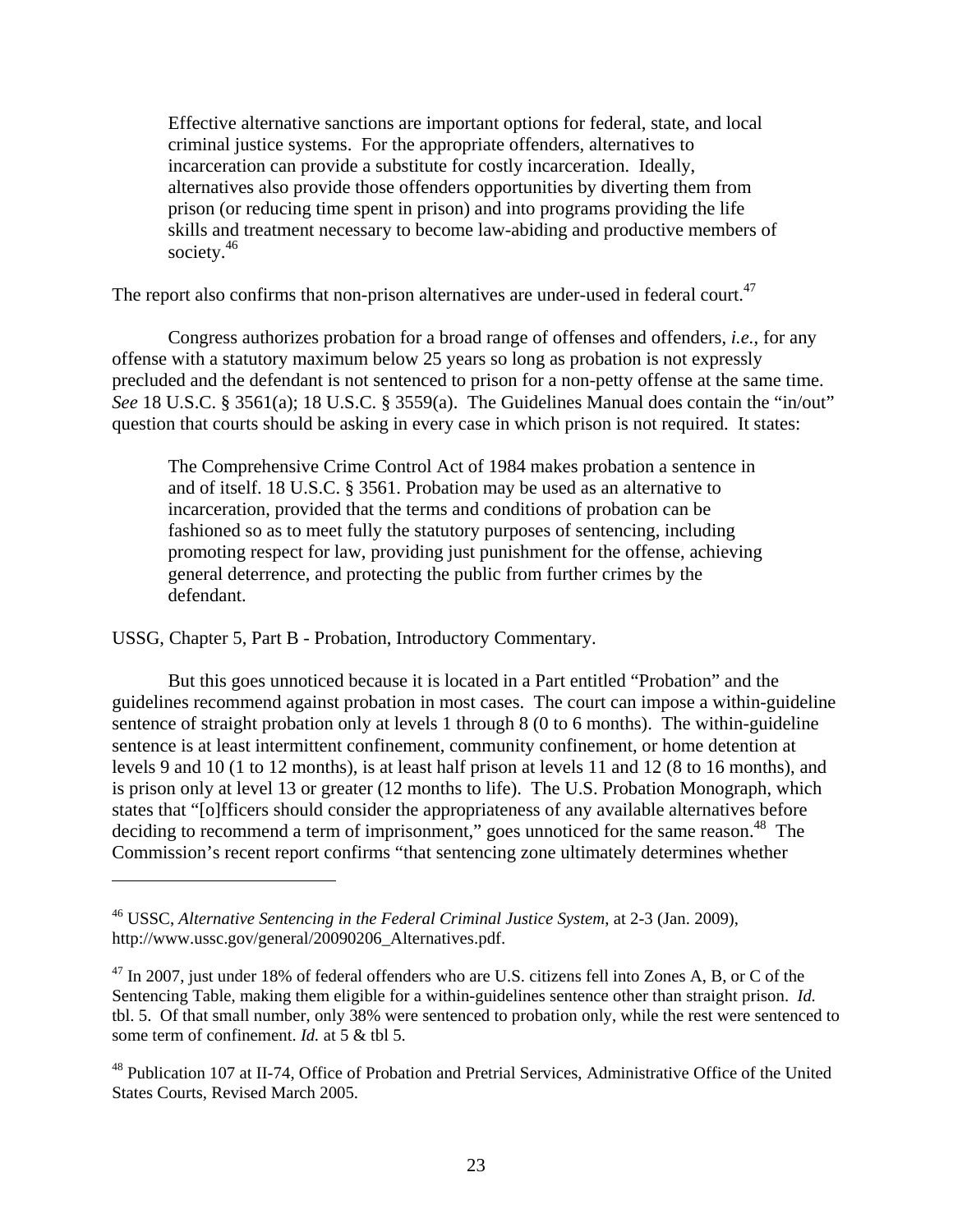offenders are sentenced to alternatives. Specifically, guideline offense level and Criminal History Category, alone or in combination, are the principal factors determining whether an offender receives an alternative sentence."<sup>49</sup>

Judges must now consider *all* of "the kinds of sentences available" by statute, §  $3553(a)(3)$ , even if the "kinds of sentence . . . established [by] the guidelines" permit or encourage only prison. *See Gall v. United States*, 128 S. Ct. 586, 602 & n.11 (2007). Judges can feel confident in imposing a non-prison sentence based on past practice, the Sentencing Reform Act, the Commission's own research, and other credible research.

Under past practice, the threshold question in most cases was *whether* to impose a sentence of imprisonment.<sup>50</sup> The relevant considerations were whether public safety required incarceration, what the defendant's risk of recidivism was, what his treatment and medical needs were, and what collateral effects imprisonment would have on family and employment. While only 7.7% of defendants receive a sentence of straight probation today,<sup>51</sup> approximately 38% of defendants were sentenced to straight probation in  $1984$ <sup>52</sup> with the rate varying by offense category: 18% for robbery, 21% for drug offenses, 31% for offenses against the person, 37% for firearms offenses, 41% for immigration offenses, 57% for tax offenses, 59% for fraud, 60% for property offenses, and 64% for burglary. *See* Supplementary Report, Table 2 at 68.

Congress expected that the threshold question in most cases would continue to be whether probation was sufficient or whether prison was necessary. It instructed judges as follows:

The court, in determining *whether* to impose a term of imprisonment, and, *if* a term of imprisonment is to be imposed, in determining the length of the term, shall consider the factors set forth in section 3553(a) to the extent that they are applicable, recognizing that imprisonment is not an appropriate means of promoting correction and rehabilitation.

18 U.S.C. § 3582(a) (emphasis supplied). "This section specifies the factors to be considered by a sentencing judge in determining *whether* to impose a term of imprisonment and, *if* a term is to be imposed, the length of the term." S. Rep. No. 98-225 at 116 (1983) (emphasis supplied). "The phrase 'to the extent that they are applicable' acknowledges the fact that different purposes of sentencing are sometimes served best by different sentencing alternatives." *Id*. at 119 n.415.

<sup>51</sup> U.S. Sentencing Commission, 2007 Sourcebook of Federal Sentencing Statistics, Fig. D, available at http://www.ussc.gov/ANNRPT/2007/SBTOC07.htm.

 $52$  Fifteen Year Review at 43.

 $\overline{a}$ 49 USSC, *Alternatives to Incarceration in the Federal Criminal Justice System*, at 12 (Jan. 2009).

<sup>50</sup> Kate Stith & Jose A. Cabranes, *Judging Under the Federal Sentencing Guidelines*, 91 Northwestern L. R. 1247, 1250 (Summer 1997) (describing pre-guideline sentencing practice, where "the probation officer's major threshold recommendation, in many cases, dealt with the issue of whether the defendant should receive a prison sentence or probation").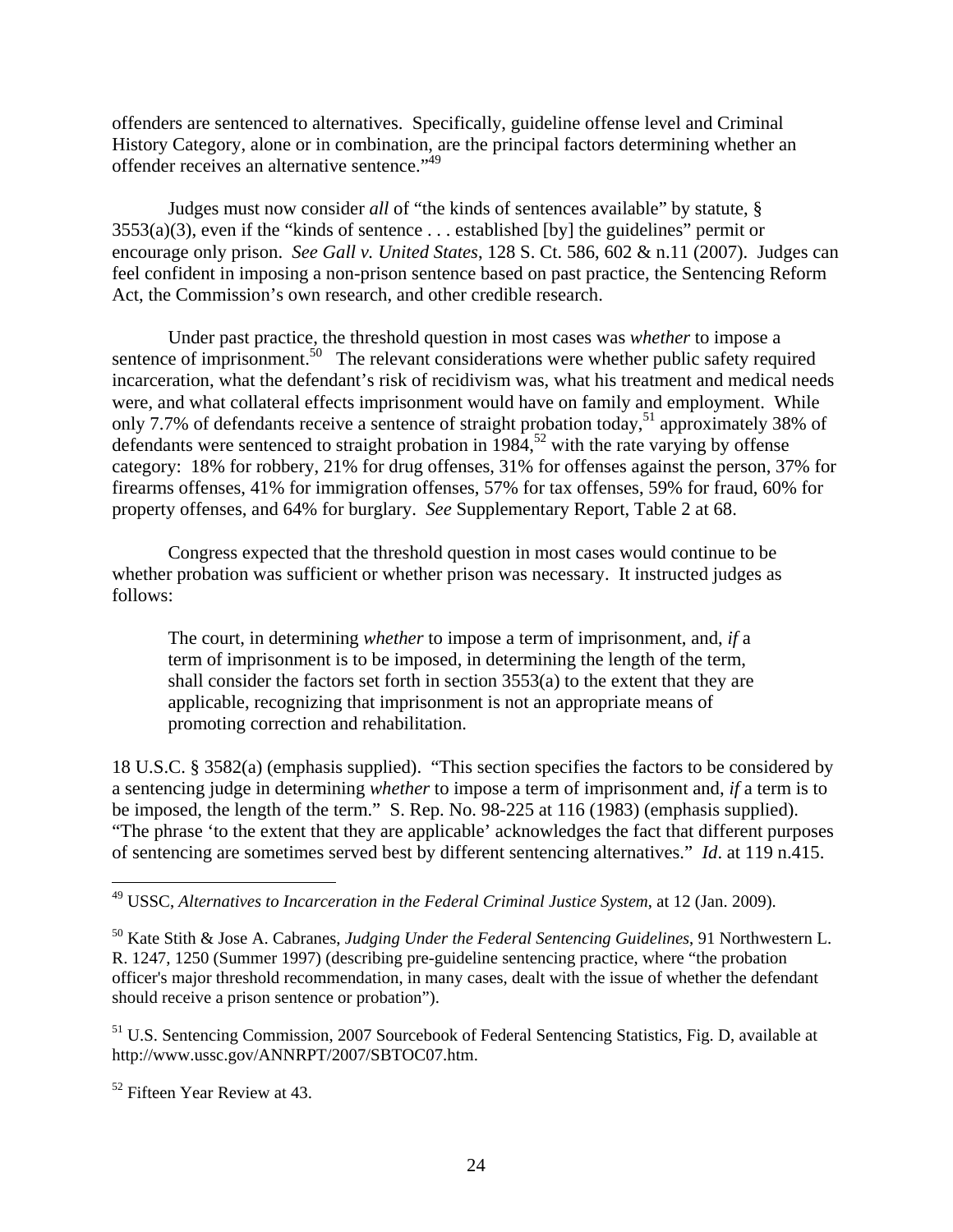Consistent with this directive to judges, Congress also directed the Commission to promulgate guidelines for both the "in/out" question, and the "if prison, how long" question:

The Commission . . . shall promulgate . . . guidelines . . . for use of a sentencing court in determining the sentence  $\ldots$  including -- (A) a determination whether to impose a sentence to probation, a fine, or a term of imprisonment [and] (B) a determination as to the appropriate amount of a fine or the appropriate length of a term of probation or a term of imprisonment.

#### 28 U.S.C. § 994(a)(1)(A) & (B).

Congress intended that probation would be used with at least the same frequency as before the guidelines. It directed the Commission to "ensure that prison resources are, first and foremost, reserved for those violent and serious criminal offenders who pose the most dangerous threat to society" while permitting "*increased* use of restitution, community service, and other alternative sentences" in all other cases. *See* Pub. L. 98-473, § 239, 98 Stat. 1987, 2039 (1984) (emphasis added).

Congress identified when probation should be the presumptive sentence, when some term of imprisonment should be imposed, and encouraged the use of non-prison alternatives in between. Probation would be generally appropriate in "cases in which the defendant is a first offender who has not been convicted of a crime of violence or an otherwise serious offense." *See* 28 U.S.C. § 994(j). Some term of imprisonment would be generally appropriate for "a person convicted of a crime of violence that results in serious bodily injury." *Id*.

For defendants between these poles, Congress encouraged the use of non-prison sentences in a variety of ways. First, "in light of current knowledge that imprisonment is not an appropriate means of promoting correction and rehabilitation," S. Rep. No. 98-225 at 76 (1983), it directed the Commission and the courts to use prison only if it served some purpose of sentencing other than rehabilitation, and to use probation in all other circumstances. *See* 28 U.S.C. § 994(k); 18 U.S.C. § 3582(a); S. Rep. No. 98-225 at 119, 176 (1983). Congress specifically noted that "if an offense does not warrant imprisonment for some other purpose of sentencing, the committee would expect that such a defendant would be placed on probation." *Id*. at 171 n. 531. *See also id*. at 92 (Committee "expects that in situations in which rehabilitation is the only appropriate purpose of sentencing, that purpose ordinarily may be best served by release on probation subject to certain conditions").

Second, Congress recognized that probation would often satisfy the other purposes of sentencing: "It may very often be that release on probation under conditions designed to fit the particular situation will adequately satisfy any appropriate deterrent or punitive purpose. This is particularly true in light of the new requirement in section 3563(a) that a convicted felon who is placed on probation must be ordered to pay a fine or restitution or to engage in community service." *Id*. Congress recently restored payment of fine, restitution and community service as the three options for a mandatory condition of probation after the AEDPA of 1996 had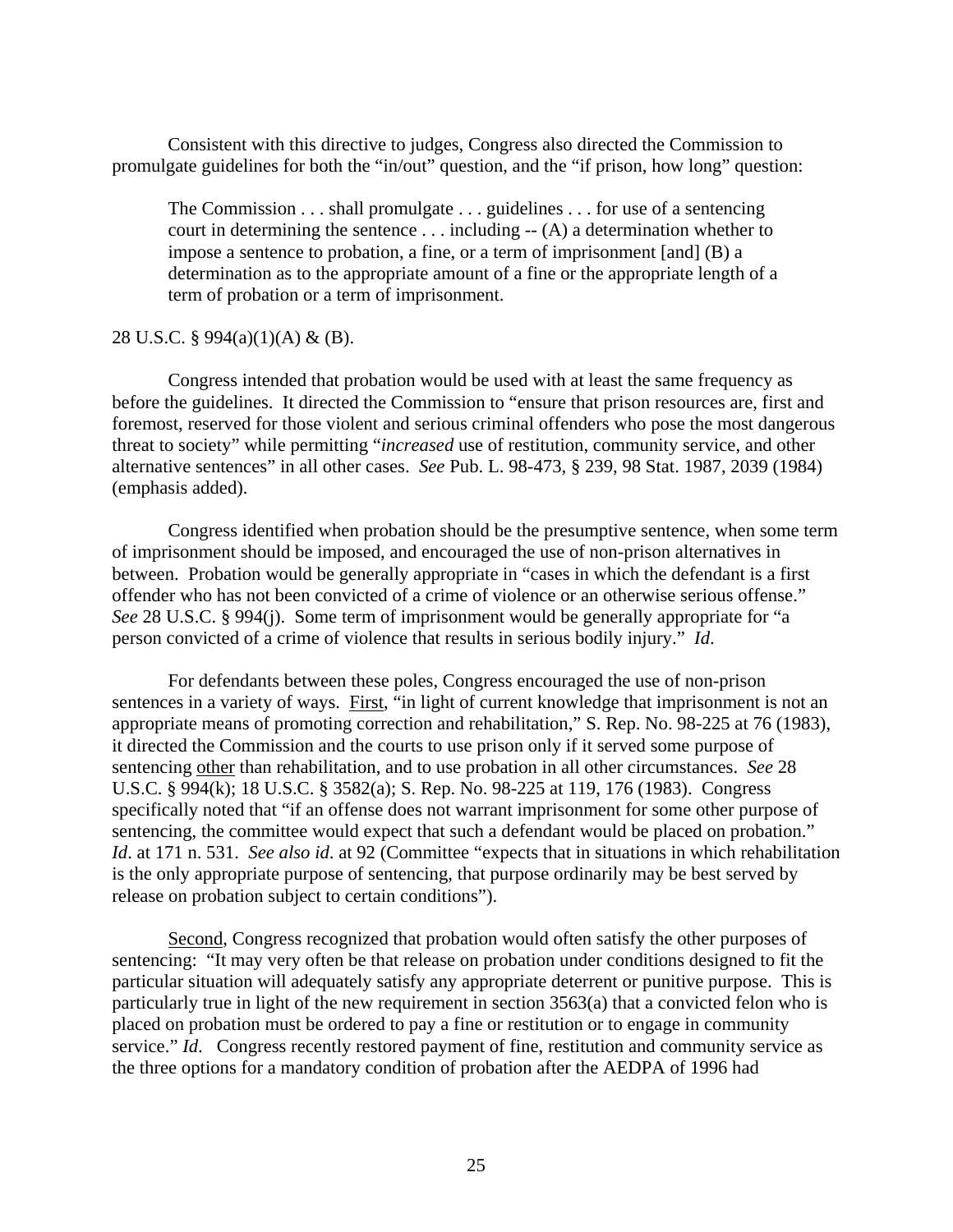mistakenly made restitution, notice to victims, and residence restrictions the three choices.53 *See*  Pub. L. No. 110-406, Sec. 14(a) (Oct. 13, 2008), amending 18 U.S.C. § 3563(a)(2). The Supreme Court in *Gall* recognized the substantial restriction of liberty involved in even standard conditions of probation, *Gall*, 128 S. Ct. at 595-96 & n.4, and that in some cases, "'a sentence of imprisonment may work to promote not respect, but derision, of the law if the law is viewed as merely a means to dispense harsh punishment without taking into account the real conduct and circumstances involved in sentencing.'" *Id.* at 599 (quoting district court opinion).

Third, Congress provided numerous examples of when probation *should* be used, based on the very same factors that the policy statements in the Guidelines Manual prohibit or discourage from consideration. Through the directives in 28 U.S.C. § 994(d) and (e), Congress sought to guard against the use of incarceration to warehouse defendants who lacked the advantages of education, employment, and stabilizing ties, and specifically encouraged such factors as a reason for probation.<sup>54</sup> Regarding the directive to the Commission to assure that the guidelines and policy statements were "entirely neutral as to the race, sex, national origin, creed and socioeconomic status of offenders," 28 U.S.C. § 994(d), the Senate Report explained:

The Committee added [this] provision to make it absolutely clear that it was not the purpose of the list of offender characteristics set forth in subsection (d) to suggest in any way that the Committee believed that it might be appropriate, for example, to afford preferential treatment to defendants of a particular race or religion or level of affluence, or to relegate to prisons defendants who are poor, uneducated, and in need of education and vocational training. Indeed, *in the latter situation, if an offense does not warrant imprisonment for some other purpose of sentencing, the Committee would expect that such a defendant would be placed on probation with appropriate conditions to provide needed education or vocational training*. This qualifying language in subsection (d), *when read with the provisions in proposed Section 3582(c) of Title 18 and 28 U.S.C. 994(k), which precludes the imposition of a term of imprisonment for the sole purpose of rehabilitation, makes clear that a defendant should not be sent to prison only because the prison has a program that "might be good for him."*

S. Rep. No. 98-225 at 171  $\&$  n.531 (1983) (emphasis supplied). In other words, the Commission was to provide for probation to rehabilitate defendants who were poor, uneducated, and in need of education and vocational training, so long as prison was not necessary for some other purpose of sentencing.

Emphasizing the same point in explaining the directive to the Commission to "assure that the guidelines, *in recommending a term of imprisonment or length of a term of imprisonment*,

 $53$  The new law also restores community confinement as a discretionary condition of supervised release and maintains intermittent confinement "only for a violation of supervised release in accordance with section 3583(e)(2) and only when facilities are available." *See* Pub. L. No. 110-406, Sec. 14(b) (Oct. 13, 2008), amending 18 U.S.C. § 3583(d).

<sup>&</sup>lt;sup>54</sup> S. Rep. No. 98-225 at 175, 172-73 (1983).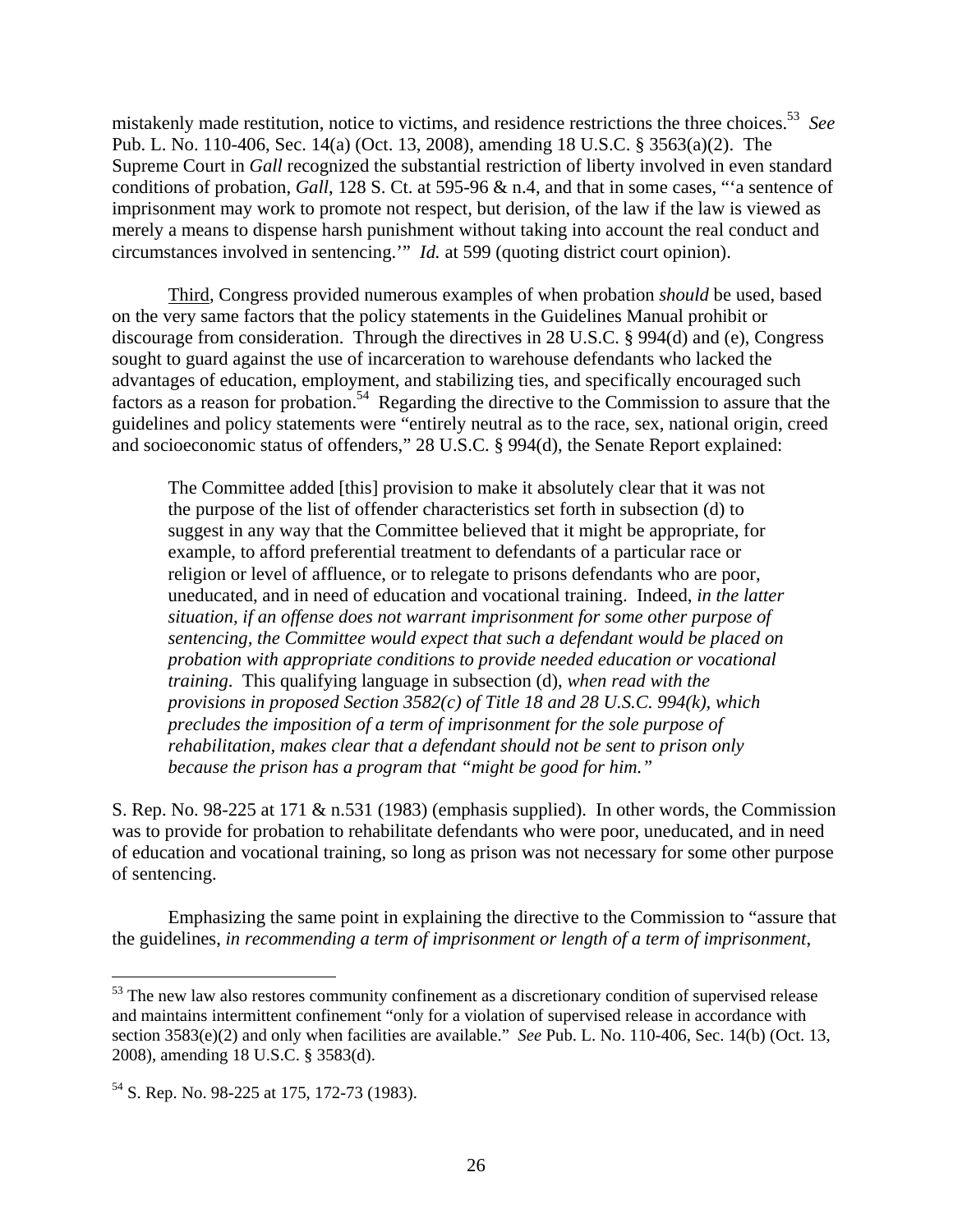reflect the general inappropriateness of considering education, vocational skills, employment record, family ties and responsibilities, and community ties," 28 U.S.C. § 994(e) (emphasis supplied), the Senate Report said:

As discussed in connection with subsection (d), each of these factors [listed in §  $994(e)$ ] may play other roles in the sentencing decision; they may, in an appropriate case, call for the use of a term of probation instead of imprisonment if conditions of probation can be fashioned that will provide a needed program to the defendant and assure the safety of the community. The purpose of the subsection is, of course, to guard against the inappropriate use of incarceration for those defendants who lack education, employment, and stabilizing ties.

S. Rep. No. 98-225 at 174-75.

In specifically discussing the factors listed in subsections (d) and (e), Congress identified a number of ways in which they would call for a sentence of probation, intermittent confinement, or community service:

- "[S]ubsection (e) specifies that education should be an inappropriate consideration in determining the appropriate length" of a prison term [meaning that lack of education should not be used to determine the length of a prison term], but "the need for an educational program might call for a sentence to probation if such a sentence were otherwise adequate to meet the purposes of sentencing, even in a case in which the guidelines might otherwise call for a short term of imprisonment." *Id*. at 172-73.
- Similar considerations apply to vocational skills and employment record. *Id*. A "defendant's education or vocation would, of course, be highly pertinent in determining the nature of community service . . . as a condition of probation or supervised release." *Id*. at 173 n.532.
- "The Commission might conclude that a particular set of offense and offender characteristics called for probation with a condition of psychiatric treatment, rather than imprisonment." *Id*. at 173.
- "Drug dependence, in the Committee's view, generally should not play a role in the decision whether or not to incarcerate the offender. However, it might cause the Commission to recommend that the defendant be placed on probation in order to participate in a community drug treatment program, possibly after a brief stay in prison for 'drying out,' as a condition of probation." *Id*.
- "Other health problems of the defendant might cause the Commission to conclude that in certain circumstances involving a particularly serious illness a defendant who might otherwise be sentenced to prison should be placed on probation. . . . Of course, the physical condition of the defendant would play an important role in the determination of conditions of probation and the programs that would be made available to the defendant in prison, such as drug or alcohol treatment programs." *Id.*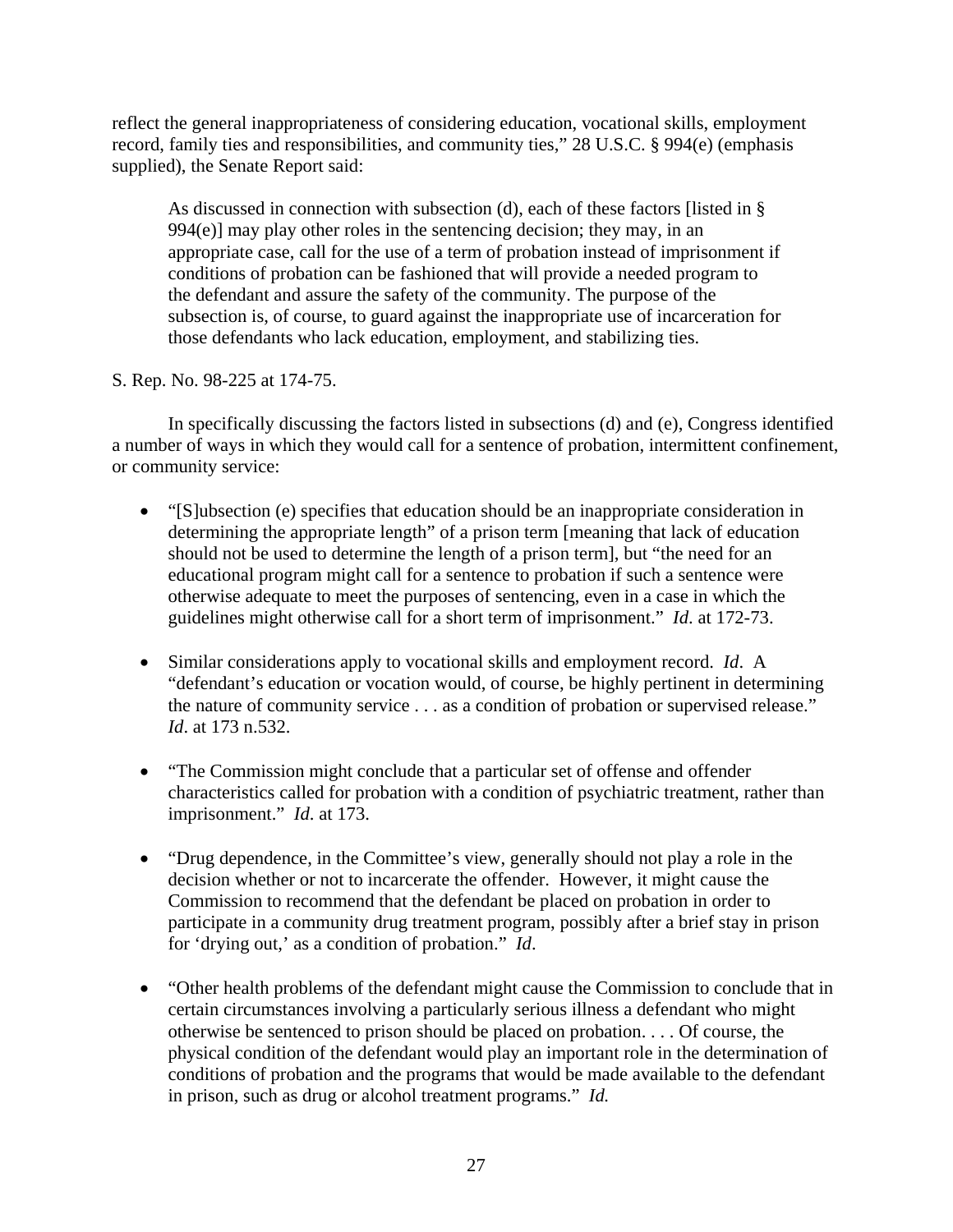"As stated in subsection (e), the Committee believes that [family ties and responsibilities] is generally inappropriate in determining *to sentence a defendant to a term of imprisonment or in determining the length of a term of imprisonment*." *Id*. at 174 (emphasis supplied). The Commission could conclude "that, for example, a person whose offense was not extremely serious but who should be sentenced to prison should be allowed to work during the day, while spending evenings and weekends in prison, in order to be able to continue to support his family." *Id*.

Data just published by the Commission shows that over 92% of federal defendants are sentenced to prison (85.3% to straight prison).<sup>55</sup> These defendants are overwhelmingly people of color (70%), poor (87% get no fine imposed), and relatively undereducated (only 6% graduated from college, and half did not graduate from high school); and their crimes are typically victimless (drugs and immigration account for 6 out of 10 convictions). Further, contrary to the perception that guns go with drugs, 83% of federal drug offenses do not involve a firearm. With the exception of crack offenders, drug offenders are usually first offenders. Two-thirds of marijuana defendants are in criminal history category I, as are 60% of heroin and cocaine defendants, and half of methamphetamine defendants. Crack offenders, 82% of whom are African American, are more likely to have criminal history points<sup>56</sup> because they have a higher risk of arrest and prosecution than similarly situated Whites.<sup>57</sup>

This data is totally inconsistent with Congress's intent that probation would be used for offenders who are not dangerous or likely to commit a serious crime in the future, offenders who are in need of services, and first offenders. It is also inconsistent with current research. In 1996, Commission staff authored a paper entitled *Sentencing Options under the Guidelines*, <sup>58</sup> which acknowledged that non-prison sentences are associated with less recidivism than prison sentences, $5<sup>5</sup>$  that "[m]any federal offenders who do not currently qualify for alternatives have relatively low risks of recidivism compared to offenders in state systems and to federal offenders on supervised release,"<sup>60</sup> and that "alternatives divert offenders from the criminogenic effects of imprisonment which include contact with more serious offenders, disruption of legal employment, and weakening of family ties."<sup>61</sup>

<sup>56</sup> *Id.* 

 $\overline{a}$ 

58 U.S. Sentencing Commission, Staff Discussion Paper, *Sentencing Options under the Guidelines* (Nov. 1996), available at http://www.rashkind.com/alternatives/dir\_00/USSC\_sentencingoptions.pdf.

<sup>59</sup> *Id*. at 18.

<sup>60</sup> *Id*.

<sup>55</sup> *See* USSC, Overview of Federal Criminal Cases Fiscal Year 2007 (Dec. 2008), http://www.ussc.gov/general/20081222\_Data\_Overview.pdf; Changing Face of Federal Criminal Sentencing (Dec. 2008), http://www.ussc.gov/general/20081230\_Changing\_Face\_Fed\_Sent.pdf.

<sup>57</sup> *See* Michael Tonry, Malign Neglect – Race, Crime, and Punishment in America. New York: Oxford University Press (1995).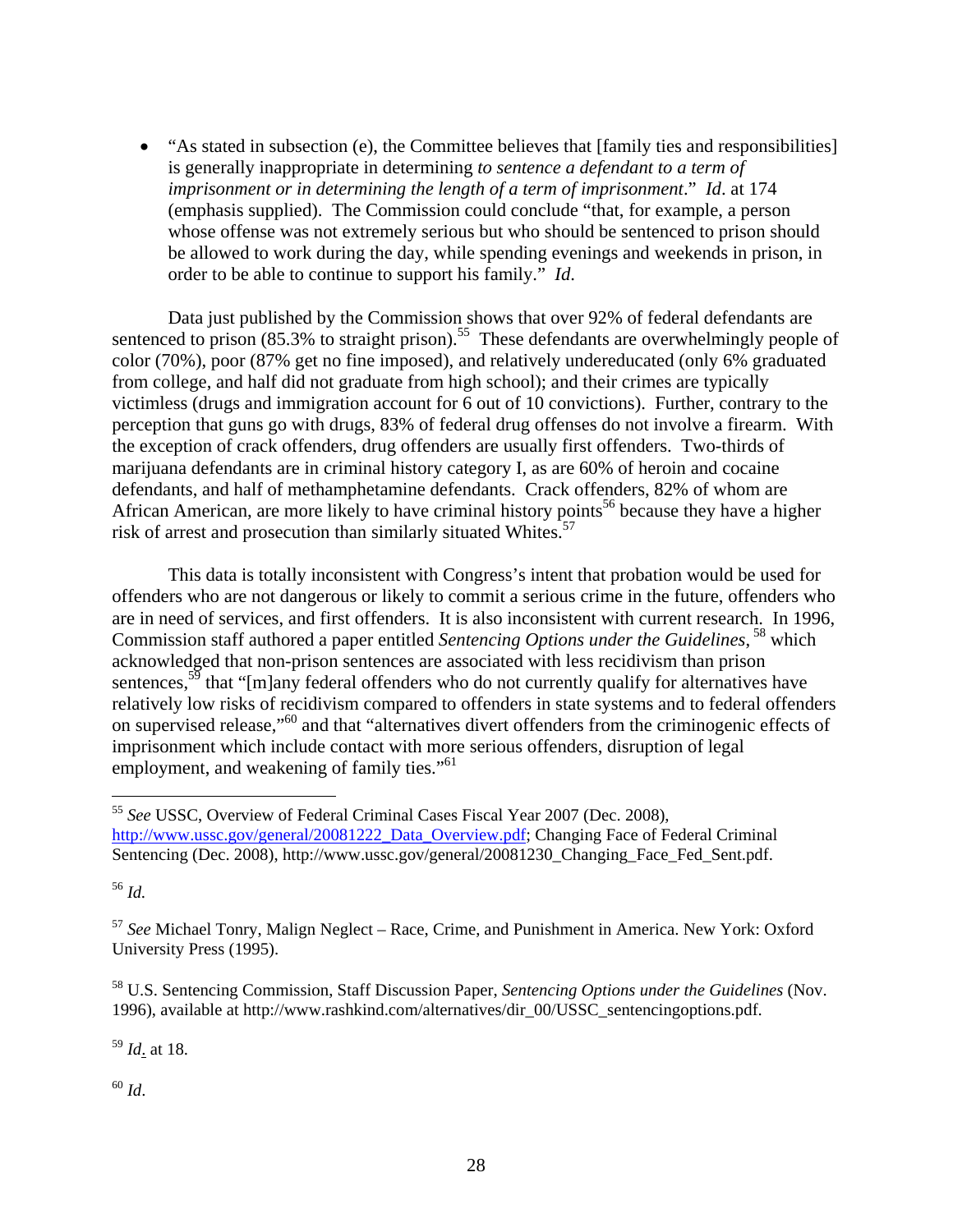Other research likewise has shown that prison can be counterproductive. For example, Bureau of Prisons research in 1994 concluded that for the 62.3% of federal drug trafficking prisoners who were then in Criminal History Category I, guideline sentences were costly to taxpayers, had little if any incapacitation or deterrent value, and were likely to negatively impact recidivism.62 *See e.g.*, Miles D. Harar, *Do Guideline Sentences for Low-Risk Drug Traffickers Achieve Their Stated Purposes?,* 7 Fed. Sent. Rep. 22, 1994 WL 502677 (July/August 1994). "The rapid growth of incarceration has had profoundly disruptive effects that radiate into other spheres of society. The persistent removal of persons from the community to prison and their eventual return has a destabilizing effect that has been demonstrated to fray family and community bonds, and contribute to an increase in recidivism and future criminality." Sentencing Project, *Incarceration and Crime: A Complex Relationship* 7-8 (2005).<sup>63</sup>

The Sentencing Commission held a Symposium in July 2008, entitled "Alternatives to Incarceration."64 The recurring theme, illustrated largely by research and implementation of alternatives in the states, was that lengthy incarceration leads to increased recidivism and is not the most cost effective means of protecting public safety.

## **V. Objective, Well-Reasoned Support for Non-Guideline Sentences**

 The Supreme Court made clear in *Spears* that a judge's ability to reject the 100:1 powder to crack ratio "necessarily implies adoption of some other ratio to govern the mine-run case. . . . Put simply, the ability to reduce a mine-run defendant's sentence necessarily permits adoption of a replacement ratio." 129 S. Ct. at 843. Likewise, the judge's ability to disagree with other guidelines as a matter of policy necessarily permits adoption of an alternative basis for the sentence that does not suffer from the same policy problems.

This part offers suggestions for objective, well-reasoned bases that can be used, alone or in combination, to support a non-guideline sentence of probation or a shorter prison term. These suggestions are intended to complement an individualized analysis of the circumstances of the offense and characteristics of the defendant in light of the purposes of sentencing, deconstruction of the applicable guideline, and other empirically-based arguments for a sentence that best reflects the statutory purposes.

## **A. Sever and/or Reweigh the Flawed Guideline Provision**

 <sup>61</sup> *Id*. at 19.

<sup>62</sup> *See also* Steve Sady & Lynn Deffebach, *The Need for Full Implementation of Ameliorative Statutes* (June 2008) (demonstrating that BOP has failed to implement existing statutory provisions for treatment and reduced sentences, thus failing to prepare prisoners for re-entry and creating over-incarceration), http://www.rashkind.com/alternatives/dir\_04/Sady\_Over-Incarceration.pdf.

<sup>63</sup> Available at http://www.sentencingproject.org/pdfs/incarceration-crime.pdf.

 $64$  The transcript, papers, power points, charts and graphs are available at http://www.rashkind.com/alternatives/toc.htm, and http://www.ussc.gov/SYMPO2008/NSATI\_0.htm.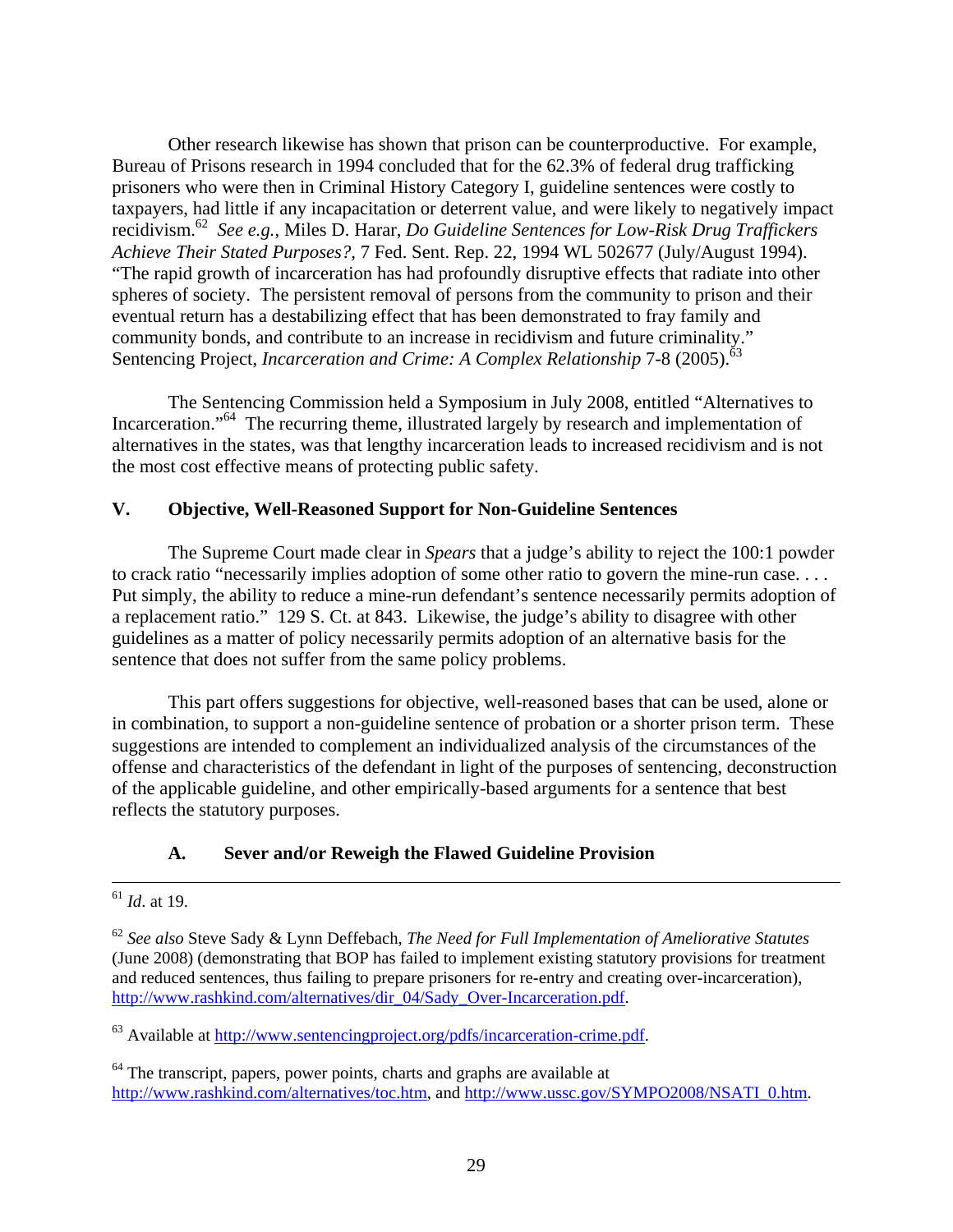The Commission has a duty to review and revise the guidelines in response to judicial decisions, sentencing data, empirical research, and comment from the criminal justice community. *See Rita*, 128 S. Ct. at 2464-65; 28 U.S.C. § 994(o), § 991(b)(1)(C) & (2). When a guideline is not based on this "empirical data and national experience," it "does not exemplify the Commission's exercise of its characteristic institutional role," and it is not an abuse of discretion to categorically reject it even in a "mine-run case." *Kimbrough*, 128 S. Ct. at 575; *Spears*, 129 S. Ct. at 843-44. Thus, one way to "calculate" a non-guideline sentence is simply not to apply the flawed component of the guideline calculation, or to assign a different weight to a guideline enhancement that is excessive. Here are a few examples, but there are as many possibilities as there are flawed guidelines.

Child Pornography. In *United States v. Beiermann*, 599 F. Supp. 2d 1087 (N.D. Iowa 2009), the judge, like many other judges, concluded that USSG § 2G2.2 "does not reflect empirical analysis, but congressional mandates that interfere with and undermine the work of the Sentencing Commission," and that "the guideline impermissibly and illogically skews sentences for even 'average' defendants to the upper end of the statutory range, regardless of the particular defendant's acceptance of responsibility, criminal history, specific conduct, or degree of culpability . . . largely because the level enhancements, some quite extreme, are based on circumstances that appear in nearly every child pornography case." *Id*. at 1104-05. The judge then found that "a reasoned alternative to the flawed guideline is for the sentencing judge to begin with the base offense level, which reflects the mandatory minimum statutory sentence, U.S.S.G. § 2G2.2(a), and then to consider appropriately identified factors, such as those in §  $2G2.2(b)(1)$ ,  $(3)$ ,  $(4)$ , and  $(5)$ , but to give those factors more appropriate weight in the determination of a particular defendant's sentence. Such 'cherry picking' and reweighing of factors from the guideline is appropriate—indeed, totally consistent with the exercise of my discretion to apply the 18 U.S.C. § 3553(a) factors—because it reflects the extent of my categorical and policy disagreement with the guideline." *Id*. at 1107.

Career Offender. The judge may conclude that the career offender guideline is unsound for any number of reasons. It provides for much harsher sentences than under past practice, s*ee*  Supplementary Report at 44, and is contrary to empirical evidence and national experience, as shown by the Commission's own research, the sentencing data, and judicial decisions. *See* Amy Baron-Evans & Jennifer Niles Coffin, *Deconstructing the Career Offender Guideline* at 32-39 (Aug. 29, 2008) (hereinafter "Deconstructing the Career Offender Guideline").<sup>65</sup> The guideline fails to serve any of the purposes of sentencing in the majority of cases in which it applies and promotes racial disparity. *See* USSC, *Fifteen Years of Guidelines Sentencing: An Assessment of How Well the Federal Criminal Justice System is Achieving the Goals of Sentencing Reform* at 133-34 (2004) (hereinafter "Fifteen Year Review").<sup>66</sup> The public disagrees with the harshness of three strikes laws like the career offender guideline. *See* Peter H. Rossi & Richard A. Berk, U.S. Sentencing Commission, Public Opinion on Sentencing Federal Crimes, Executive Summary

 $\overline{a}$ 

http://www.fd.org/pdf\_lib/Deconstructing%20the%20Career%20Offender%20Guideline%208.29.08..pdf.

<sup>&</sup>lt;sup>65</sup> Available at

 $66$  Available at http://www.ussc.gov/15 year/15year.htm.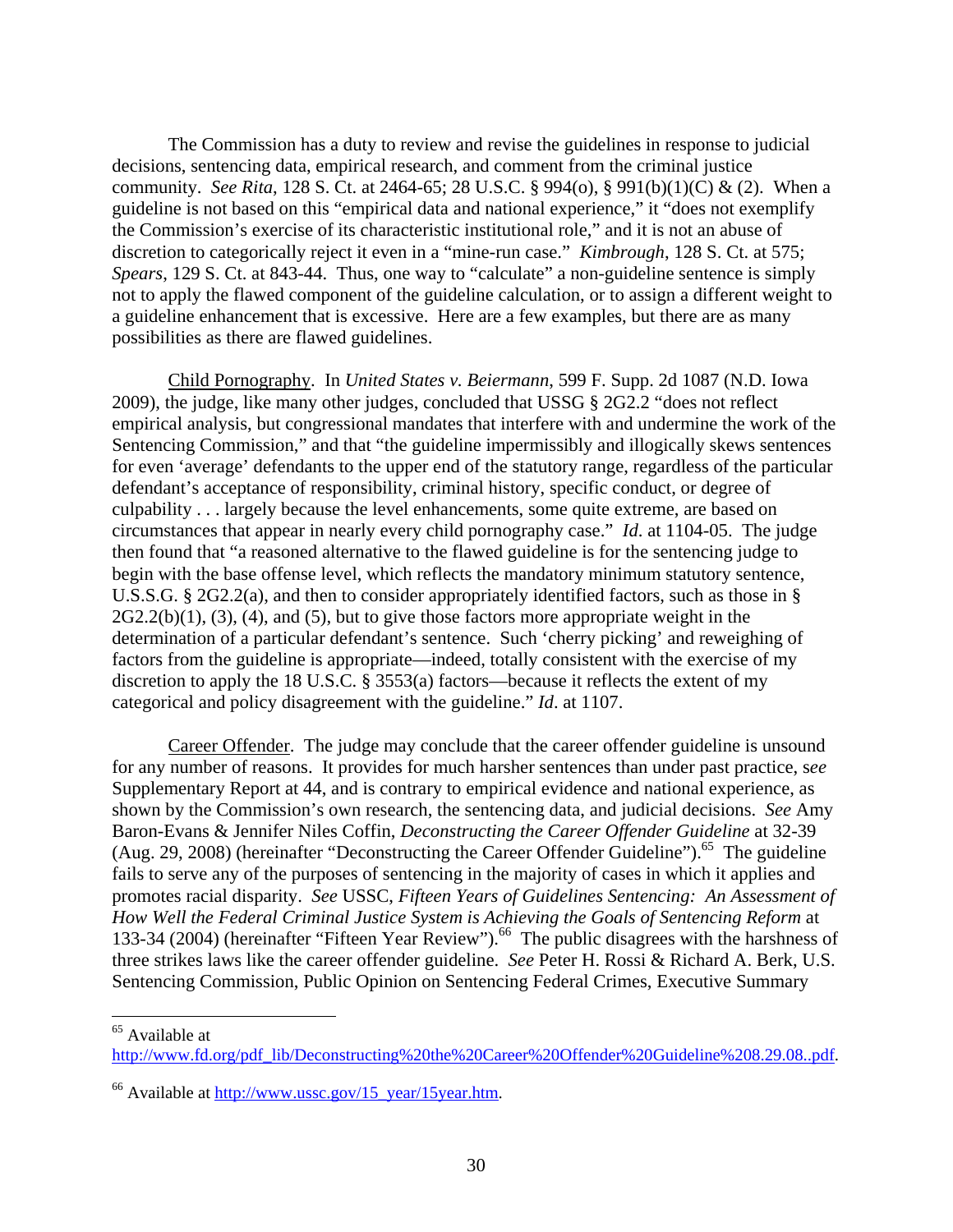$(1997)$ .<sup>67</sup> Exacerbating these problems, the Commission's definitions of predicate offenses are broader than 28 U.S.C. § 994(h) requires. *See* Deconstructing the Career Offender Guideline at 10-31.

If the judge concludes that the career offender guideline is unsound, one option is to impose a sentence within the guideline range that would have applied absent the career offender provision. *See, e.g., United States v. Boardman*, 528 F.3d 86 (1<sup>st</sup> Cir. 2008) (district court had discretion to impose the guideline sentence absent the career offender provision); *United States v. Martin*, 520 F.3d 87 ( $1<sup>st</sup>$  Cir. 2008) (upholding sentence within the guideline range absent the career offender provision). Judges did this frequently even when the guidelines were mandatory. *See* Michael S. Gelacak, Ilene H. Nagel and Barry L. Johnson, *Departures Under the Federal Sentencing Guidelines: An Empirical and Jurisprudential Analysis*, 81 Minn. L. Rev. 299, 356- 57 (December 1996).

Firearms. The judge may determine that certain aspects of the firearms guideline, USSG  $§$  2K2.1, are unsound, and therefore apply the guideline without those provisions.<sup>68</sup> Take, for example, a case in which the defendant is convicted under 18 U.S.C. § 922(g)(1) of unlawful possession of a firearm as a convicted felon, the defendant has two previous convictions for a "crime of violence" or "controlled substance offense," and the serial number is obliterated though the defendant was not aware of that. Under the guideline as written, the total offense level would be 28, and, if the defendant was in Criminal History Category III, the range would be 97-121 months. Based on the following, the range should be 15-21 months, calculated with a base offense level of 14. *See* USSG § 2K2.1(a)(6)(A) (defendant was a prohibited person).

First, the base offense level is unsound. In 1991, the base offense level was increased from 12 to 20 if the defendant had one prior conviction for a "crime of violence" or "controlled substance offense" (as defined in the career offender guideline) and from 12 to 24 if the defendant had two or more such prior convictions.<sup>69</sup> These base offense levels were and are contrary to the empirical data. According to a 1990 Commission Working Group Report, guideline ranges in effect at the time were "generally insufficient" because the upward departure rate was 8.4% and 25% of cases were sentenced at the upper end of the range.<sup>70</sup> However, the working group found that these more severe sentences were *not* imposed disproportionately on defendants with prior convictions for drug-related offenses and crimes of violence; nonetheless, it proposed doubling the base offense level based on the existence of these very types of prior

 $^{67}$  Available at http://www.ussc.gov/nss/ip\_exsum.htm.

 $68$  The arguments in this section and other arguments deconstructing the firearms guideline are set forth in more detail in Louise Arkel's 2K2.1 Sentencing Memo,

http://www.fd.org/pdf\_lib/2K2.1%20Sentmemo.pdf, and Amy Baron-Evans, *The Continuing Struggle for Just, Effective and Constitutional Sentencing After United States v. Booker at 42-47 (August 2006),* http://www.fd.org/pdf\_lib/EvansStruggle.pdf.

<sup>69</sup> USSG, App. C, Amend. 374 (1991).

<sup>70</sup> *See* USSC, *Firearms and Explosive Materials Working Group Report* at 8 & 10 (Dec. 11, 1990).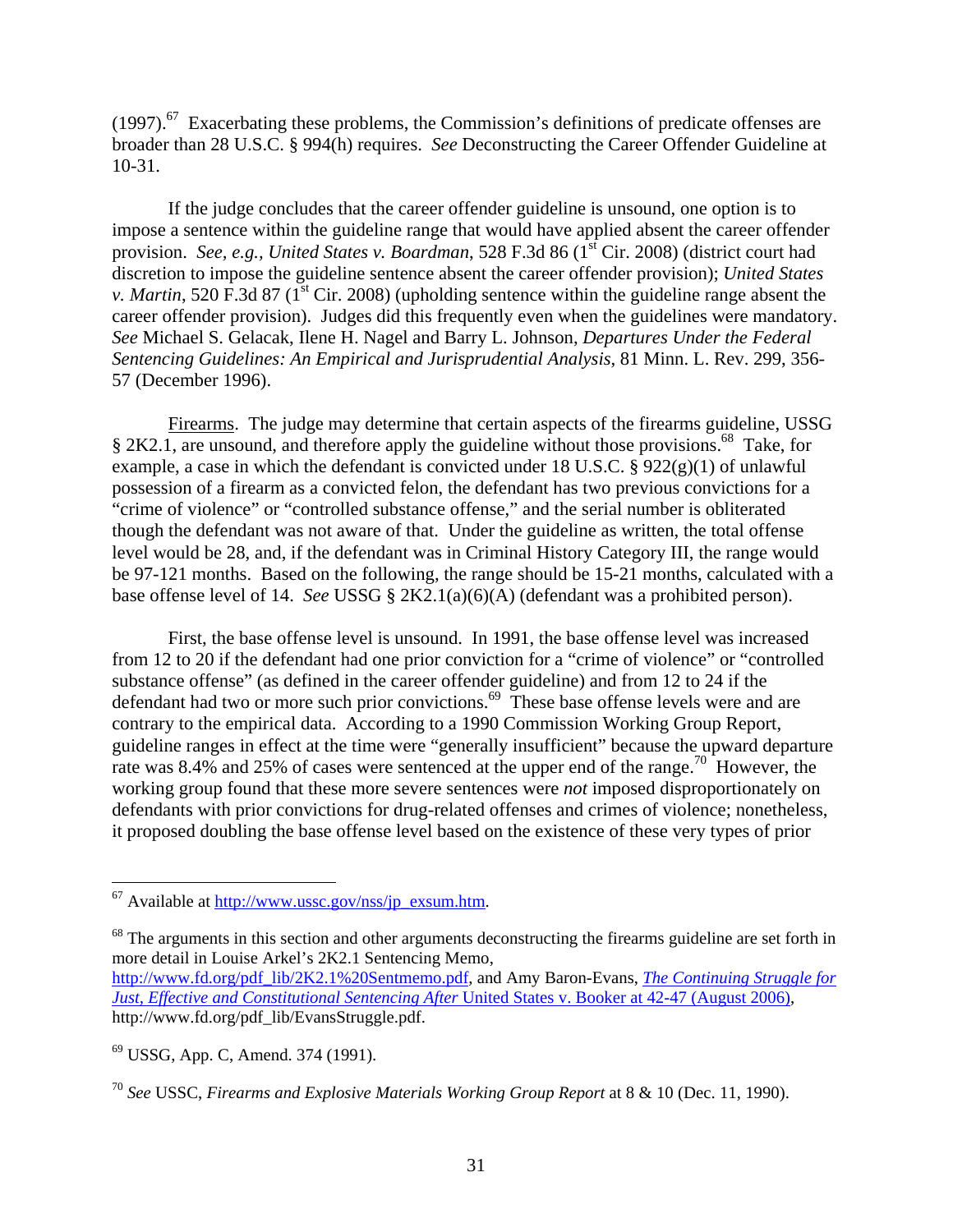convictions.71 The rationale was to achieve consistency with the Armed Career Criminal Act, 18 U.S.C. § 924(e), an entirely different statute which requires a fifteen-year mandatory minimum penalty for defendants with three previous convictions for a "violent felony" or a "serious drug offense."<sup>72</sup> USSG § 2K2.1 was amended accordingly, and therefore suffers from the same vice the Supreme Court identified in the drug guidelines.<sup> $73$ </sup> The average sentence length then increased from approximately 28 months in fiscal year 1989 to approximately 82 months in fiscal year 1995.<sup>74</sup> Since then, the rate of below-guideline sentences has increased from 10% in 1997 to 16.7% in 2008,<sup>75</sup> and average sentence length has decreased.<sup>76</sup> For the past ten years (excluding 2003-2005 due to the PROTECT Act), the rate of below-guideline sentences has well exceeded the 8.4% upward departure rate that led the Commission to conclude that guideline ranges in effect before the 1991 amendment were "generally insufficient." Yet the Commission has taken no action to reduce sentences under this guideline.

Second, the obliterated serial number enhancement is unsound because the Commission has never explained how it advances the purposes of sentencing and much evidence shows that it does not. The original guideline provided for a one-level enhancement if the firearm had an obliterated serial number. *See* USSG § 2K2.1(b)(1) (1988). This was doubled to two levels by an amendment effective November 1, 1989. The sole explanation was that it would "better reflect the seriousness of the offense," *see* USSG, App. C, Amend. 189, yet the enhancement applies regardless of whether the defendant knew the serial number was obliterated, even though *mens rea* is an essential component of culpability. In 2006, it was doubled again, to four levels. *See* USSG, App. C, Amend. 691. When published for comment, the reason was "the difficulty in tracing firearms with altered or obliterated serial numbers."<sup>77</sup> The final amendment was published with an additional reason, "the increased market for these types of weapons,"78 which seems to imply an erroneous theory that increasing the punishment would increase deterrence, though this is unclear because this reason was never published for comment or raised by any

<sup>72</sup> *Id*. at 19-20.

 $\overline{a}$ 

<sup>73</sup> *See Gall*, 128 S. Ct. at 594 n.2 ("the Sentencing Commission departed from the empirical approach when setting the Guidelines range for drug offenses, and chose instead to key the Guidelines to the statutory mandatory minimum sentences."); *Kimbrough*, 128 S. Ct. at 567 (Commission "did not use this empirical approach in developing the Guidelines sentences for drug-trafficking offenses.").

 $74$  Fifteen Year Review at 67, Fig. 2.16.

75 USSC, 1997 Sourcebook of Federal Sentencing Statistics, Table 28, http://www.ussc.gov/annrpt/1997/sbtoc97.htm; USSC, *Preliminary Quarterly Data Report, 4th Quarter Release*, Table 5, http://www.ussc.gov/sc\_cases/USSC\_2008\_Quarter\_Report\_4th.pdf.

76 Fifteen Year Review at 67, Fig. 2.16 (65 months by 2002); USSC, *Preliminary Quarterly Data Report,*   $4^{th}$  *Quarter Release*, Fig. E (55 months by end of  $4^{th}$  quarter 2008).

 $^{77}$  Federal Register Notice at 41 (Jan. 27, 2006), http://www.ussc.gov/FEDREG/Fedreg0106.pdf.

78 Federal Register Notice at 47 (May 18, 2006), http://www.ussc.gov/FEDREG/2006finalnot.pdf.

<sup>71</sup> *Id*. Tab D at 10.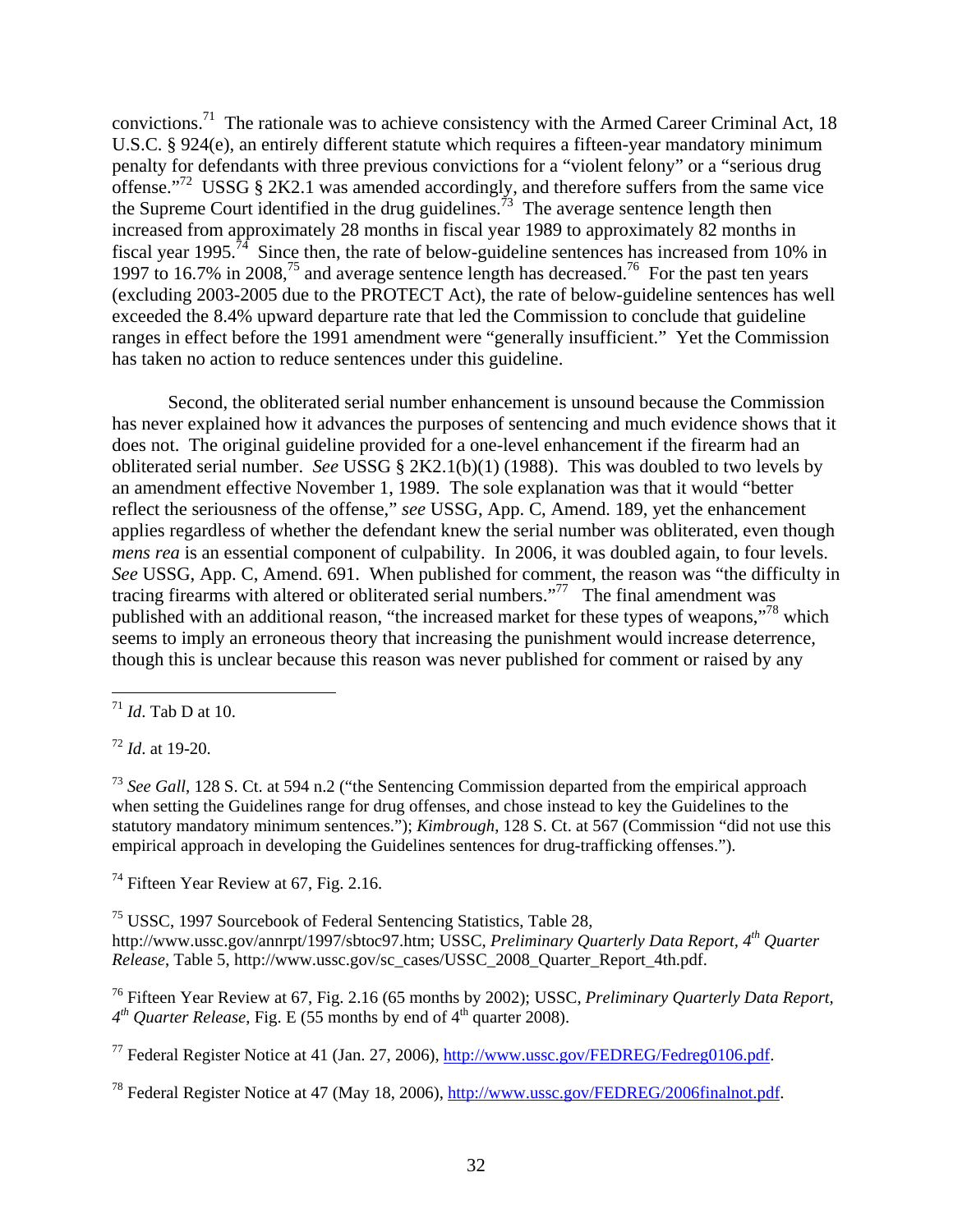witness in a public document or hearing. Responding to the reason published, the Defenders provided information from a law enforcement website explaining that the serial number is able to be restored by a simple laboratory procedure in most cases and anecdotal information that the number is recovered more often than not.<sup>79</sup> The Defenders and the Practitioners Advisory Group also urged the Commission to add a *mens rea* requirement based on § 3553(a)(2)(A) (the need to achieve "just punishment" in light of the "seriousness of the offense") and  $\S 3553(a)(6)$  (the need to "avoid unwarranted disparities" created by treating dissimilar defendants the same).<sup>80</sup> DOJ expressed no direct opinion on a *mens rea* requirement but perhaps unwittingly supported such a requirement by arguing that the 4-level enhancement would "better reflect the culpability of this conduct" because the "intentional obliteration of a serial number can be intended only to make it more difficult" to trace the firearm.<sup>81</sup> The Commission adopted the 4-level increase, and declined to add a *mens rea* requirement without explanation. The same 4-level enhancement applies whether the defendant was convicted under  $\S 922(g)$  and had no knowledge that the serial number was obliterated, or was convicted under § 922(k) based on proof beyond a reasonable doubt that he knew the serial number was obliterated.

 Relevant Conduct. Under certain portions of the "relevant conduct" guideline and its commentary, judges are required to calculate the guideline range based not only on the crime of conviction, but on separate crimes, comprised of their own elements, of which the defendant was acquitted, with which the defendant was never charged, or which were dismissed. Moreover, the recommended guideline sentence is precisely the same under these relevant conduct provisions as it would be if the defendant had been convicted of the additional offenses. These provisions were a radical departure from past practice in the federal courts and national experience in the states, were not authorized by Congress, were adopted without empirical support, have been a policy failure in practice, and have been subject to enduring criticism and calls for reform, all to no avail. *See* Baron-Evans & Coffin, *Deconstructing the Relevant Conduct Guideline: Challenging the Use of Uncharged and Acquitted Offenses in Sentencing* (August 11, 2008) (hereinafter "Deconstructing the Relevant Conduct Guideline"), http://www.fd.org/pdf\_lib/relevant%20conduct3.pdf.

The judge can and should decline to apply those portions of the relevant conduct guideline that add months and years for uncharged, dismissed or acquitted crimes. It is not *only*  judges, lawyers and academics who have urged the Commission to junk the relevant conduct guideline. John Steer, a veteran of the Commission since its inception as General Counsel and then Vice Chair, co-authored a 1990 article declaring relevant conduct to be the "cornerstone" of the guidelines and attempting to justify it. *See* Wilkins & Steer, *Relevant Conduct: The Cornerstone of the Federal Sentencing Guidelines*, 41 S.C. L. Rev. 495 (1990). Recently, Mr.

<sup>80</sup> *Id*. at 17; PAG Written Testimony at 9-10 (Mar. 15, 2006), http://www.ussc.gov/hearings/03\_15\_06/Greg-Smith.PDF.

1

 $^{79}$  Defenders' Written Testimony at 16 (Mar. 9, 2006), http://www.ussc.gov/hearings/03\_15\_06/rhodestestimony.pdf, citing Division of Criminal Investigation, Iowa Department of Public Safety, *Restoration of Obliterated Serial Numbers*, http://www.state.ia.us/government/dps/dci/lab/firearms/serialno.htm.

 $81$  DOJ Written Testimony at 10 (March 15, 2006), http://www.ussc.gov/hearings/03\_15\_06/Richard-Hertling.PDF.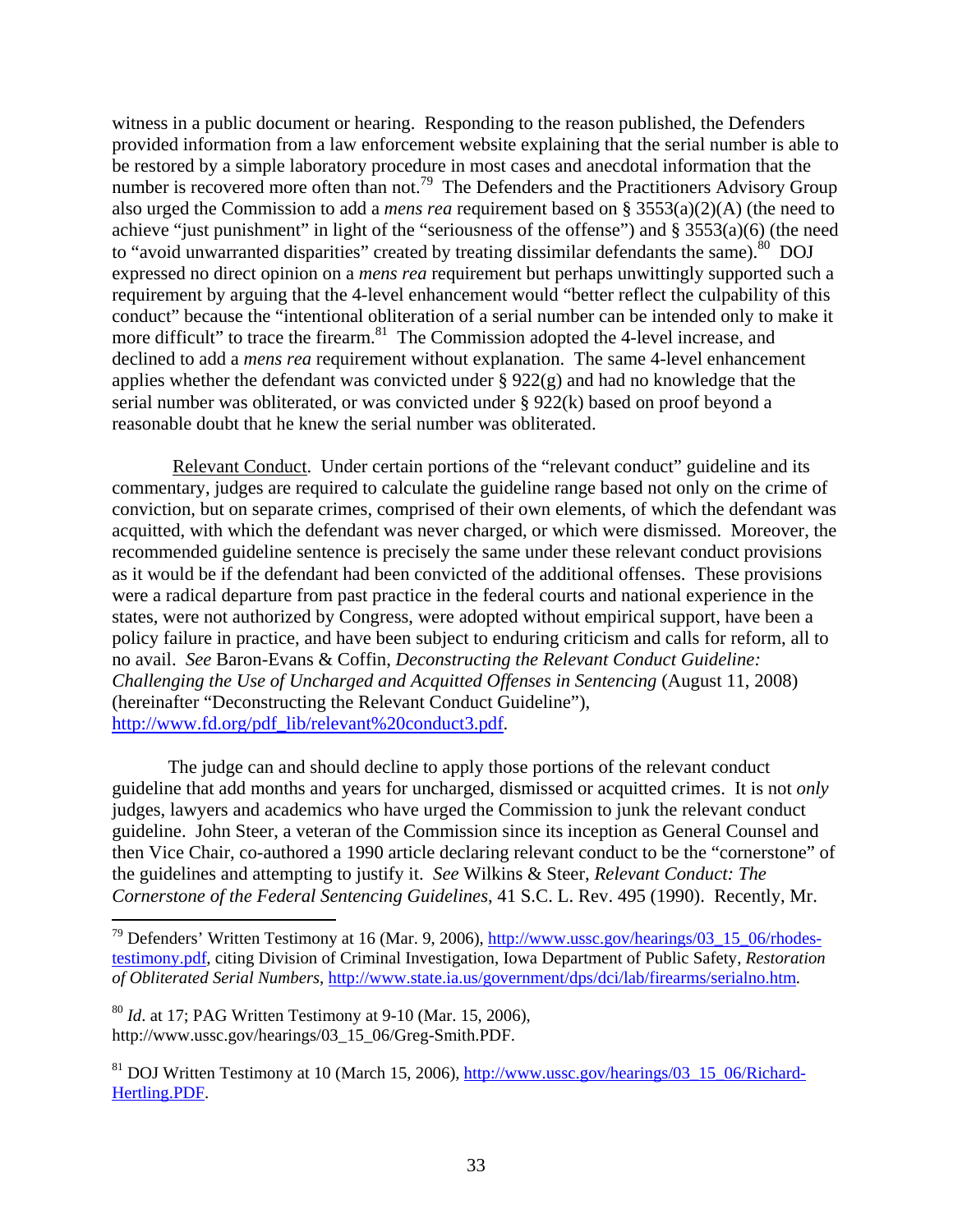Steer said that acquitted conduct should be removed from the guideline calculation, and that the use of "unconvicted counts" in the same course of conduct or common scheme under § 1B1.3 (a)(2) and (3) "is the aspect of the guideline that I find most difficult to defend." *See An Interview with John Steer*, *Former Vice Chair of the U.S. Sentencing Commission*, The Champion at 42, September 2008. While Mr. Steer suggested cutting the quantity involved in such counts in half, *id*., there does not appear to be any more of a policy basis for that solution than for counting the entire quantity. Given the complete policy failure of this form of "relevant conduct," *see* Deconstructing the Relevant Conduct Guideline, *supra*, at 19-27; Fifteen Year Review at 50, 86, 92, it should not be applied at all.

### **B. Use Empirical Data of Past Practice**

 $\overline{a}$ 

Again, the Commission's past practice study is contained in U.S. Sentencing Commission, *Supplementary Report on the Initial Sentencing Guidelines and Policy Statements*  (1987) (hereinafter "Supplementary Report"), available at http://www.fd.org/pdf\_lib/Supplementary%20Report.pdf. In addition to Table 2, cited in Part IV regarding non-prison sentences, the study contains other useful data that can be used to support a non-guideline sentence.

Caution: In using the past practice study, be sure to carefully work the numbers out to determine if the past practice average is in fact lower than the current guideline range. And, if it is lower, does it coincide with the sentence you are seeking for this client? The past practice study is based on average time served in the pre-guidelines era. It does not mean that this average is now, or would have been then, the sentence that is sufficient but not greater than necessary to satisfy the relevant purposes of sentencing in this particular case.

Tables 1(a) and 1(b). Table 1(a), entitled "Estimated Time Served for Baseline Offenses," at pp. 27-34, shows "sentence levels" which are estimates of average time served translated into guideline offense levels (adjusted for good time of  $15\%^{82}$ ), for first-time offenders (no prior convictions) convicted at trial of various "baseline offenses" who were "sentenced to a term of imprisonment." *Id*. at 23-24. In other words, the "sentence level" upon which the guidelines allegedly were based does not account for cases in which a prison term was not imposed, which was quite a few cases. The percentage sentenced to prison for each baseline offense is shown in the last column of Table 1(a). *See also* Table 2 at p. 68 (showing percent sentenced to probation, probation with confinement, and split sentences). The Commission acknowledged that if those sentenced to probation (0 months imprisonment) were included in the estimates, "the average time served by all first-time" offenders convicted at trial of one of the baseline offenses "is actually" less than that corresponding to the "sentence level" shown in Table 1(a), *i.e.*, it is the fraction of 100 sentenced to prison times the "average time served" corresponding to the "sentence level" shown in Table 1(a). *Id*. at 24 (illustrating the math).

<sup>&</sup>lt;sup>82</sup> Note that BOP does not actually give 15% good time credit (54 days), but only 12.8% good time credit (47 days). Thus, the guideline sentence should be reduced by 7 days per year. *See* Sady & Deffebach, *supra* note 62, at 3-9.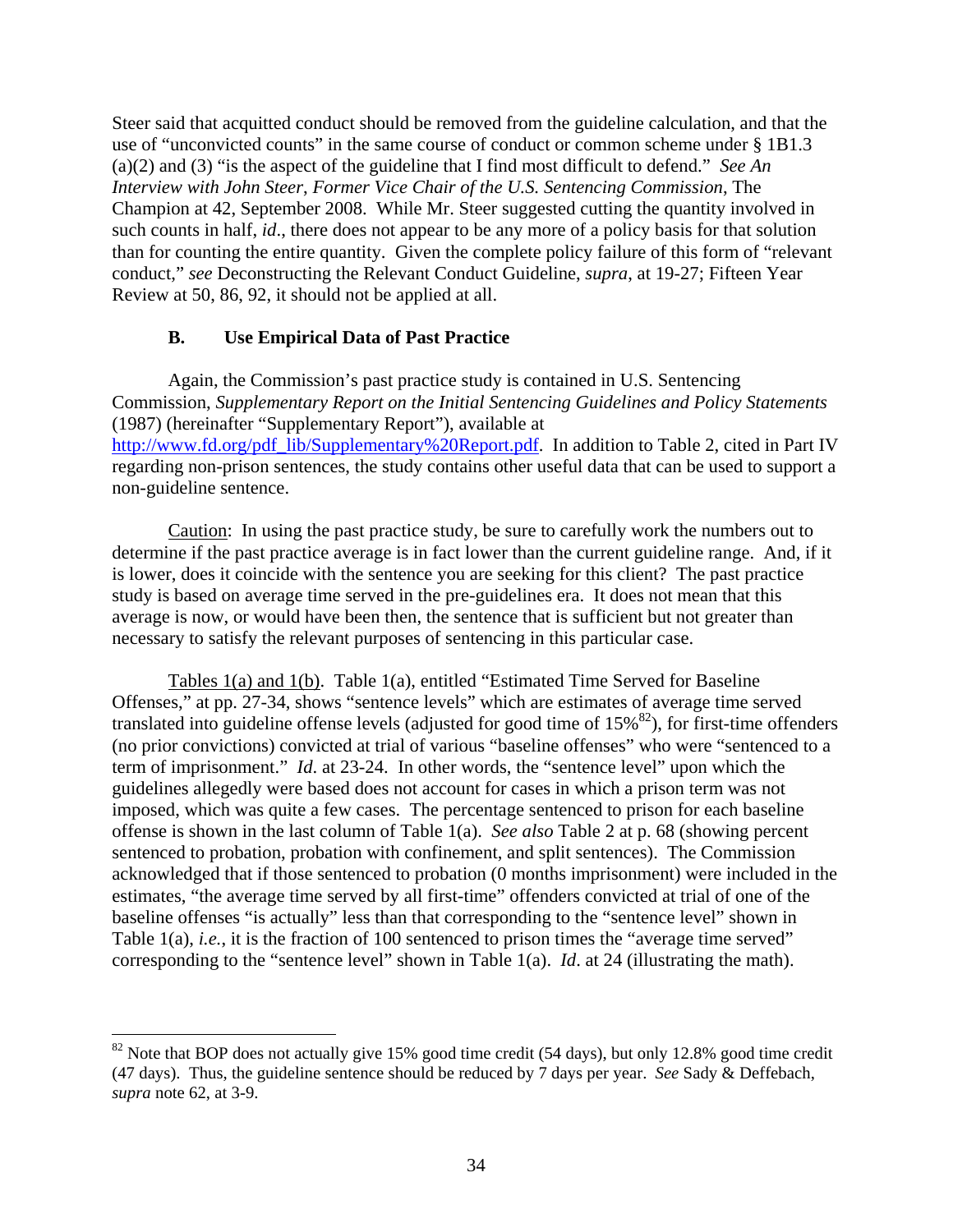Table 1(b), entitled "Estimated Level Adjustments," at pp. 35-39, shows adjustments, in guideline offense levels, for certain aggravating and mitigating circumstances identified by the Commission, which are not reflected in the "sentence levels" in Table 1(a). *See* Supplementary Report at 23-24. Note that many mitigating factors that judges routinely took into account before the guidelines and that they must take into account now under  $\S 3553(a)(1)$  are not included in Table 1(b), though it does include a few mitigating factors that the guidelines prohibit, *e.g.*, "single event" in a drug case and being a "drug user" in a drug case.<sup>83</sup>

As an example of how to use Tables 1(a) and (b) (based on other examples in the Supplementary Report), take a first time offender who pled guilty to extortion, the offense involved \$20,000 or less, and the defendant played a lesser role in the offense. The sentence level in Table 1(a) for embezzlement of \$20,000 or less is 17, *id*. at 33, which means the average time served for first offenders sentenced to prison for that baseline offense was 27 months (the number of months halfway between 24 and 30 months for a level 17). *Id*. at 23. According to Table 1(b), however, defendants convicted of extortion who played a lesser role got the equivalent of 6 levels off, *id*. at 35, and the equivalent of 3 levels off for pleading guilty. *Id.* at 38. Accordingly, the adjusted sentence level would be 8 (17-6-3), or 0-6 months, and this defendant should be one of the 73% of such defendants sentenced to probation. *Id*. at 33. Alternatively, because only 37% of offenders convicted of extortion of \$20,000 or less were sentenced to prison, *id*., the sentence based on the average time served for all such offenders would be 10 months (.37 times 27). *Id*. at 24.

Below is a chart showing other examples as compared to the 2008 guidelines. You can use the average in column 2 plus or minus aggravating or mitigating factors from column 4, or you can use the average from column 3. Do not subtract for mitigating factors from the average

<sup>&</sup>lt;sup>83</sup> The mitigating factors shown in Table 1(b) are lesser role in the offense, cooperation, not using a weapon in a homicide, drug use in heroin or cocaine sales cases, non-federal facility in robbery cases, single event in heroin sales cases, "Convict for blackmail" in extortion/blackmail cases, guilty plea. *See*  Supplementary Report, Table 1(b). The Commission, in explaining the initial set of guidelines, said that it did not incorporate many relevant sentencing factors into the guideline rules because (1) of "the difficulty of foreseeing and capturing a single set of guidelines that encompasses the vast range of human conduct potentially relevant to a sentencing decision" and (2) "its collection and analysis of 10,000 presentence reports are an imperfect source of data sentencing estimates," which it said contained "impressionistic accounts." It said that if "the guidelines do not specify an augmentation or diminution," this was "because the sentencing data do not permit the Commission, at this time, to conclude that the factor is empirically important in relation to the particular offense." *See* 52 FR 18046, 18050 (May 13, 1987). The initial set of guidelines did not specify *any* diminution for any mitigating factor, even those that were not too "impressionistic" to be identified and included in Table 1(b), other than role in the offense. Moreover, at the outset, and increasingly over time, the Commission placed mitigating factors off limits even as grounds for departure. This, in turn, resulted in a lack of data showing that any mitigating factor was "empirically important" enough for inclusion in the guideline rules, because the Commission collects data on reasons for departure only when departure is granted. *See* Fifteen Year Review at 119. In other words, the Commission prohibited and discouraged departures, so courts did not grant them, so the Commission did not collect the information, which justified it in not incorporating mitigating factors into the guideline rules.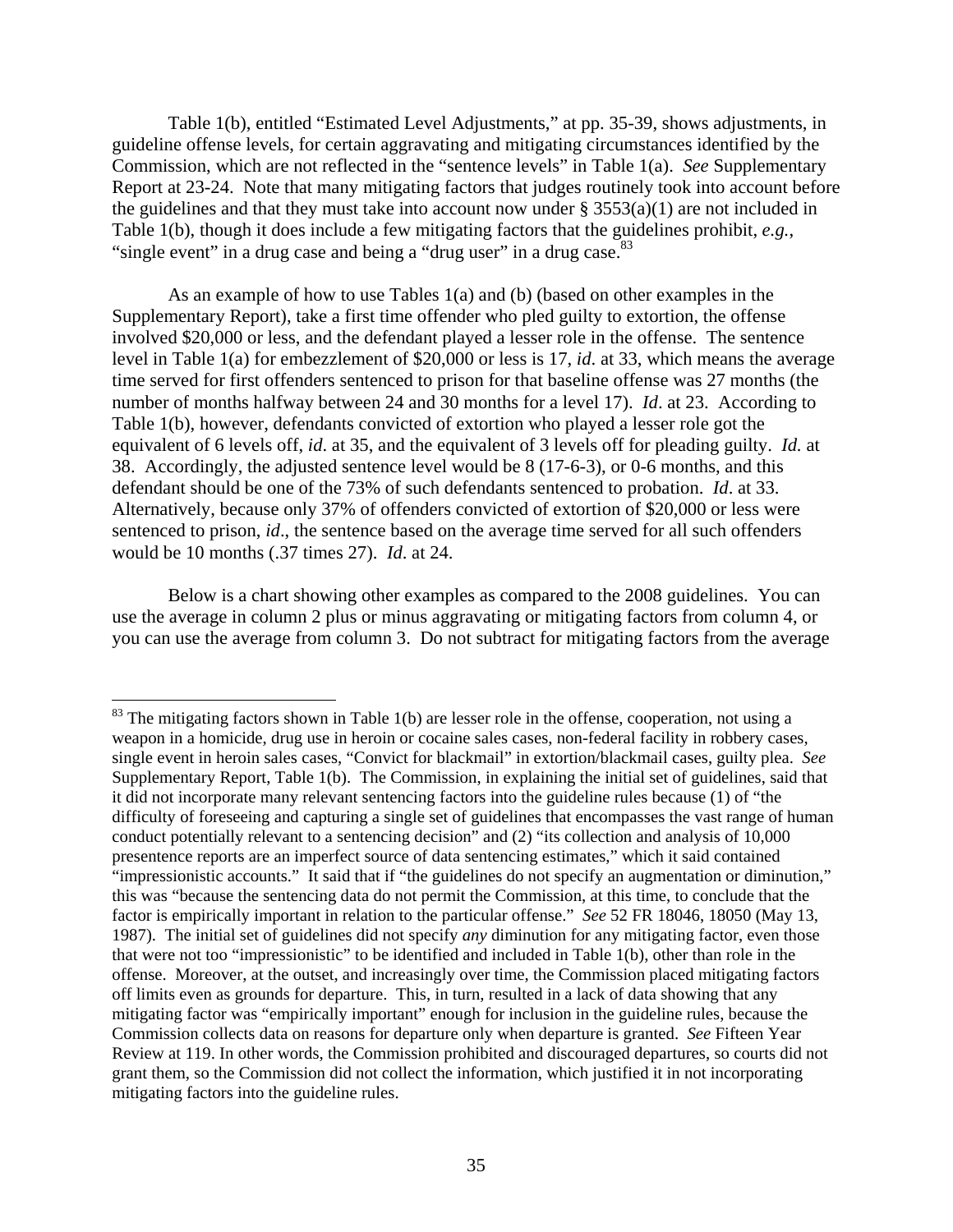for all offenders shown in column 3, as many probation sentences were likely due in part to mitigating factors.

| 1. Base               | 2. Past             | 3. Past             | <b>4. Potential</b>      | 5. 2008 Guideline    |
|-----------------------|---------------------|---------------------|--------------------------|----------------------|
| <b>Offense</b>        | <b>Practice for</b> | <b>Practice for</b> | addition or              | Range, CHC I         |
|                       | those               | all,                | subtraction of           |                      |
|                       | sentenced to        | whether             | levels under Past        |                      |
|                       | prison +            | sentenced           | Practice (if not         |                      |
|                       | applicable          | to prison or        | included in              |                      |
|                       | addition or         | probation           | column 2)                |                      |
|                       | subtraction         |                     |                          |                      |
| $1st$ degree          | 136 months          | 136 months          | Leader $+4$              | Life                 |
| murder                | (level 32)          | (100%               | Unusually Cruel $+1$     |                      |
|                       |                     | prison)             | <b>Vulnerable Victim</b> |                      |
|                       |                     |                     | $+2$                     |                      |
|                       |                     |                     | No weapon -3 or 4        |                      |
| Assault with          | 27 months           | 20 months           | Unusually Cruel $+2$     | 30-71 months         |
| serious injury,       | (level 17)          | (75%                | <b>Vulnerable Victim</b> |                      |
| no weapon             |                     | prison/25%          | $+2$                     |                      |
|                       |                     | probation)          | Injury planned $+3$      |                      |
|                       |                     |                     | Injury to l. enf. $+0$   |                      |
|                       |                     |                     | or 1                     |                      |
|                       |                     |                     | Guilty plea -2 or 3      |                      |
| Robbery, single       | 51 months           | 43 months           | Additional               | 57-108 months (not   |
| event, $$3000 +$      | (level $20 + 3$ for | (85%                | planning $+1$            | including $924(c)$ ) |
| weapon                | weapon)             | prison/15%          | Lesser role -4           |                      |
| present, no           |                     | probation)          | Hostages taken $+5$      |                      |
| injury                |                     |                     | Not fed facility -5      |                      |
|                       |                     |                     | Injury $+6$              |                      |
|                       |                     |                     | Income primarily         |                      |
|                       |                     |                     | from crime $+2$          |                      |
|                       |                     |                     | Guilty plea -3 or 4      |                      |
| Sophisticated         | 21 months           | 17 months           | Vulnerable               | 46 months - Life     |
| Fraud - more          | (level 15)          | (82%                | victim+4 or $5$          |                      |
| than \$1 million      |                     | prison/18%          | Additional               |                      |
|                       |                     | probation)          | planning $+1$            |                      |
|                       |                     |                     | Lesser role -1or 2       |                      |
|                       |                     |                     | Cooperation -1 or 2      |                      |
|                       |                     |                     | Govt victim -1           |                      |
|                       |                     |                     | Income primarily         |                      |
|                       |                     |                     | from crime $+2$          |                      |
|                       |                     |                     | Guilty plea -3 or 4      |                      |
| Smuggling             | 3 months            | 1.5 months          | Lesser role -2           | 4 months - Life      |
| <b>Illegal Aliens</b> | (level 7)           | (50%                | Income primarily         |                      |
|                       |                     | prison/50%          | from crime $+3$          |                      |
|                       |                     | probation)          |                          |                      |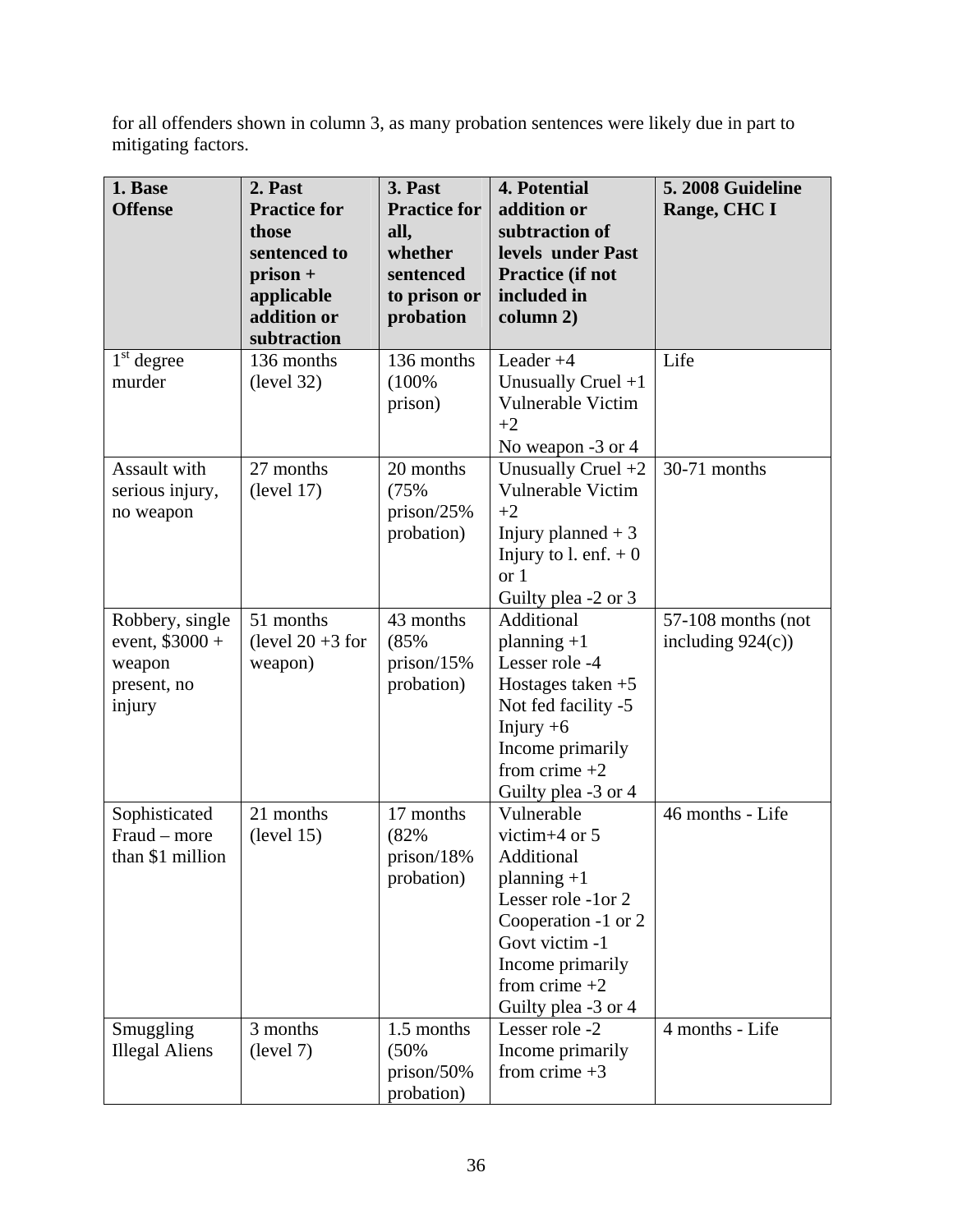#### Source: Supplementary Report at 23-29; 2008 USSC Guidelines Manual

Drug Offenses. The guidelines for drug offenses deviated from past practice in two ways. They (1) were not based on pure weight as under past practice, but on the weight of a "mixture or substance containing a detectable amount" of the drug, and (2) were calibrated across 17 levels (covering 32 offense levels) to the quantities at the two statutory mandatory minimum levels.  $84$  As a result, "sentences for drug offenses . . . are much higher than [past] practice." *See* Supplementary Report at 18. Indeed, the average sentence served for drug offenses has nearly quadrupled since before the guidelines.<sup>85</sup> And while the Commission projected that the drug guidelines would add only 9/10 of a month to the average sentence, *see*  Supplementary Report at 69-70, as of 2001, over 25% of the average prison sentence for drug offenders was attributable to guideline increases above mandatory minimum penalties. $86$  This is because the Commission's original projection attributed the entire 17-level drug quantity table to the "Drug Law," when in fact that law established only two quantity thresholds for five and tenyear mandatory minimums. Further, by elevating the impact of quantity to the exclusion of factors more pertinent to personal culpability, the guidelines overstate the seriousness of the offense even from a pure "just deserts" perspective.87 Thirty-one percent of judges surveyed in 2002 listed drug sentencing as "the greatest or second greatest challenge for the guidelines in achieving the purposes of sentencing," with "73.7 percent of district court judges and 82.7 percent of circuit court judges rating drug punishments as greater than appropriate to reflect the seriousness of drug trafficking offenses."<sup>88</sup>

86 Fifteen Year Review at 54.

<sup>&</sup>lt;sup>84</sup> See Gall, 128 S. Ct. at 594 n.2 ("the Sentencing Commission departed from the empirical approach when setting the Guidelines range for drug offenses, and chose instead to key the Guidelines to the statutory mandatory minimum sentences."); *Kimbrough*, 128 S. Ct. at 567 (Commission "did not use this empirical approach in developing the Guidelines sentences for drug-trafficking offenses.").

<sup>85</sup> The average sentence served in drug cases was 23 months. *See* Supplementary Report, Table 3 at 69. In fiscal year 2007, the average sentence imposed was 83.2 months. *See* U.S. Sentencing Commission, 2007 Sourcebook, Table 13.

<sup>87</sup> *See* Fifteen Year Report at 50 (quantity a "particularly poor proxy for the culpability of low-level offenders . . . who do not share in the profits or decision-making"); Albert Alschuler, *The Failure of Sentencing Guidelines: A Plea for Less Aggregation*, 58 U. Chic. L. Rev. 901 (1991) (guidelines disregard factors that are important from a just deserts perspective in favor of "harm" only because it is easier, on the surface, to quantify); Hofer & Lawrence, *An Empirical Study of the Application of the Relevant Conduct Guidelines § 1B1.3*, 4 Fed. Sent. Rep. 330, 1992 WL 195017 (May/June 1992) (sentences imposed are "vastly disproportionate to the defendant's culpability" when based on amounts involved in a conspiracy in which the defendant played a minor part); Stephen Schulhofer, *Assessing the Federal Sentencing Process: The Problem is Uniformity, Not Disparity*, 29 Am. Crim. L. Rev. 833, 851- 57 (1992) ("Drug quantity, which should count as one among many sentencing factors, and not the most important one at that, becomes the only sentencing factor."); Judicial Conference of the United States, *1995 Annual Report of the JCUS to the U.S. Sentencing Commission* 2 (1995) ("[T]he Judicial Conference ... encourages the Commission to study the wisdom of drug sentencing guidelines which are driven virtually exclusively by the quantity or weight of the drugs involved").

<sup>88</sup> Fifteen Year Review at 52, citing U.S. Sentencing Commission, *Survey of Article III Judges on the*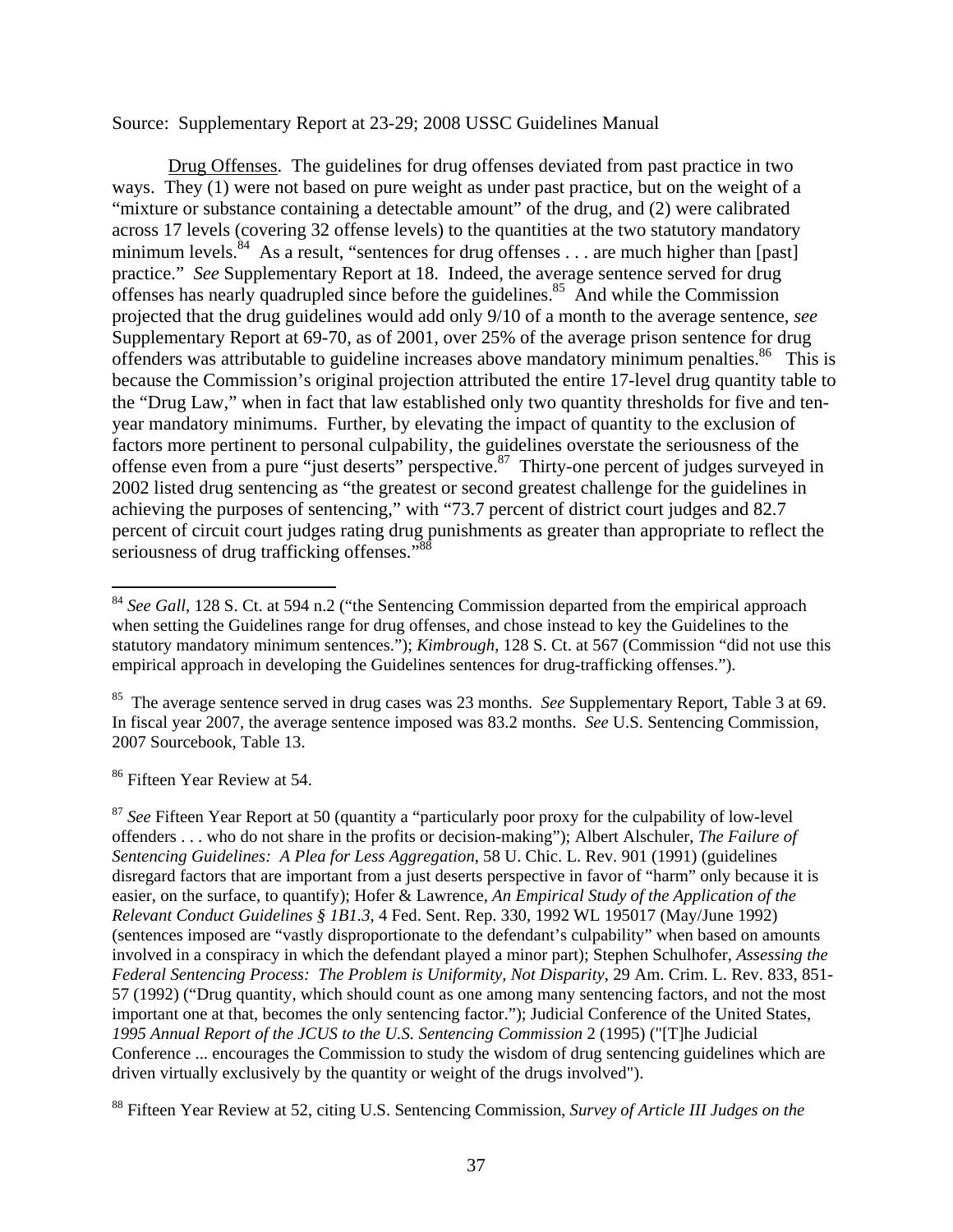Below is a chart showing average time served sentences in drug cases under past practice, potential additions and subtractions for aggravating and mitigating factors (note how much more of a reduction was given for a guilty plea and how much less for cooperation when judges and not the government were in charge), and, in the last column, the current guideline range. Current guideline sentences may appear to be lower than average past practice at very low weights, but past practice sentences were based on pure weight while the guideline sentence is based on the weight of the "entire mixture or substance," and purity is likely to be lowest in cases involving small amounts. *See* Supplementary Report, Appendix B, Notes on § 2D1.1 (under parole guidelines, "if 10 grams of 10% pure heroin was seized, it would be treated as 1 gram of heroin").

| <b>Drug/Pure</b><br>Weight | <b>Past Practice</b><br>for those<br>sentenced to<br>prison | <b>Past Practice</b><br>for all,<br>whether<br>sentenced to<br>prison or<br>probation | <b>Potential</b><br>addition or<br>subtraction of<br>levels under<br><b>Past Practice</b> | <b>2008 Guidelines</b><br>- based on<br>weight of<br>mixture or<br>substance,<br>assuming no<br>enhancements |              |
|----------------------------|-------------------------------------------------------------|---------------------------------------------------------------------------------------|-------------------------------------------------------------------------------------------|--------------------------------------------------------------------------------------------------------------|--------------|
| <b>Heroin</b>              |                                                             |                                                                                       |                                                                                           |                                                                                                              |              |
| 1 g. or less               | 24 months                                                   | 8.4 months                                                                            | Leader $+3$                                                                               | 10-16 months                                                                                                 |              |
| 1 g.                       | 27 months                                                   | 20 months                                                                             | Lesser Role -3                                                                            | $10-16$ months                                                                                               |              |
| $2-5 g.$                   | 30 months                                                   | 24 months                                                                             | Weapon $+3$                                                                               | $10-16$ months                                                                                               |              |
| $6-20$ g.                  | 33.5 months                                                 | 28.5 months                                                                           | Cooperation -3                                                                            | 15-27 months                                                                                                 |              |
| $21-50$ g.                 | 37 months                                                   | 33 months                                                                             | Drug User -1                                                                              | 27-41 months                                                                                                 |              |
| 51-200 g.                  | 41.5 months                                                 | 38 months                                                                             | Importation $+3$                                                                          | 33-78 months                                                                                                 |              |
| 201-700 g.                 | 46 months                                                   | 44 months                                                                             | Single Event -1                                                                           | $\overline{6}$ 3-97 months                                                                                   |              |
| 701-1000 g.                | 51.5 months                                                 | 49 months                                                                             | Guilty Plea -5                                                                            | 97-121 months                                                                                                |              |
| 1001-10,000 g.             | 57 months                                                   | 55 months                                                                             | Income                                                                                    | 121-188 months                                                                                               |              |
| 10,001-50,000              | 64 months                                                   | 63 months                                                                             | primarily from<br>crime $+3$                                                              | 188-293 months                                                                                               |              |
| g.                         | 70.5 months                                                 | 70 months                                                                             |                                                                                           |                                                                                                              |              |
| 50,001 g. or<br>more       |                                                             |                                                                                       |                                                                                           | 235-293 months                                                                                               |              |
| <b>Cocaine</b>             |                                                             |                                                                                       |                                                                                           | <b>Powder</b>                                                                                                | <b>Crack</b> |
| 1 g. or less               | 21 months                                                   | 7 months                                                                              | Leader $+2$                                                                               | $10-16$                                                                                                      | $10-16$      |
| 1 g.                       | 24 months                                                   | 16 months                                                                             | Lesser Role -2                                                                            | $10-16$                                                                                                      | $15 - 27$    |
| $2-5$ g.                   | 27 months                                                   | 20 months                                                                             | Weapon $+3$                                                                               | $10-16$                                                                                                      | $27 - 51$    |
| $6-20$ g.                  | 30 months                                                   | 25 months                                                                             | Cooperation -2                                                                            | $10-16$                                                                                                      | $51 - 63$    |
| $21-50$ g.                 | 33.5 months                                                 | 29 months                                                                             | Drug User -2                                                                              | $10 - 21$                                                                                                    | 63-97        |
| 51-150 g.                  | 37 months                                                   | 33 months                                                                             | Importation $+1$                                                                          | $21 - 33$                                                                                                    | $97 -$       |
|                            |                                                             |                                                                                       | Guilty Plea -7                                                                            |                                                                                                              | 121          |
| $151-500$ g.               | 41.5 months                                                 | 39 months                                                                             | Income                                                                                    | $27 - 63$                                                                                                    | $121 -$      |
|                            |                                                             |                                                                                       | primarily from                                                                            |                                                                                                              | 151          |

*Federal Sentencing Guidelines* (Feb. 2003), available at http://www.ussc.gov/judsurv/judsurv.htm*.*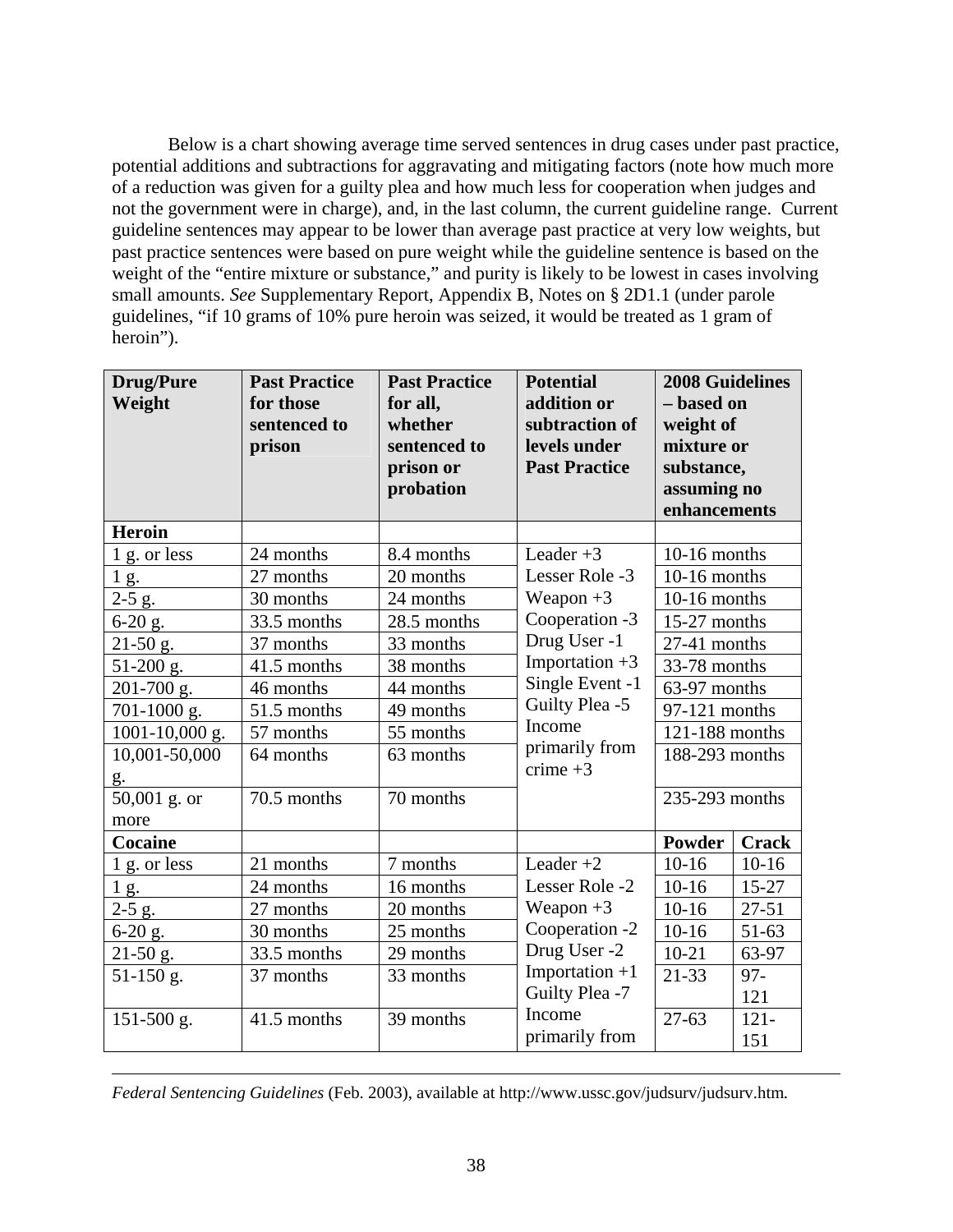| 501-1500 g.      | 46 months   | 44 months   | crime $+2$     | 63-97          | $151 -$ |
|------------------|-------------|-------------|----------------|----------------|---------|
|                  |             |             |                |                | 188     |
| 1501-6000 g.     | 51.5 months | 50 months   |                | 78-151         | 188-    |
|                  |             |             |                |                | 293     |
| $6001-25,000$ g. | 57 months   | 56 months   |                | $121 -$        | $235 -$ |
|                  |             |             |                | 188            | 293     |
| $25,000$ g. or   | 64 months   | 63 months   |                | $151 -$        | $235 -$ |
| more             |             |             |                | 293            | 293     |
| <b>Marijuana</b> |             |             |                |                |         |
| 1 lb. or less    | 7 months    | 1 month     | Leader $+4$    | 0-6 months     |         |
| 1 lb.            | 9 months    | 2 months    | Cooperation -3 | 0-6 months     |         |
| $2-10$ lbs.      | 11 months   | 6 months    | Guilty Plea -2 | 6-16 months    |         |
| 10-35 lbs.       | 13 months   | 8 months    | Income         | 10-27 months   |         |
| 35-200 lbs.      | 15 months   | 10.5 months | primarily from | $21-63$ months |         |
| 201-1000 lbs.    | 18 months   | 14 months   | crime $+2$     | 51-97 months   |         |
| 1001-3000 lbs.   | 21 months   | 18 months   |                | 78-151 months  |         |
| 3001-10,000      | 24 months   | 22 months   |                | 121-188 months |         |
| lbs.             |             |             |                |                |         |
| 10,001-40,000    | 27 months   | 25 months   |                | 151-235 months |         |
| lbs.             |             |             |                |                |         |
| $40,001$ lbs. or | 30 months   | 29 months   |                | 188-293 months |         |
| more             |             |             |                |                |         |

Source: Supplementary Report at 32, 35-39; 2008 USSC Guidelines Manual.

 To illustrate, take a defendant who pleads guilty to drug trafficking for her role as a courier in delivering 2 kilograms of powder cocaine of 75% purity. She has no prior record, had no involvement in procuring the drugs or in negotiating the transaction, was to be paid \$250, and has a drug habit. The "sentence level" under past practice (for 1.5 kg. pure weight) was 46 months, equivalent to a guideline level of 22. Under past practice, she would have received the equivalent of 2 levels off for her lesser role, 2 levels off for being a drug user, and 7 levels off for pleading guilty, resulting in the equivalent of a guideline level 11, or 8-14 months. With safety valve and a variance, perhaps based on the need for drug treatment and some vocational skills, this defendant may receive a sentence of probation.

 Using the past practice study in drug cases seems particularly appropriate because the drug guidelines are not based on any empirical evidence, as the Court recognized in both *Gall* and *Kimbrough*. Though the Commission did not explain its rationale for extrapolating the drug guidelines across 17 quantity levels from the two mandatory minimum levels at the time it did so in 1987, *see* Fifteen Year Review at 48-49, one Commissioner explained at the recent hearing that the Commission did so based on a "proportionality principle" found in 28 U.S.C. § 991(b)(1)(B) and § 994(a). Section 991(b)(1)(B) directs the Commission to:

(B) provide certainty and fairness in meeting the purposes of sentencing, avoiding unwarranted sentencing disparities among defendants with similar records who have been found guilty of similar criminal conduct while maintaining sufficient flexibility to permit individualized sentences when warranted by mitigating or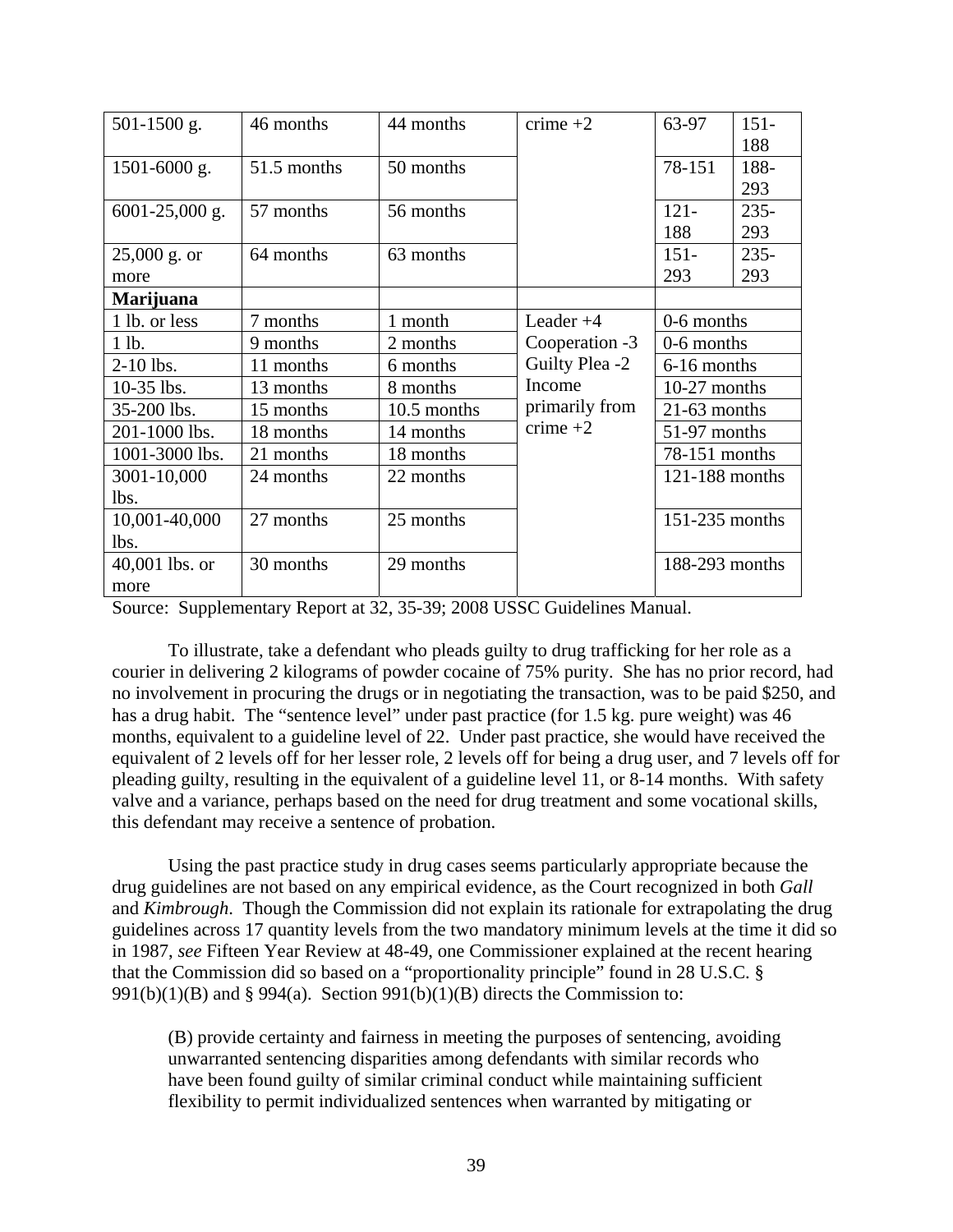aggravating factors not taken into account in the establishment of general sentencing practices.

From this, the Commission decided that it should design the guidelines to avoid "cliffs" between quantities at the mandatory minimum levels and those slightly below them. However unattractive "cliffs" may be, the Commission's decision was not based on empirical evidence, ignored sentencing purposes and fairness, and created unwarranted disparities and unwarranted uniformity. Further, while § 994(a) requires the guidelines to be "consistent with all pertinent provisions of any Federal statute," the guidelines need not be keyed to mandatory minimums to be "consistent with" them, since USSG § 5G1.1(b) provides that a mandatory minimum trumps a lower guideline range. Moreover, this language was not added until the PROTECT Act in 2003. In 1987, when the Commission chose to extrapolate the drug guidelines from the mandatory minimums, rather than to use empirical evidence of past practice, the SRA required consistency with "all pertinent provisions of title 18," *not* Title 21. *See* 28 U.S.C. § 994(b)(1). In sum, the "proportionality principle," which is not explicit in any provision of the SRA, has been used to create guidelines that ignore statutory directives that are crystal clear, such as that the guidelines must meet the purposes of sentencing set forth in § 3553(a)(2), reflect advancement in knowledge of human behavior, and minimize prison overcrowding. *See* 28 U.S.C. § 991(b)(1)(A), § 991(b)(1)(C), § 994(g).

Role in the Offense. If the judge is not persuaded to attenuate the impact of drug quantity to reflect past practice, another approach is to increase the impact of role in the offense. A frequent complaint, particularly in drug cases, is that the mitigating role adjustment is dwarfed by the impact of quantity on the guideline range.<sup>89</sup> The Commission apparently limited the adjustment to a maximum of four levels because if the reduction were greater, guideline sentences would conflict with mandatory minimum sentences in a large number of cases.<sup>90</sup> Since then, Justice Breyer has argued that the scope of the role adjustment should be broadened.<sup>91</sup> According to the past practice study, a lesser role in the offense reduced the sentence served in drug cases on average by the equivalent of two offense levels in cocaine offenses and three levels in heroin offenses.<sup>92</sup> However, this was based on a table with 11 quantity levels. *See* Supplementary Report at 32. The Guidelines' drug quantity table covers 32 levels, three times as many. Thus, to remain proportionate and balance the increased weight given to drug quantity under the statute-linked guidelines, the number of levels for mitigating role should be tripled, from two to six or three to nine levels.

<u>.</u>

<sup>89</sup> See, e.g., *United States v. Cabrera*, 567 F.Supp.2d 271, 272-273 (D. Mass. 2008); U.S. Sentencing Commission, *Report of the Drugs/Role Harmonization Working Group* 51 (Nov. 10, 1992) (discussing need for "a greater reduction for mitigating role").

<sup>&</sup>lt;sup>90</sup> Fifteen Year Review at 49.

<sup>91</sup> Justice Stephen Breyer, *Federal Sentencing Guidelines Revisited*, 11 Fed. Sent. R. 180, 1999 WL 730985 \*11 (Jan./Feb. 1999).

 $92$  Supplementary Report, Table 1(b) at 35.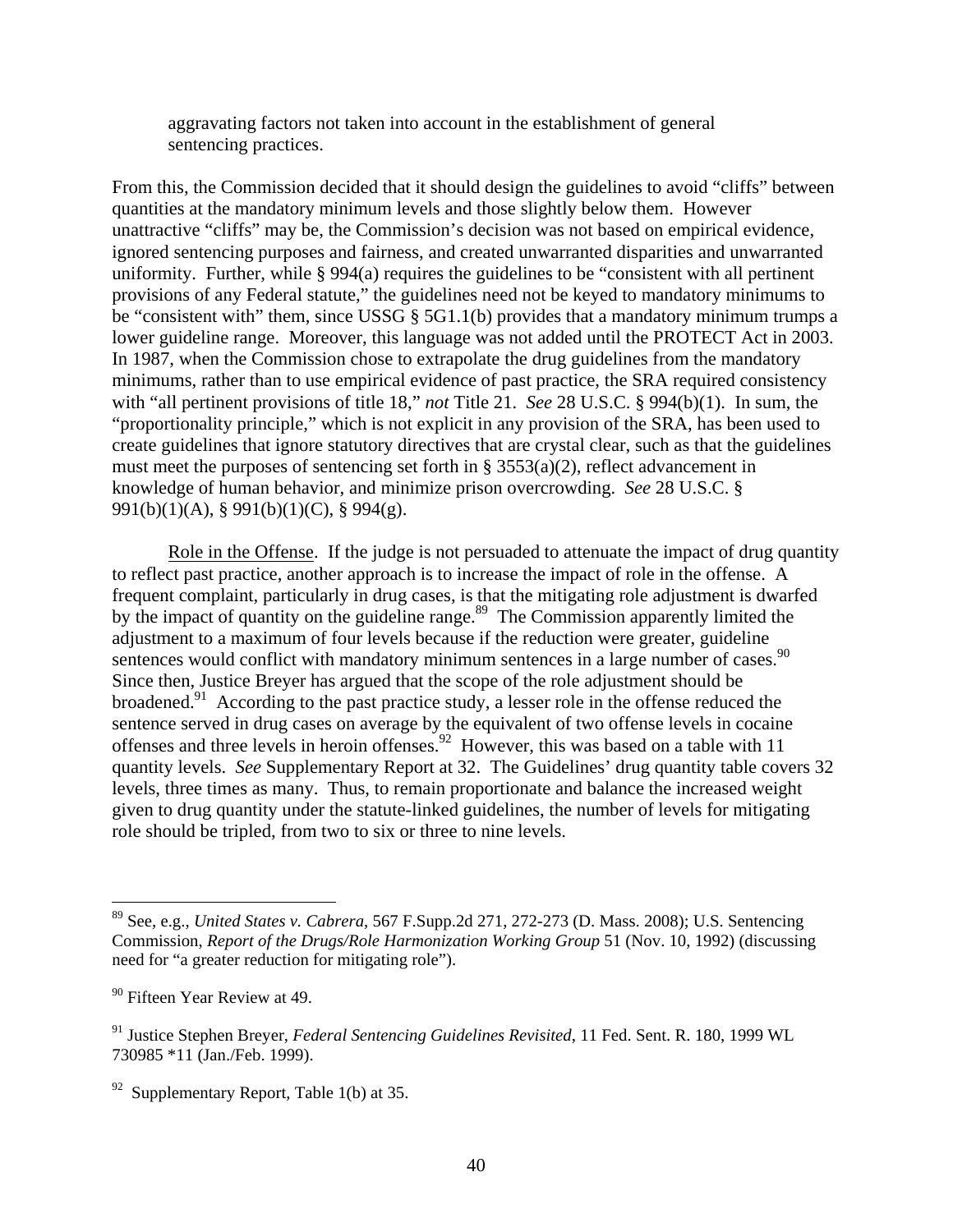Pure Drug Weight. If the judge declines to use average time served corresponding to the drug quantity shown in Table 1(a), the judge may at least be willing to apply the offense level in § 2D1.1's drug quantity table to the pure weight of the drug. For most drugs, the guidelines are based on "the entire weight of any mixture or substance containing a detectable amount of the controlled substance." *See* USSG § 2D1.1, Drug Quantity Table, Note (A). Under past practice, the Parole Commission set release dates based on the weight of the pure drug.<sup>93</sup> The Commission's past practice study also used pure drug weight. But Congress used the weight of a mixture or substance containing a detectable amount of the drug in the Anti-Drug Abuse Act of 1986, and the Commission followed suit in the guidelines for most drug types.<sup>94</sup> Thus, as the Commission has acknowledged, the guidelines incorporate "arbitrary variations due to the weight of inactive ingredients."<sup>95</sup> A sentence based on the pure weight of the drug can make a difference, depending on the purity. For example, the following table adjusts the guideline ranges for various quantities of powder cocaine of 70% purity:

| <b>Powder Cocaine of 70%</b><br>purity | Guideline range based on<br>pure weight | Guideline range based on<br>entire weight of mixture |
|----------------------------------------|-----------------------------------------|------------------------------------------------------|
|                                        |                                         | or substance                                         |
| 25 g.                                  | $10-16$ months                          | 15-21 months                                         |
| 100 g.                                 | $21-27$ months                          | 27-33 months                                         |
| 500 g.                                 | 41-51 months                            | 63-78 months                                         |
| $2,000$ g.                             | 63-78 months                            | 78-97 months                                         |
| $50,000$ g.                            | 151-188 months                          | 188-235 months                                       |

Defendants with criminal history. As noted above, Table 1(a) shows average time served for first offenders. How to account for criminal history? One option is to use the Criminal History Category produced by the current criminal history rules along with the offense level produced by using Tables 1(a) and (b). A second option is to use Table 3 of the Supplementary Report, the first column of which shows average time served (counting probation as zero months) for all offenders at all criminal history levels convicted of nine crimes, as shown in the chart below. A third option would be to decrease the sentence by showing that your client has a lower risk of recidivism than a typical offender because he has one or more characteristics that the Commission's research has shown are associated with lower recidivism rates. *See* Part V.C.3.

| <b>Estimated Time Served, Including Probationary Sentences and All Criminal History</b> |             |  |  |
|-----------------------------------------------------------------------------------------|-------------|--|--|
| <b>Levels</b>                                                                           |             |  |  |
| Robbery                                                                                 | 44.8 months |  |  |
| Person                                                                                  | 37.7 months |  |  |
| Drugs                                                                                   | 23.1 months |  |  |
| Firearms                                                                                | 14.1 months |  |  |

 $93$  Supplementary Report, Appendix B, Notes to § 2D1.1.

<sup>94</sup> Fifteen Year Review at 48.

<sup>95</sup> *Id*. at 50.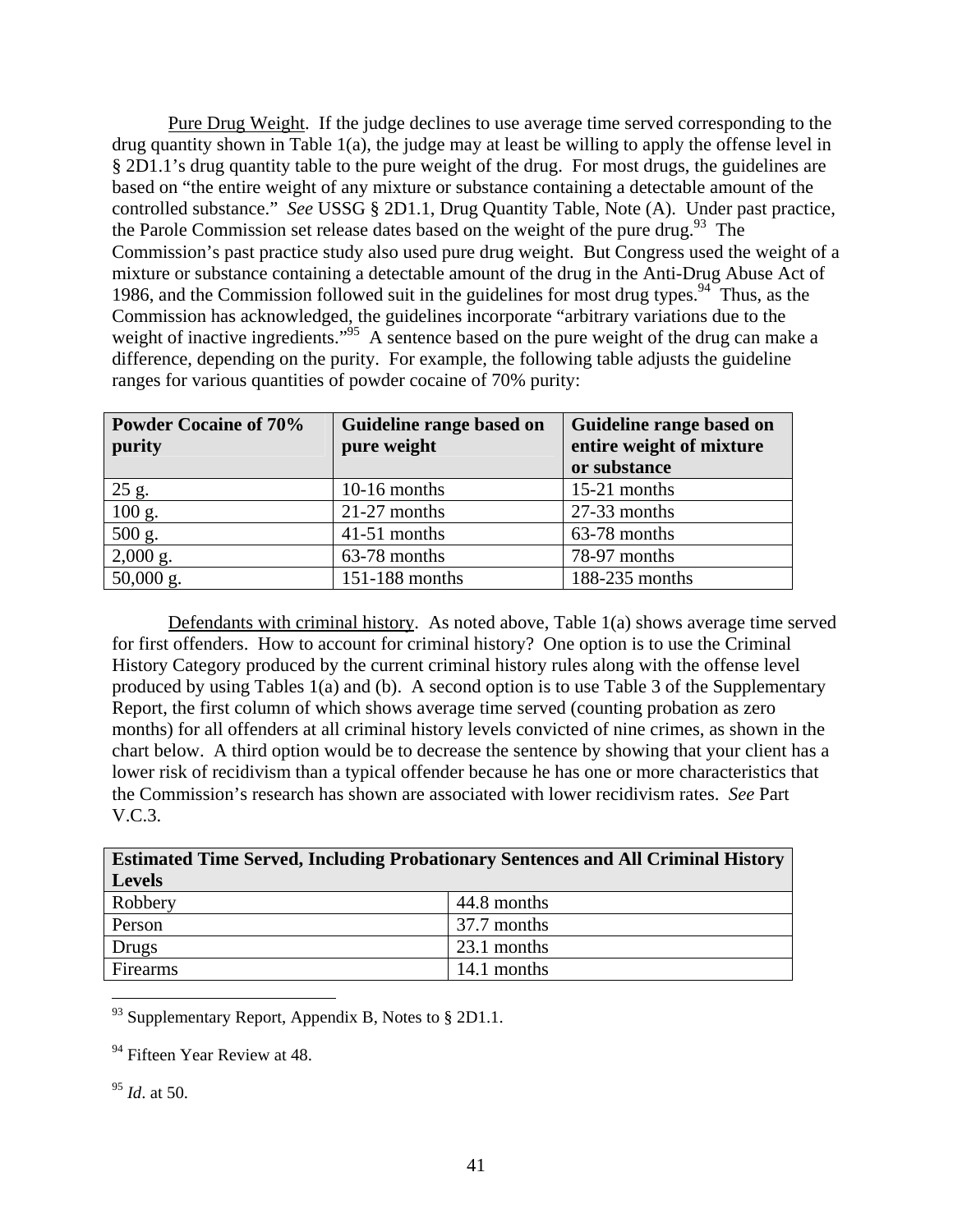| Burglary    | 7.7 months |
|-------------|------------|
| Fraud       | 7.0 months |
| Property    | 6.8 months |
| Immigration | 5.7 months |
| Income Tax  | 5.5 months |

Source: Supplementary Report, Table 3, at p. 69

Appendix C. Another possibly useful table, provided by the Parole Commission, shows the average time that offenders sentenced to a term of imprisonment were expected to serve based on release dates set at their initial parole hearing.<sup>96</sup> This table, however, includes only those eligible for parole. To be eligible, one had to receive a sentence in excess of 12 months, which was only 30% of all offenders convicted of "serious crimes." *See* Supplementary Report at 25 & n.66. This means that the table reflects higher average sentences than the average for all defendants convicted of a particular offense. *Id*. at 26. Still, it contains data that could be helpful. For example, the mean expected time served sentence was 25.3 months for involuntary manslaughter; 11.5 to 18.7 months (depending on risk factor) for being an illegal alien; and 13.8 to 26.4 months (depending on risk factor) for being a felon in possession of a firearm.

Note that for firearms offenses, you will have to use either Appendix C or the first column of Table 3 (at. p. 69) because firearms offenses are not included in Table 1(a).

### **C. Use Current Data**

### **1. Average Sentences**

One way to identify an appropriate sentence and confirm that the sentence avoids unwarranted disparities is to consult average sentences for the offense of conviction in the nation, circuit or district. For example, in *United States v. Cole*, slip op., 2008 WL 5204441 (N. D. Ohio Dec. 11, 2008), the judge found that the majority of defendants convicted of fraud in the nation and in the Sixth Circuit received non-prison sentences, and that the median sentence for fraud defendants sentenced to prison was 16 months. On this basis, the judge concluded that a sentence of a year and a day, with an above-guideline fine, avoided unwarranted disparities.

Or, the judge can compare the case at hand to similar and dissimilar cases. In a different *United States v. Cole*, 256 Fed. Appx. 510 (3d Cir. Nov. 29, 2007), the Third Circuit rejected the defendant's argument that the district court erred by failing to consider average sentences for bribery in the nation or in the district because he did not explain how his case compared to that of the average bribery defendant in either jurisdiction. This can be difficult to do because the Sentencing Commission does not report average sentence lengths for varying offense circumstances or offender characteristics. It reports the frequency with which certain components of a guideline sentence (base offense level, specific offense characteristics, adjustments) are used, but does not report average sentences associated with any combination of components. *See* USSC, *Guideline Application Frequencies for Fiscal Year 2007*. 97 It publishes

<sup>&</sup>lt;sup>96</sup> Note that the Supplementary Report at p. 25 describes this as Appendix B but it is actually Appendix C.

 $^{97}$  Available at http://www.ussc.gov/gl\_freq/glfreq2007.HTM.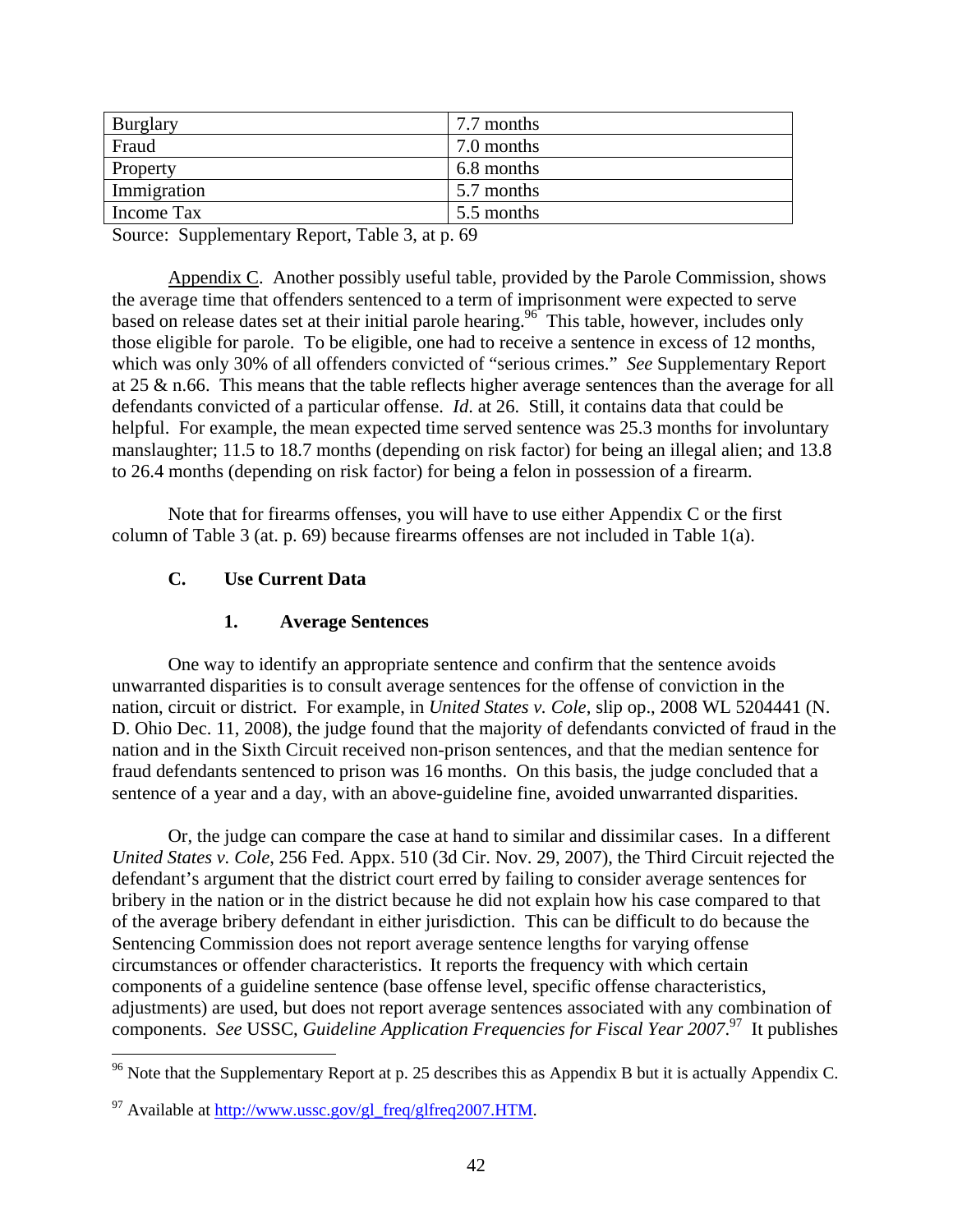the median sentence by type of offense when a departure or variance was given, but does not give the reasons associated with those median sentences. USSC, 2008 *Preliminary Quarterly Data Report, 4th Quarter Release*. 98

Nonetheless, sufficient information can be obtained from reported cases, the local Probation Office, or cases provided by the parties. For example, in *United States v. Parris*, 573 F. Supp. 2d 744 (E.D.N.Y. 2008), the judge recognized that the guideline range of 360 months to life, the result of guideline increases stemming from highly publicized major frauds such as Enron, defied common sense in the comparatively run of the mill securities fraud case before him. The judge sentenced the defendants to 60 months, based primarily on similarities and differences between the case before him and other securities fraud cases compiled by the parties. In both *United States v. Stern*, 590 F.Supp.2d 945 (N.D. Ohio 2008), and *United States v. Beiermann*, 599 F. Supp. 2d 1087 (N.D. Iowa 2009), the courts compared the cases before them to similar and dissimilar cases, and independently considering the § 3553(a) purposes and factors to determine how closely to follow analogous cases.

 As noted in the Third Circuit's *Cole* decision, using averages for broad offense types fails to take into account aggravating and mitigating factors particular to the cases being sentenced. Such broad averages are not proposed here as the "correct" sentences, only as an objective starting point for judges to take into account when fashioning an individualized sentence, or as a check at the end as in the district court *Cole* decision. The recommended guideline sentence often fails to take account of relevant mitigating factors, overstates and duplicates aggravating circumstances, and lacks any basis in empirical data. If so, as in *Parris*, *Stern*, and *Beiermann*, the judge can compare the case at hand to cases of the same general type with similar and dissimilar aggravating and mitigating factors.

### **2. Median Reductions from the Guideline Minimum**

 Tables 7 through 13 of the Commission's FY 2008 Fourth Quarter Preliminary Quarterly Data Report show the median sentence imposed, the median decrease from the guideline minimum in months, and the median percent decrease from the guideline minimum, by offense type for each kind of an array of below-guideline sentences, including both governmentsponsored and non-government-sponsored. USSC, *Preliminary Quarterly Data Report, 4th Quarter Release*. 99 For example, the median decrease from the minimum guideline sentence for "downward departures with Booker/18 U.S.C. § 3553" in drug trafficking cases was 23 months in 2008. *Id*.,Table 11. The same kind of data appears in Tables 5 through 11A of the Preliminary Post-Kimbrough/Gall Data Report,<sup>100</sup> though some of the figures differ.

## **3. Risk of Recidivism**

<sup>&</sup>lt;sup>98</sup> Available at http://www.ussc.gov/sc\_cases/USSC\_2008\_Quarter\_Report\_4th.pdf.

<sup>&</sup>lt;sup>99</sup> Available at http://www.ussc.gov/sc\_cases/USSC\_2008\_Quarter\_Report\_4th.pdf.

<sup>&</sup>lt;sup>100</sup> Available at http://www.ussc.gov/USSC\_Kimbrough\_Gall\_Report\_December\_08\_Final.pdf.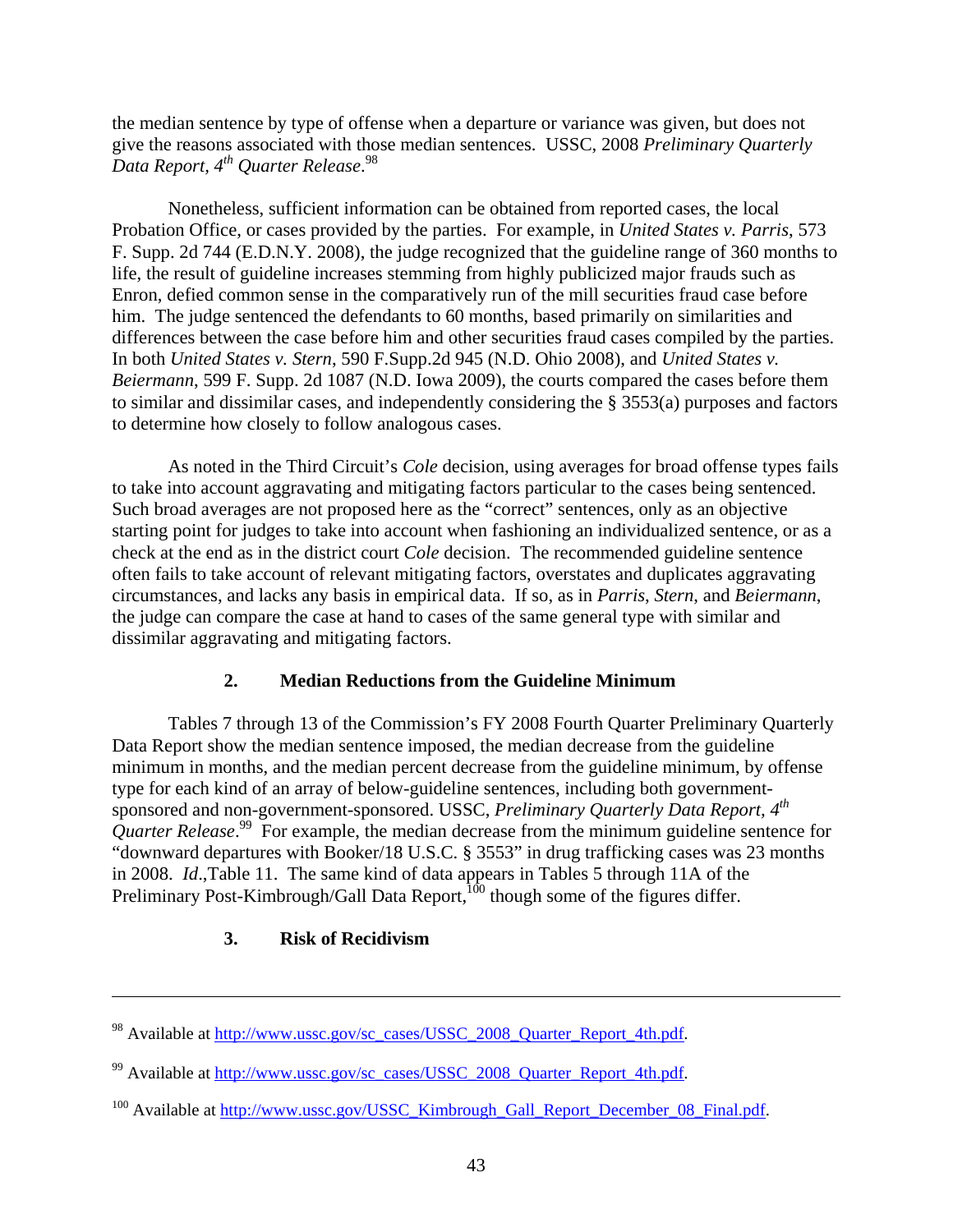The Sentencing Commission has released three studies on recidivism: *Measuring Recidivism: The Criminal History Computation of the Federal Sentencing Guidelines* (May 2004) (hereinafter "Measuring Recidivism"),<sup>101</sup> *Recidivism and the First Offender* (May 2004) (hereinafter "First Offender"),<sup>102</sup> and *A Comparison of the Federal Sentencing Guidelines Criminal History Category and the U.S. Parole Commission Salient Factor Score* (Jan. 4, 2005) (hereinafter "Salient Factor Score").<sup>103</sup> It also discusses the risk of recidivism for certain career offenders in its Fifteen Year Review.

These studies demonstrate that certain aspects of the guidelines overstate the risk of recidivism. For example, convictions counted in U.S.S.G. § 4A1.1(f) do not predict any increased recidivism.<sup>104</sup> Thus, § 4A1.1(f) should not be applied.

Inclusion of non-moving traffic violations in the criminal history score may adversely affect minorities "without clearly advancing a purpose of sentencing" (regardless of the defendant's race) and "there are many other" such possibilities.<sup>105</sup> Thus, at least some minor offenses should not be counted in the criminal history score.

The overall rate of recidivism for category VI offenders two years after release is 55%, but the recidivism rate for such offenders who are career offenders based on prior drug offenses is only 27%, and thus "more closely resembles the rates for offenders in lower criminal history categories in which they *would be* placed under the normal criminal history scoring rules."<sup>106</sup> *See* Fifteen Year Review at 134 (emphasis in original). This "makes the criminal history category a *less* perfect measure of recidivism risk than it would be without the inclusion of offenders qualifying only because of prior drug offenses." *Id*. (emphasis in original).

The recidivism rate of those whose career offender status was based on one or more prior "crimes of violence" was about 52%. *Id*. However, this does not mean that the recidivating events were violent. Only 12.5% of the recidivating events for Category VI offenders overall were a "serious violent offense," defined as homicide, kidnapping, robbery, sexual assault, aggravated assault, domestic violence, and weapons offenses. *See* Measuring Recidivism at 32,

1

106 In the year following *Booker*, the instant offense of 71.8% of defendants sentenced under the career offender guideline was drug trafficking. *See* USSC, *Final Report on the Impact of United States v. Booker on Federal Sentencing* 138 (March 2006), available at http://www.ussc.gov/booker\_report/Booker\_Report.pdf. What kinds of priors they had is, unhelpfully, not reported.

 $101$  Available at http://www.ussc.gov/publicat/Recidivism General.pdf.

 $102$  Available at http://www.ussc.gov/publicat/Recidivism\_FirstOffender.pdf.

<sup>103</sup> Available at http://www.ussc.gov/publicat/RecidivismSalientFactorCom.pdf.

<sup>104</sup> *Salient Factor Score* at 7, 11, 15.

<sup>&</sup>lt;sup>105</sup> Fifteen Year Report at 134.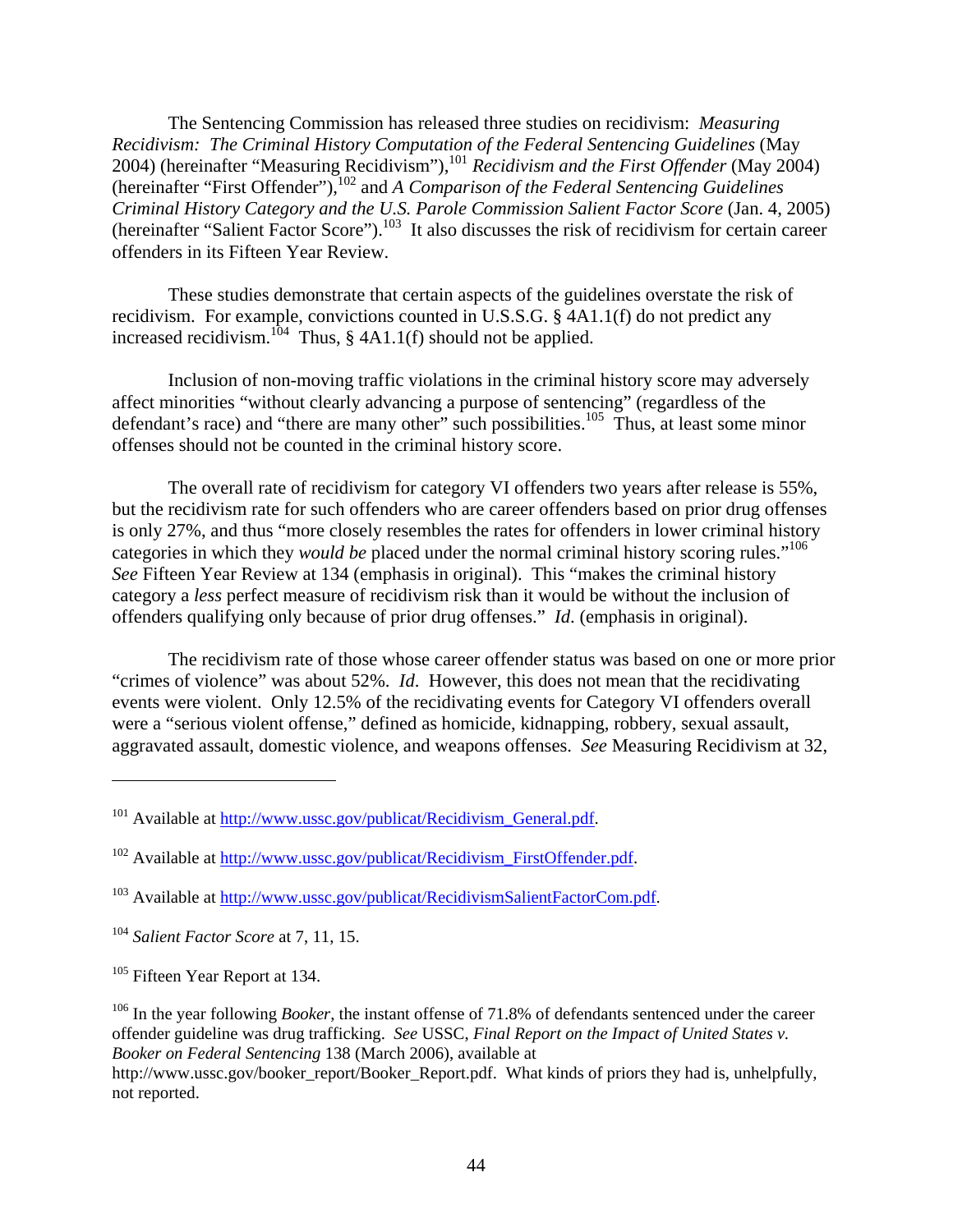Exh. 13. Only 4.1% were drug trafficking. *Id.* The largest proportion of recidivating events were probation or supervised release revocations, at 38.3%, which can be anything from failing to file a monthly report to failing to report a change of address. *Id*.

Offenders are most likely to recidivate when their sentence is straight prison than when the sentence is probation or a split sentence, $107$  and drug treatment programs and educational opportunities are likely to have a high cost-benefit value.108 This data weighs against a prison sentence.

The studies show that the following factors – which the guidelines prohibit or discourage -- correlate with reduced recidivism:

- Age: Age is a powerful component of recidivism prediction, which the Guidelines do not take into account.<sup>109</sup> "Recidivism rates decline relatively consistently as age increases," from 35.5% under age 21, to 9.5% over age  $50^{110}$
- Employment: Stable employment in the year prior to arrest is associated with a lower risk of recidivism (19.6%) than for those who are unemployed  $(32.4\%)$ .<sup>111</sup>
- Education: Recidivism rates decrease with increasing educational level (no high school  $(31.4\%)$ , high school (19.3%), some college (18%), college degree (8.8%).<sup>112</sup>
- Family: Recidivism rates are lower for defendants who are married (13.8%) or were married but are divorced (19.5%) than if never married  $(32.3\%)$ <sup>113</sup>
- Gender: Women recidivate at a lower rate  $(13.7%)$  than men  $(24.3%)$ .<sup>114</sup>
- Abstinence from drug use: Recidivism rates are lower for those without illicit drug use in the year prior to the offense (17.4%) than those who used illicit drugs in the year prior to the offense  $(31\%)$ .<sup>115</sup>
- Non-Violent Offenders: Offenders sentenced under the fraud (16.9%), larceny (19.1%) and drug guidelines  $(21.2\%)$  are the least likely to recidivate.<sup>116</sup>

 $\overline{a}$ <sup>107</sup> *Measuring Recidivism* at 13 & Exhibit 12.

<sup>108</sup> *Id*. at 15-16.

<sup>109</sup> *Salient Factor Score* at 8, 13-15.

<sup>110</sup> *Measuring Recidivism* at 12 & Exhibit 9.

<sup>111</sup> *Id*. at 12 & Exhibit 10.

 $112$  *Id*.

<sup>113</sup> *Id*.

<sup>114</sup> *Id*. at 11 & Exhibit 9.

<sup>115</sup> *Id*. at 13 & Exhibit 10.

<sup>116</sup> *Measuring Recidivism* at 13 & Exhibit 11.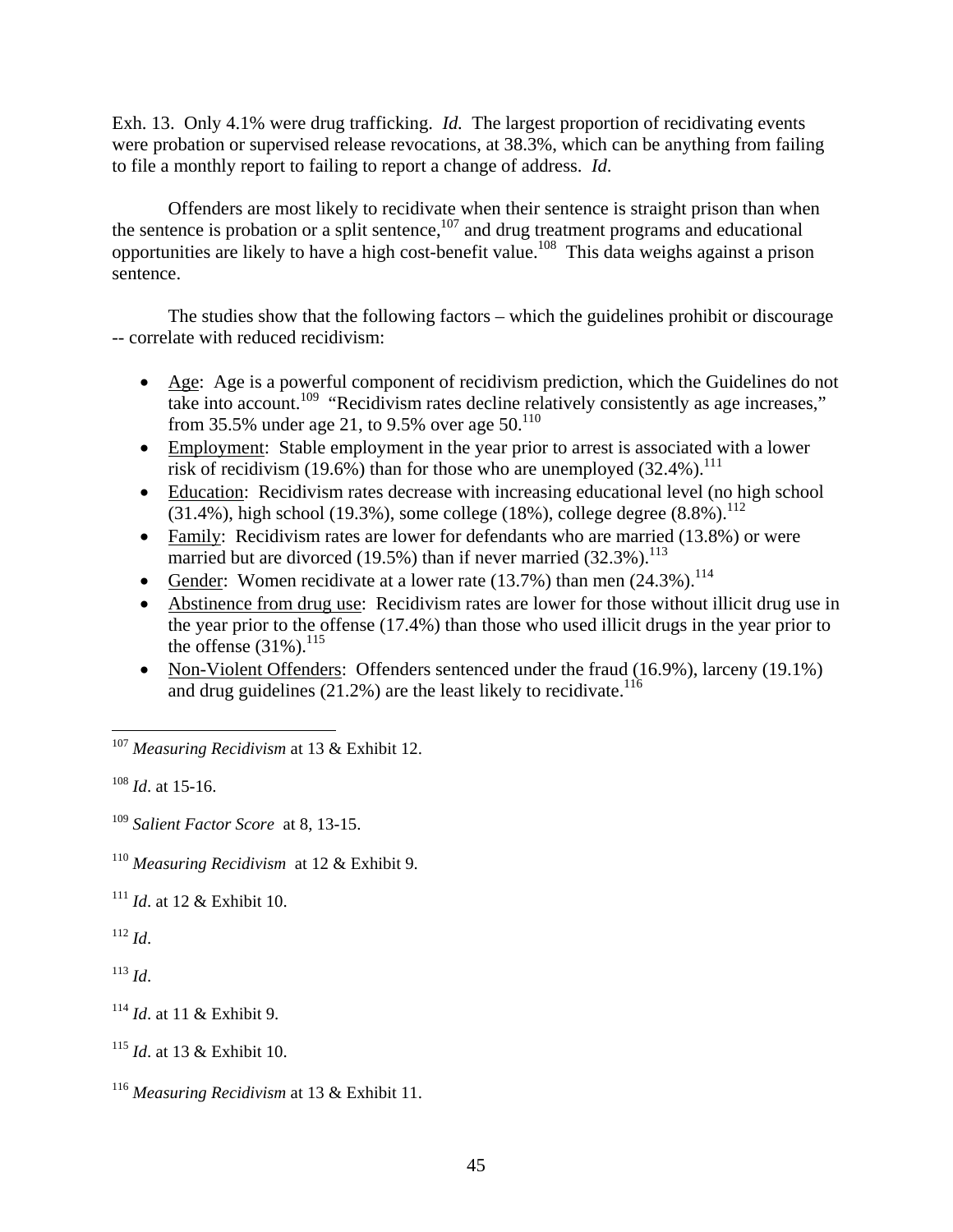• First Offenders: In 2004, the Commission reported that over 49% of federal offenders in 1992 had zero criminal history points; in 2001, that percentage was over  $40\%$ .<sup>117</sup> First offenders are more likely to be involved in less dangerous offenses and their offenses involve fewer indicia of culpability, such as no use of violence or weapons, no bodily injury, a minor role or acceptance of responsibility.<sup>118</sup> They are also more likely than offenders with criminal histories to have a high school education, to be employed, and to have dependents.<sup>119</sup> Further supporting alternatives to prison for this group is that offenders are most likely to recidivate when their sentence is straight prison, as opposed to probation or split sentences.<sup>120</sup> However "first offender" status is defined, the rate of recidivism (including reconviction, rearrest or revocation) for first offenders is 11.7%, which is significantly lower than the rate of 22.6% for offenders with one criminal history point, or that of 36.5% for offenders with two or more criminal history points.<sup>121</sup> The rate of reconviction alone is similarly much lower: offenders with zero criminal history points have a reconviction rate of 3.5%, those with one point have a reconviction rate of 5.5%, those with two or more points have a reconviction rate of 10.3%.

You can use percentages associated with characteristics of your client to argue that a sentence of probation or a short prison term satisfies the need to protect the public, §  $3553(a)(2)(C)$ , because your client is less likely to recidivate than average. Here is an example from a sentencing memo written by Peter Goldberger:

For all male offenders in CHC I, the recidivism rate is 15.2%. For those over age 50 at the time of sentencing, however, the rate in CHC I is only 6.2%. For those who are college graduates, the rate in CHC I is just 7.1%, and for those who are married, the rate is 9.8%. For those with no history of illicit drug use, the recidivism rate is half that of those who do have a drug history. Undoubtedly, for those like Mr. Doe who are educated and married and drug free and over 50 the combined rate is even lower. [citing U.S. Sentencing Comm'n, Measuring Recidivism: The Criminal History Computation of the Federal Sentencing Guidelines (Res. Ser., rel. 1, May 2004), Exh. 9, at 28; Exh. 10, at 29]. Finally, for all Category I defendants convicted of fraud, the recidivism rate is just 9.3%, the lowest of any offense category, and 39% below average for the category as a whole. [citing U.S. Sent. Comm'n, Measuring Recidivism, supra, Exh. 11, at 30]. For these reasons, to assist the Court in finding the least sentence sufficient to account for the need to protect the public from further crimes of the defendant, the PSI should be amended to include information about Mr. Doe's lesser statistical risk of recidivism. *See United States v. Eberhard*, 2005 WL 1384038

1

<sup>117</sup> *First Offender* at 4.

<sup>118</sup> *Id.* at 9-10.

<sup>119</sup> *Id*. at 6-11.

<sup>120</sup> *Measuring Recidivism* at 13 & Exhibit 12.

<sup>121</sup> *First Offender* at 13-14.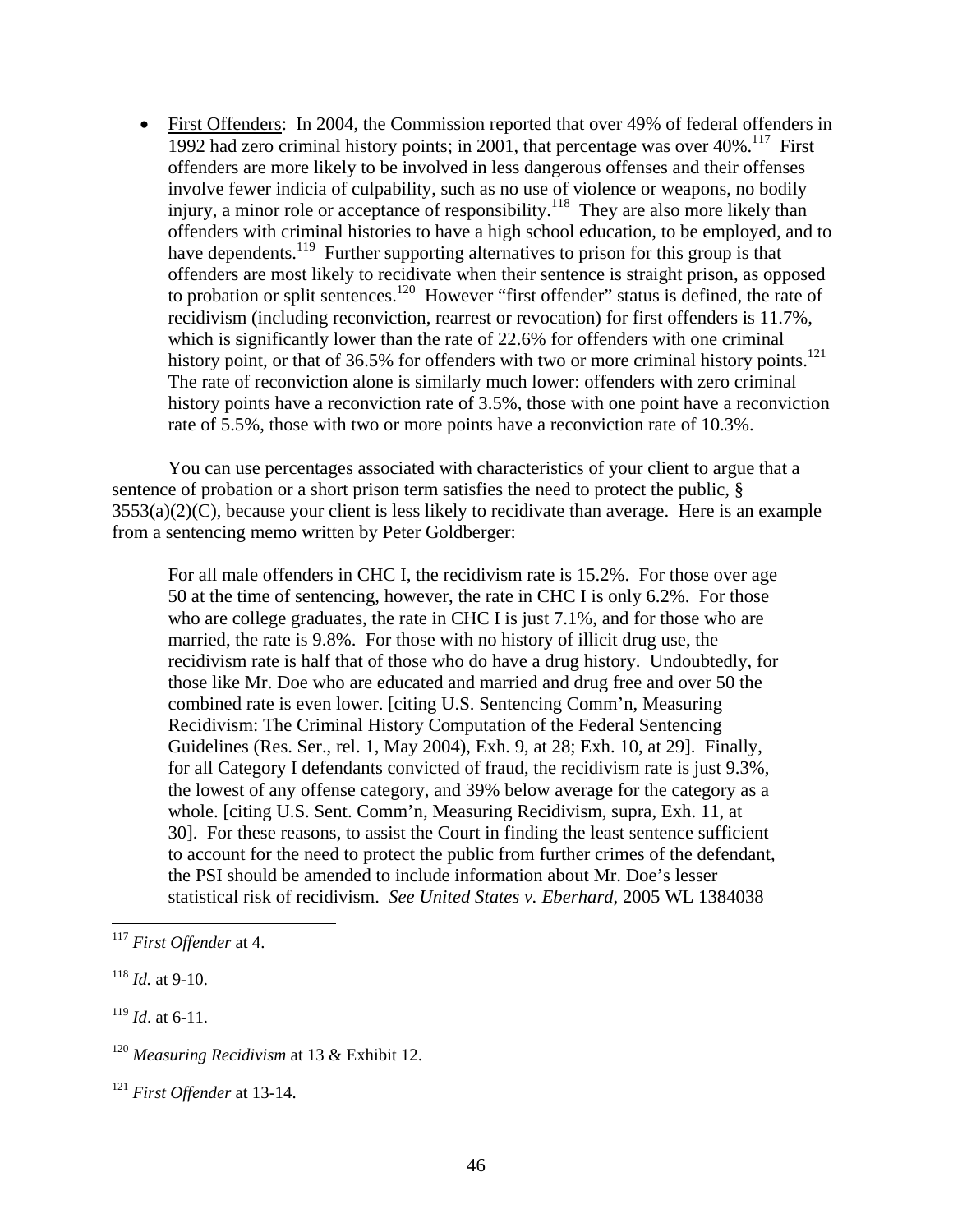(S.D.N.Y., June 9, 2005); *Simon v. United States*, 361 F.Supp.2d 35, 40 (S.D.N.Y. 2005); *United States v. Nellum*, 2005 WL 300073, \*3 (N.D.Ind. Feb. 3, 2005) (all utilizing similar statistics to justify lower sentences).

# **VI. Examples**

**Example 1: Low-Level Crack Dealer:** The defendant is a 40-year-old low-level crack dealer who sold small amounts to support her habit. She ended up selling 50 grams of crack over time to an informant. She has no criminal history. She did not graduate from high school. She worked steadily in unskilled jobs until she became addicted to crack. She is in a drug treatment program now and is working. She has two young children, and the father is not around and does not support them.

Step 1: Calculate the guideline range.

• 50 grams = level  $30 = 97-121$  months

Step 2: Look at sentencing purposes.

- Retribution?
	- Seriousness -- No violence, no weapons, no injury, little profit, motivated by drug habit
	- Respect for Law Crack/powder disparity creates disrespect for law.
- General Deterrence?
	- "Incapacitating a low-level drug seller prevents little, if any, drug selling; the crime is simply committed by someone else." *See* Fifteen Year Review at 134.
- Protect Public from Further Crimes?
	- Several factors indicate a lower than average risk of recidivism: She is a first offender, female, 40 years old, has abstained from drugs for 6 months, and has been working for 6 months and has a steady work history. *See* Measuring Recidivism.
	- Drug treatment is more effective than prison. *See* Lisa Rosenblum, *Mandating Effective Treatment for Drug Offenders*, 53 Hastings L.J. 1217, 1220 (2002). Drug treatment in the community is more effective than drug treatment in prison. *See Washington State Institute for Public Policy, Evidence-Based Public Policy Options to Reduce Future Prison Construction, Criminal Justice Costs, and Crime Rates*, Exh. 4 at p. 9 (October 2006), available at http://www.wsipp.wa.gov/rptfiles/06-10-1201.pdf. She is successfully completing a drug treatment program now.
- Rehabilitation?
	- Drug treatment, job training needed
	- Motivated by the need to care for and raise her children

Step 3: What would a purpose-driven sentence be?

- Probation with job training, drug treatment
	- But can't have probation because it's a Class A felony. *See* 3559(a), 3561(a).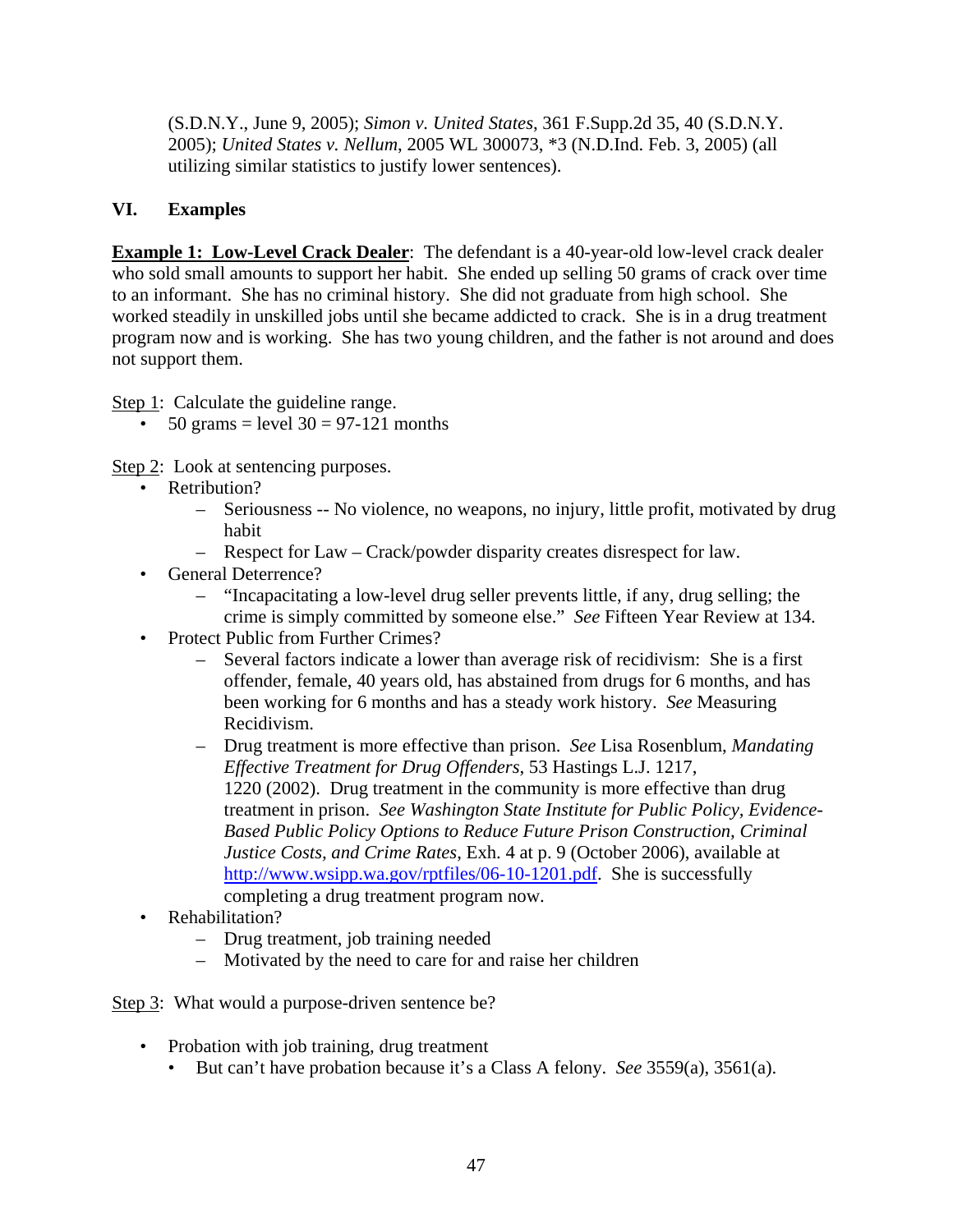- Prison with RDAP is not optimal because she should not be separated from her children, and a prison sentence long enough to get into RDAP (24 months) does not appear to be "necessary" to satisfy any purpose of sentencing other than rehabilitation.
- Home detention, community confinement, or one day or weekends in jail ("intermittent" confinement") with treatment, job training makes more sense.
- Safety valve to avoid the mandatory minimum

Step 4: Why the drug guideline should not apply: Deconstruct the Drug Guideline.

- See *Kimbrough*, *Spears*: The crack guideline was not based on national data or empirical research, it creates racial disparity, and the court may categorically disagree.
- Can replace with own ratio, see *Spears*
	- $-$  1:1 = level 16, CHC I = 21-27 months
- But even the powder range is not based on empirical evidence.
	- *See Kimbrough* at 567; *Gall* at 594 n.2.
	- See *US v. Thomas*, \_\_F. Supp. 2d \_\_, 2009 WL 188037 (E.D. Wis. Jan. 24, 2009)

Step 5: Look to past practice for empirical evidence.

- First offender:
	- Level  $19 2$  for role 2 for being a drug user 7 for pleading guilty = level  $8 =$ 0-6 months. *See* Supplementary Report at 32, 35, 36, 38.

Conclusion: Sentencing purposes, deconstruction, past practice all point to the same conclusion. Because she cannot be sentenced to straight probation, she should receive minimal prison time, *e.g.*, one day, and supervision with conditions of drug treatment and job training.

**Example 2: Career Offender**: The defendant is a small-time heroin dealer who was picked up with 50 grams of heroin. He was raised by a drug-addicted mother, was on the streets at the age of 10, was an addict himself by the age of 13, and was living in his car at the time of his arrest. He has two prior minor state drug convictions, for both of which he received 60 days time served.

Step 1: Calculate the guideline range.

- $50 \text{ grams} = \text{level } 20$
- Regular range in CHC III  $=$  41-51 months
- Career offender range = level 32, CHC VI =  $210-262$  months

Step 2: Look at sentencing purposes.

- Retribution?
	- Seriousness -- No violence, no weapons, no injury, little profit, instant and prior offenses the result of disadvantaged upbringing, lack of education, addiction, has not made a "career" out of crime.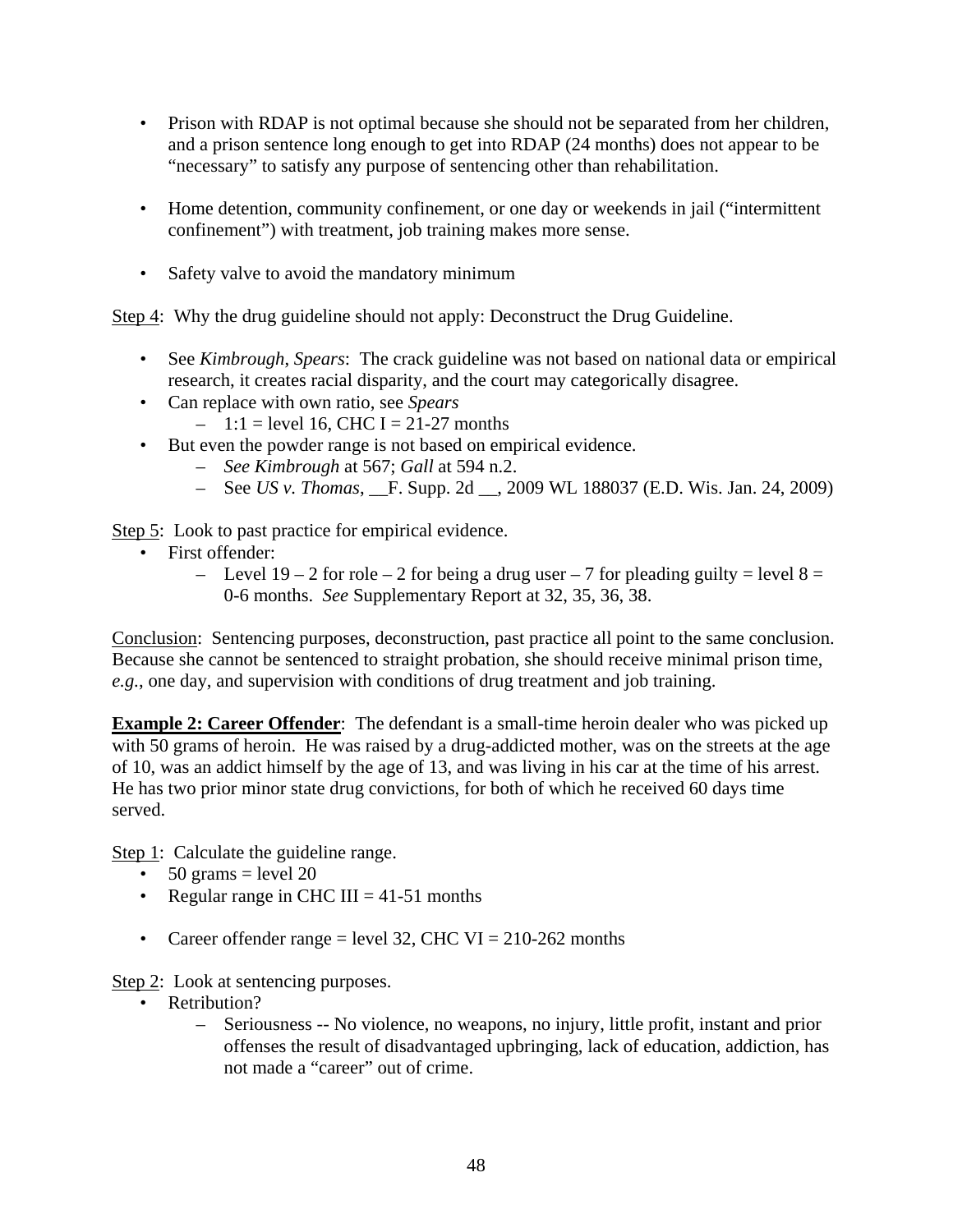- Respect for Law The public disagrees with harsh three-strikes punishments like the career offender guideline. *See* Peter H. Rossi & Richard A. Berk, U.S. Sentencing Commission, Public Opinion on Sentencing Federal Crimes, Executive Summary (1997), http://www.ussc.gov/nss/jp\_exsum.htm.
- General Deterrence?
	- "Incapacitating a low-level drug seller prevents little, if any, drug selling; the crime is simply committed by someone else." *See* Fifteen Year Review at 134.
- Protect Public from Further Crimes?
	- Risk of recidivism is closer to those in the criminal history category in which he would be absent the career offender guideline. *See* Fifteen Year Review at 134.
	- Drug treatment, education, vocational training would prevent further crime.
- Rehabilitation?
	- Drug treatment, education, job training needed

Step 3: What would a purpose-driven sentence be?

- Probation is possible because the stat max is less than 25 years. *See* 3559(a), 3561(a).
- Or, some prison time may be warranted because of his record, but the main goal should be rehabilitation, which would protect the public from further crimes of the defendant.

Step 4: Why the career offender guideline should not apply: Deconstruct the Career Offender Guideline.

- Not Based on Past Practice Deconstructing the Career Offender Guideline at 8, http://www.fd.org/pdf\_lib/Deconstructing%20the%20Career%20Offender%20Guideline %208.29.08..pdf.
	- "much larger increases" than under pre-guidelines practice. USSC Supplementary Report at 44
- Just like drug guidelines not based on past practice but keyed to statutory minimums, *Kimbrough* at 567; *Gall* at 594 n.2, the career offender guideline is not based on past practice but keyed to statutory maximums.
- Sentencing Commission's Own Findings, Fifteen Year Review at 133-34, described in Deconstructing the Career Offender Guideline at 32-33
	- $-$  Recidivism risk = same as defendants in non-career offender criminal history category
	- Deterrence is not served because retail dealers are easily replaced
	- Career offender guideline creates racial disparity because drug crimes are more easily detected on the streets in poor neighborhoods.
- His priors are state drug offenses; the guideline includes state drug offenses but § 994(h) does not. The Commission gave no reason for including state offenses.
- Support with caselaw in similar cases. *See* Deconstructing the Career Offender Guideline at 36-38.
- Support with data: In the year after *Booker* (unfortunately, the Commission has not provided more recent data on the career offender guideline):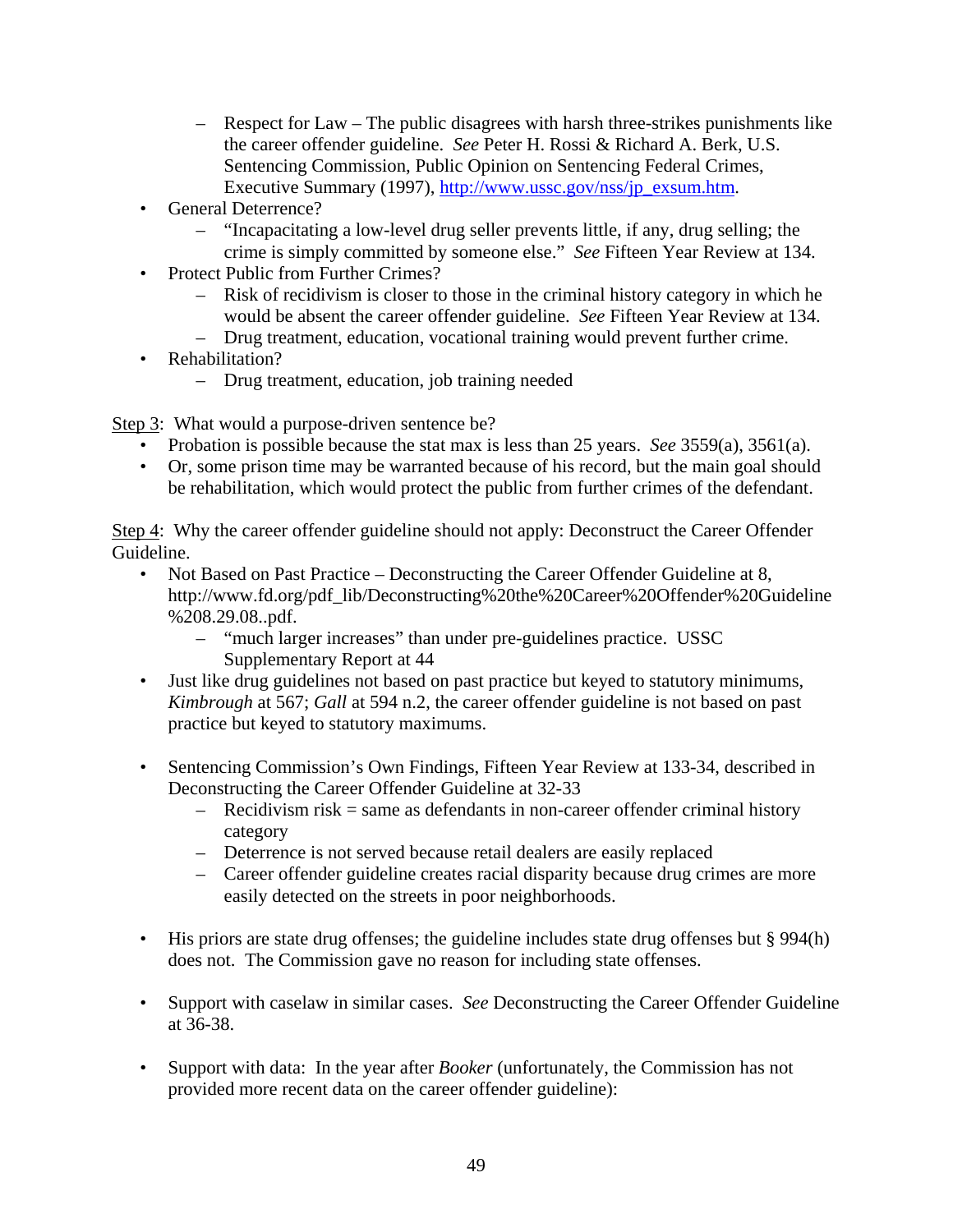- Below-guideline rate more than doubled to 21.5% in the year after *Booker*
- Median percent decrease rose from 28.2% post-PROTECT Act, to 33.4% for downward departures and 30.5% for variances.
- 75% of the below-guideline sentences were in drug trafficking cases, and only 40.5% of sentences in drug trafficking cases were within the guideline range
- Most common reason: predicates too minor or remote, sentence greater than necessary

*See Final Report on the Impact of United States v. Booker on Federal Sentencing* at 137- 140 (March 2006), available at http://www.ussc.gov/booker\_report/Booker\_Report.pdf.

## Step 5: Why the regular drug guideline should not apply: Deconstruct the Drug Guideline.

- The drug guidelines are not based on empirical evidence.
	- *See Kimbrough* at 567; *Gall* at 594 n.2.
	- See *US v. Thomas*, \_\_F. Supp. 2d \_\_, 2009 WL 188037 (E.D. Wis. Jan. 24, 2009)
- By 2002, the guidelines alone (independent of mandatory minimum laws) accounted for 25% of the more than doubling of drug trafficking sentences. *See* USSC, *Fifteen Year Review* at 47.
- Quantity is a "poor proxy" for offense seriousness. *See* Fifteen Year Review at 50; *United States v. Cabrera*, 567 F.Supp.2d 271 (D. Mass. 2008).
- For non-violent drug offenders with little criminal history, a short prison sentence will deter as well as a long one. *See* U.S. Dept. of Justice, *An Analysis of Non-Violent Drug Offenders With Minimal Criminal Histories*, Executive Summary (Feb. 4, 1994), available at http://www.fd.org/odstb\_BookerMain.htm.
- Severe guideline sentences can increase recidivism. *See* Miles D. Harar, *Do Guideline Sentences for Low-Risk Drug Traffickers Achieve Their Stated Purposes?*, 7 Fed. Sent. Rep. 22 (1994).

Step 6: Look to past practice for empirical evidence.

- If first offender:
	- Level 20 2 for role 2 for being a drug user 7 for pleading guilty = level 9 = 4-10 months. *See* Supplementary Report at 32, 35, 36, 38.
- He's in criminal history category III, so, using the Sentencing Table in the Guideline Manual, his equivalent past practice sentence would be:
	- $-$  8-14 months

Conclusion: The judge could sentence this defendant to probation with drug treatment if there is a good program in the area. Or, the shortest term possible to be eligible for RDAP, which is 24 months, which would result in up to a year off, probably less because of the waiting list. If he receives a prison sentence, he would be a good candidate for re-entry court or drug court while on supervised release (if available in the district), to help him find work and stay clean.

**Example 3: Felon-in-Possession**: The defendant is convicted under § 922(g) for being a felon in possession of a firearm. The firearm has an obliterated serial number, of which he was unaware. He is 55 years old, completed college, is married, is employed, and has no substance abuse problems. His criminal history consists of one state conviction for his involvement in a small marijuana deal eight years earlier, for which he received no jail time.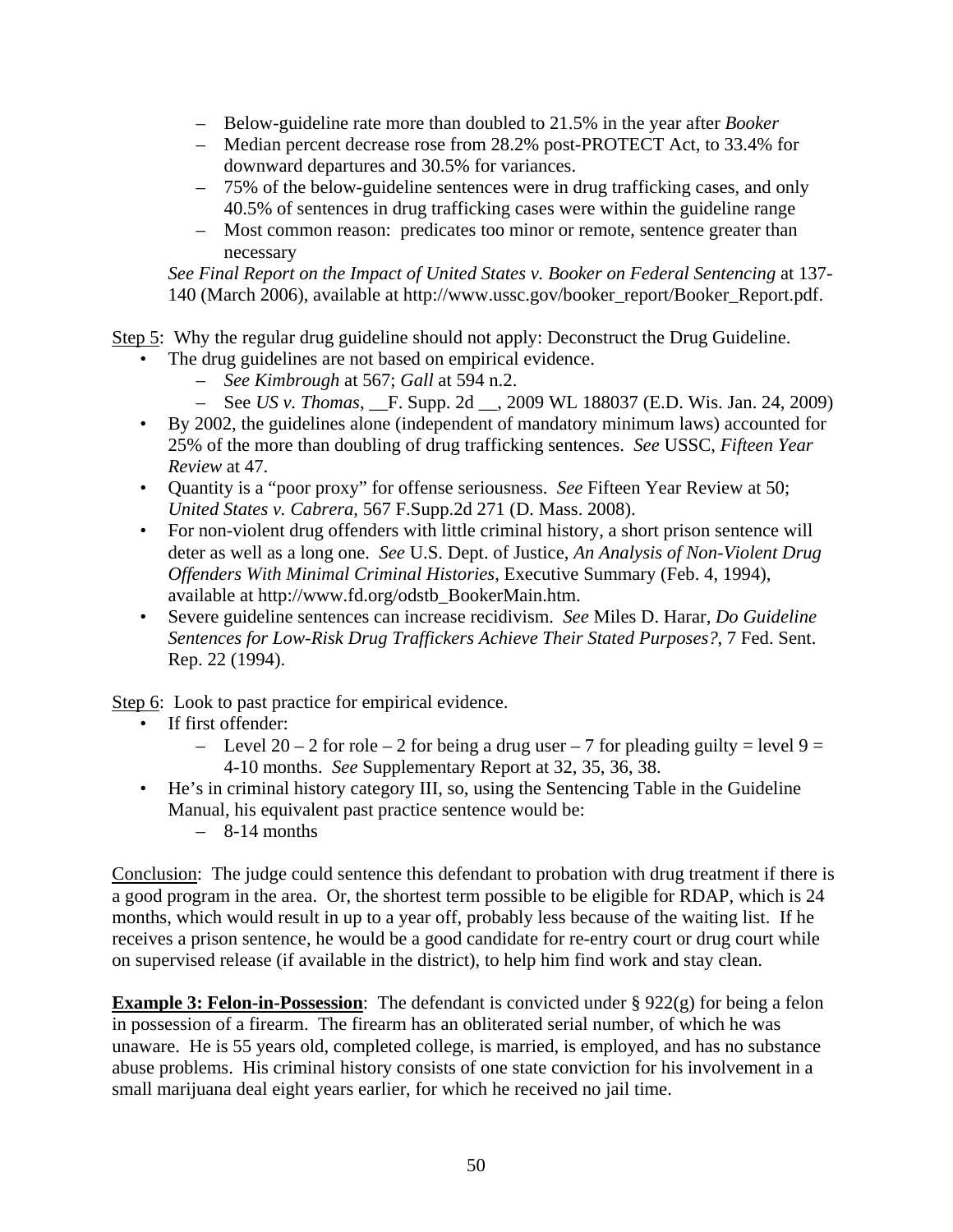Step 1: Calculate the guideline range.

- 20 + 4 for obliterated serial number
- In CHC I, the guideline range is 51-63 months

Step 2: Look at purposes.

- Retribution?
	- Seriousness -- No violence, no victims, rural area where everybody has a gun, did not know serial number obliterated
	- Congress intended that judges could decrease penalties based on community norms. *See* 28 USC 994(c)(4), (5); S. Rep. No. 98-225 at 170.
- General Deterrence?
	- Empirical research shows no relationship between sentence length and deterrence. See Part I.C.2, *supra*.
- Protect Public from Further Crimes?
	- Several factors indicate a lower than average risk of recidivism: He is in Criminal History Category I, is 55 years old, has a college education, is married, is employed, and has no substance abuse problems. *See* Measuring Recidivism.
	- Possession of a firearm is not a crime of violence, he did not use it in a violent way, he is not a threat to public safety.
	- His prior conviction is remote and relatively minor.
- Rehabilitation?
	- Doesn't need any.

Step 3: What would a purpose-driven sentence be?

- What purpose would be served by prison?
- Probation seems to be the appropriate sentence.

### Step 4: Why the guideline sentence should not apply: Deconstruct § 2K2.1.

- In 1987, the offense level was 9
- In 1988, it was raised to 12
- In 1991, it was raised to 20 for defendants with one prior controlled substance offense or crime of violence, as defined in the career offender guideline
- Why was it raised from 12 to 20? As explained above in Part V.A, the 8.4% rate of upward departures led the Commission to believe that the guideline range was "unacceptably low." It found that these upward departures, however, did not correlate with prior controlled substance offenses or crimes of violence. Nonetheless, it raised the guideline range in order to make § 2K2.1 sentences "proportionate" with ACCA's 15-year mandatory minimum for 3 or more prior violent felonies or serious drug offenses. As with the drug guidelines, the Commission sought to mirror a mandatory minimum statute, contrary to the data. *See* USSC, *Firearms and Explosive Materials Working Group Report* (Dec. 11, 1990).
- As a result, average sentence length increased from 28 months in 1989 to 82 months in 1995. Then sentence length decreased as downward departures and variances increased from 10% in 1997 to 16.7% in 2008, rates that are much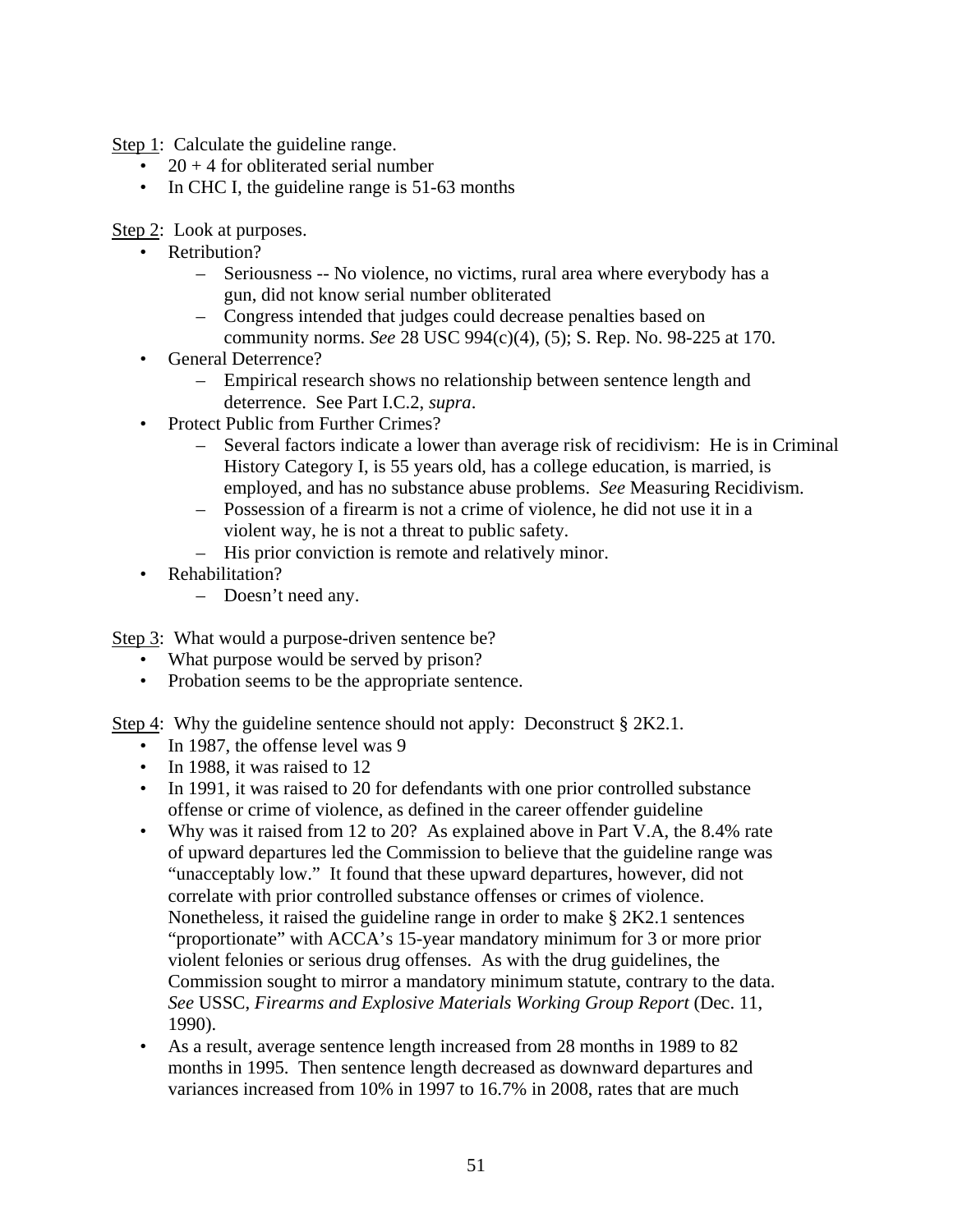higher than the 8.4% upward departure rate that led the Commission to believe the guideline range was "unacceptably low."

• As also explained in Part V.A, the 4-level enhancement for an obliterated serial number was not based on any empirical data, was adopted in the face of evidence that obliterated serial numbers are easily recovered, and no *mens rea* requirement was added even though all of the public comment supported such a requirement.

Step 5: Look for alternative numbers.

- The offense level under the current guidelines without the controlled substance offense increase or the obliterated serial number increase is 14, which would be 15-21 months in CHC I.
- Or, you could look at the "mean" sentence under past practice for parole eligible defendants, which was 13.8-26.4 months, but this is skewed high because it includes only parole eligible defendants.

Step 6: If these numbers do not seem satisfactory in light of the characteristics of this defendant and the purposes of sentencing, return to the "in/out" question, as stated in the Guidelines Manual:

"The Comprehensive Crime Control Act of 1984 makes probation a sentence in and of itself. 18 U.S.C. § 3561. Probation may be used as an alternative to incarceration, provided that the terms and conditions of probation can be fashioned so as to meet fully the statutory purposes of sentencing, including promoting respect for law, providing just punishment for the offense, achieving general deterrence, and protecting the public from further crimes by the defendant." USSG, Chapter 5, Part B - Probation, Introductory Commentary.

Conclusion: The judge could sentence this defendant to probation, with the obvious condition that he not possess a firearm.

**Example 4: Illegal Re-Entry:** This is not an example, but some ideas. The average past practice sentence for immigration offenders with any kind of criminal history was 5.7 months. *See* Supplementary Report, Table 3, at p. 69. In circuits such as the First and Second, where variances based on fast track disparity are allowed, you can raise that issue and deconstruct the illegal re-entry guideline. If you are in a circuit that prohibits variances based on fast track disparity, you can still deconstruct the illegal re-entry guideline, *see United States v. Gomez-Herrera*, 523 F.3d 554, 557 n.1 & 563 (5<sup>th</sup> Cir. 2008) (noting that court may disagree with the guideline), and should ask in the alternative for a variance based on fast track disparity and file a cert petition in case the Supreme Court reverses these decisions.

A paper on deconstructing the illegal re-entry guideline is being prepared. In the meantime, *see*  The Continuing Struggle for Just, Effective and Constitutional Sentencing After United States v. Booker at 34-37, http://www.fd.org/pdf\_lib/EvansStruggle.pdf.

In addition, Jennifer Coffin has written the following excellent argument: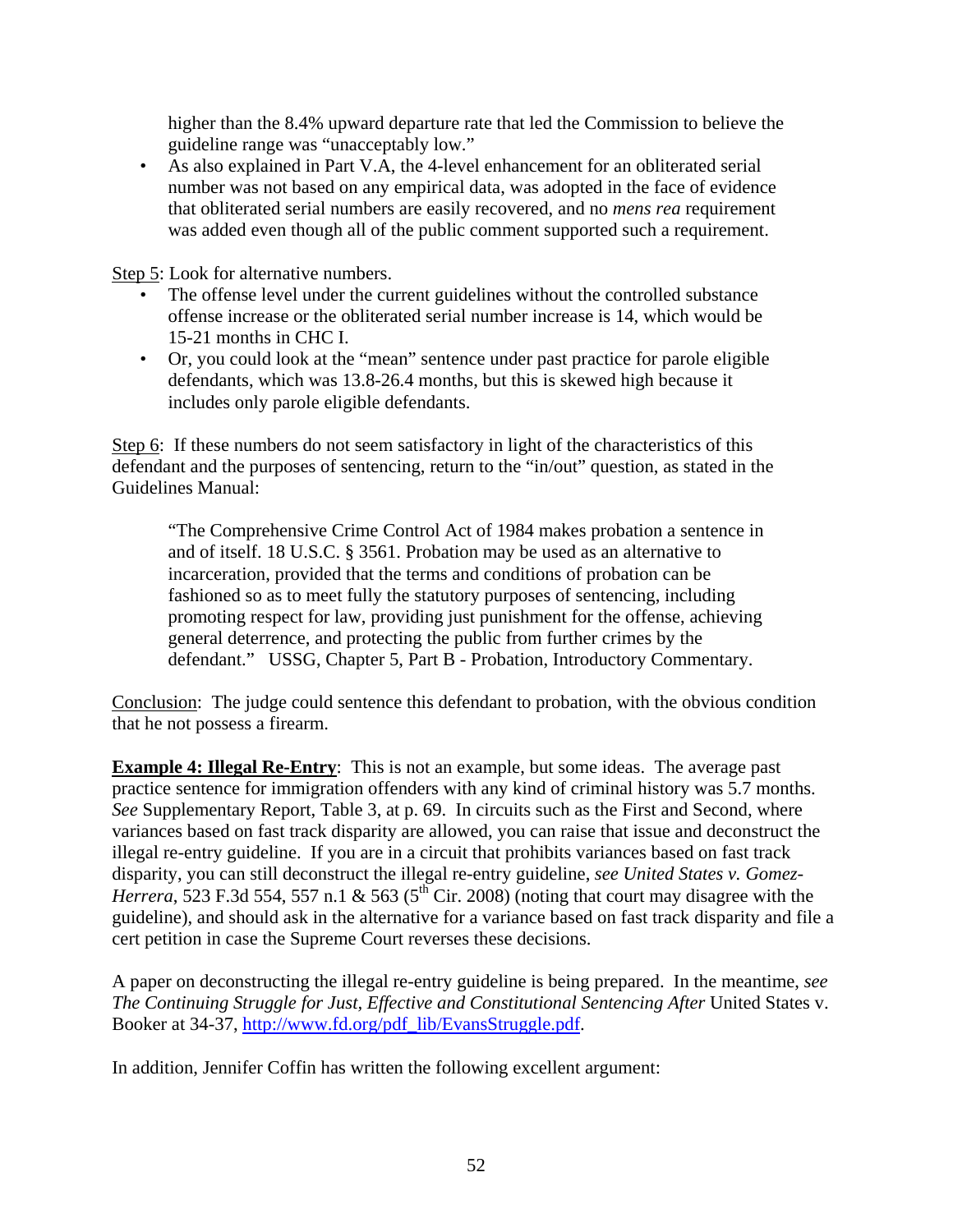The Commission has long recognized that "departures serve as an important mechanism by which the Commission could receive and consider feedback from courts regarding the operation of the guidelines." USSC, *Report to Congress: Downward Departures From the Federal Sentencing Guidelines*, at 5 (Oct. 2003) ("Downward Departures"), http://www.ussc.gov/departrpt03/departrpt03.pdf; see USSG ch. 1, intro, pt. 4(b); *see also* 28 U.S.C. § 994(o) ("The Commission periodically shall review and revise, in consideration of comments and data coming to its attention, the guidelines promulgated pursuant to the provisions of this section."). As envisioned by the original Commission, "such feedback from the courts would enhance its ability to fulfill its ongoing statutory responsibility under the Sentencing Reform act to periodically review and revise the guidelines." *Downward Departures*, at 5. Congress, too, expected that comments and data coming to the Commission's attention would be instrumental in the overall improvement of the guidelines:

In a very substantial way, this subsection [will] provid[e] effective oversight as to how well the guidelines are working. The oversight would not involve any role for the Commission in second-guessing individual judicial sentencing actions either at the trial or appellate level. Rather, it would involve an examination of the overall operation of the guidelines system to determine whether the guidelines are being effectively implemented and to revise them if for some reason they fail to achieve their purposes.

#### S. Rep. No. 98-225, at 178 (1983).

 The Commission has explained that, in practice, "a high or increasing rate of departures for a particular offense, for example, might indicate that the guideline for that offense does not take into account adequately a particular recurring circumstance and should be amended accordingly." *Downward Departures* at 5. In 2004, prompted in part by "public comment that the guideline penalties for all homicides, other than first degree murder, were inadequate and in need of review," the Commission looked at the data for second degree murder and "found that in 2002, courts departed upward from the guideline range in 34.3% of the cases." *See* USSG, App. C, Amend. 663 (Nov. 1, 2004) (Reason for Amendment). "Data also showed a high level of upward departure sentences for some other homicide offenses, such as voluntary manslaughter, which had a 28.6% upward departure rate in 2002." *Id*. "Based upon such indications that the sentences may be inadequate for these offenses, the Commission increased the base offense levels of many of the homicide guidelines to punish them more appropriately and with an eye toward restoring the proportionality found in the original guidelines." *Id*.

 In fiscal year 2001, the rate of downward departure in immigration offenses was 35.6% and accounted for one-third of all downward departures. *Downward Departures*, at 38, 41-42. This prompted the Commission to amend § 2L1.2 to provide graduated enhancements based on the prior conviction in an effort to reduce the rate of downward departures. *Id*. at 16-17. At the time, the Commission explained that the amendment "responds to concerns raised by a number of judges, probation officers, and defense

attorneys . . . that § 2L1.2 sometimes results in disproportionate penalties because of the 16-level enhancement" and that the "criminal justice system has been addressing this inequity on an ad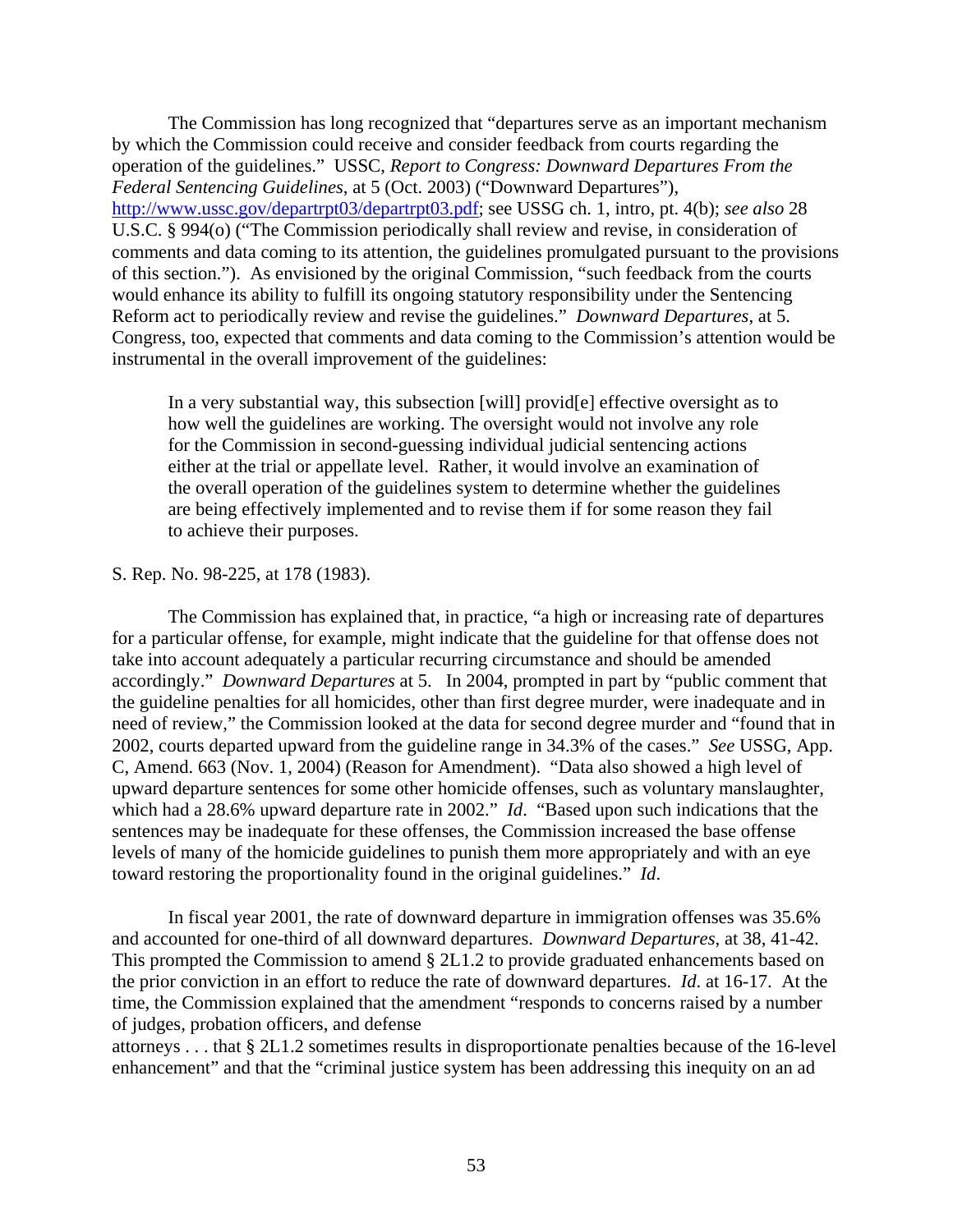hoc basis in such cases by increased use of departures." *See* USSG, App. C, Amend. 632 (Nov. 1, 2001).

 However, the Commission's action in 2001 has not operated to reduce the rate of downward departure for illegal reentry, which remain as high as ever. In 2006, based on motions by the government and determinations by the courts, 36.5% of sentences imposed for illegal reentry were lower than the advisory guideline range, not including sentences reduced for substantial assistance under § 5K1.1. *See* USSC, 2006 Sourcebook of Federal Sentencing Statistics, tbl. 28 (2006); *see also* USSC, 2007 Sourcebook of Federal Sentencing Statistics, tbl. 28 (2007) (showing below-guidelines sentences in 40% of illegal reentry cases). The trend continues in the wake of *Gall* and *Kimbrough*. *See* USSC, Preliminary Post-Kimbrough/Gall Data Report, tbl. 4 (Dec. 2008) (showing below-guideline sentences in 38.2% of illegal reentry cases),

http://www.ussc.gov/USSC\_Kimbrough\_Gall\_Report\_December\_08\_Final.pdf.

 In addition, the Commission receives consistent public comment expressing concerns that the guideline penalties for illegal reentry are too high. *See, e.g*., Letter from Jon Sands to Hon. Ricardo Hinojosa, Re: Comments on Proposed Amendments, at 2-3 (Mar. 6, 2008); Letter from Jon Sands to Hon. Ricardo Hinojosa, Re: Proposed Priorities for 2007-2008, at 19 (July 9, 2007); Letter from Jon Sands to Hon. Ricardo Hinojosa, Re: Proposed Amendments Relating to Immigration at 3-4 (Mar. 2, 2007); Testimony of Jon Sands and Reuben Cahn before the U.S. Sentencing Commission Re: Proposed Immigration Amendments, San Diego, California (Mar. 6, 2006), all available at http://www.fd.org/pub\_SentenceLetters.htm.

 By the Commission's own analysis and practice, the high rate of downward departure under § 2L1.2 indicates that the guideline does not adequately reflect the considerations before the courts in illegal reentry cases and should be amended to allow the courts to impose lower sentences that are within the guidelines, which would have the desired effect of reducing the rate of downward departure. Until then, the actual sentences imposed for illegal reentry offenses, including the widespread use of government-sponsored downward departures, demonstrate that the current guideline is greater than necessary to achieve the goals of sentencing under §  $3553(a)(2)$ .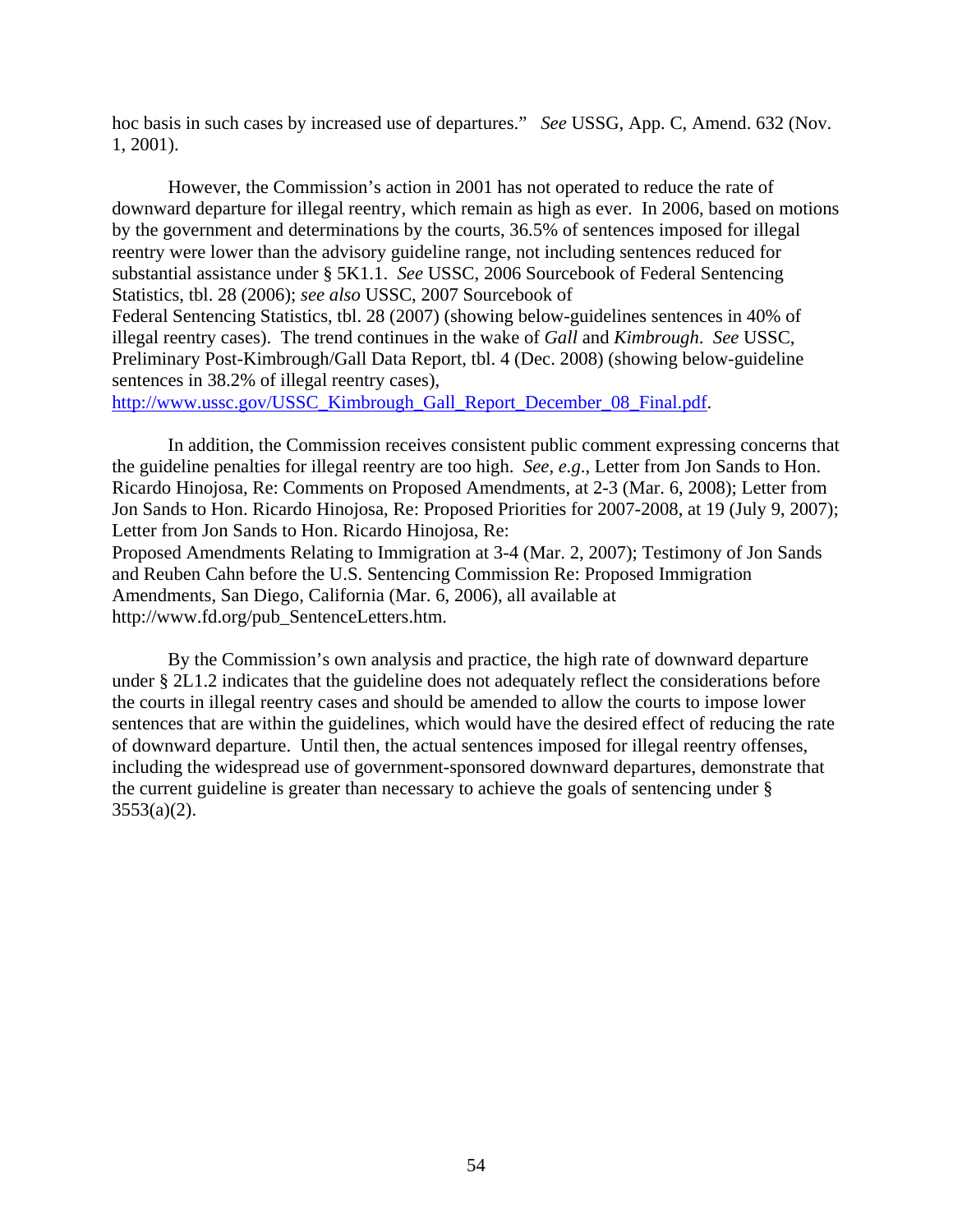### **APPENDIX**

## **Publication 107 at II-70-74, Office of Probation and Pretrial Services, Administrative Office of the United States Courts, Revised March 2005**

#### **Sentencing Recommendation and Justification**

The sentencing recommendation and justification are critical components of the presentence report. The process of making a recommendation begins with a careful assessment of all of the facts pertaining to the defendant and the case, followed by a determination, based on the applicable statutes and guidelines, as to what the officer believes to be an appropriate sentence. The justification is the officer's explanation of the facts and laws that shaped the recommendation.

When recommending a sentence, the officer should keep inmind the factors identified in 18 U.S.C. § 3553 that are considered by the court when imposing a sentence:

(a) Factors to be considered in imposing a sentence. -- The court shall impose a sentence sufficient, but not greater than necessary, to comply with the purposes set forth in paragraph (2) of this subsection. The court, in determining the particular sentence to be imposed, shall consider --

- (1) the nature and circumstances of the offense and the history and characteristics of the defendant;
- (2) the need for the sentence imposed --
	- (A) to reflect the seriousness of the offense, to promote respect for the law, and to provide just punishment for the offense;
	- (B) to afford adequate deterrence to criminal conduct;
	- (C) to protect the public from further criminal conduct;
	- (D) to provide the defendant with needed educational or vocational training, medical care, or other corrective treatment in the most effective manner;
- (3) the kinds of sentences available;
- (4) the kinds of sentence and the sentencing range established for the applicable category of offense committed by the applicable category of defendant as set forth in the guidelines that are issued by the U.S. Sentencing Commission pursuant to 28 U.S.C. § 994(a)(1) and that are in effect on the date the defendant is sentenced;
- (5) any pertinent policy statement issued by the Sentencing Commission pursuant to 28 U.S.C. § 994(a)(2) that is in effect on the date the defendant is sentenced;
- (6) the need to avoid unwarranted sentence disparities among defendants with similar records who have been found guilty of similar conduct; and
- (7) the need to provide restitution to any victims of the offense.

The presentence report is constructed so that PartA (The Offense), Part B (The Defendant's Criminal History), and Part C (Offender Characteristics) will meet the requirements of 18 U.S.C. § 3553(a)(1). Part D Sentencing Options will provide the information required by 18 U.S.C. §§ 3553(a)(3), (4), and (5), and in doing so, fulfill the requirements of 18 U.S.C. §  $3553(a)(6)$ .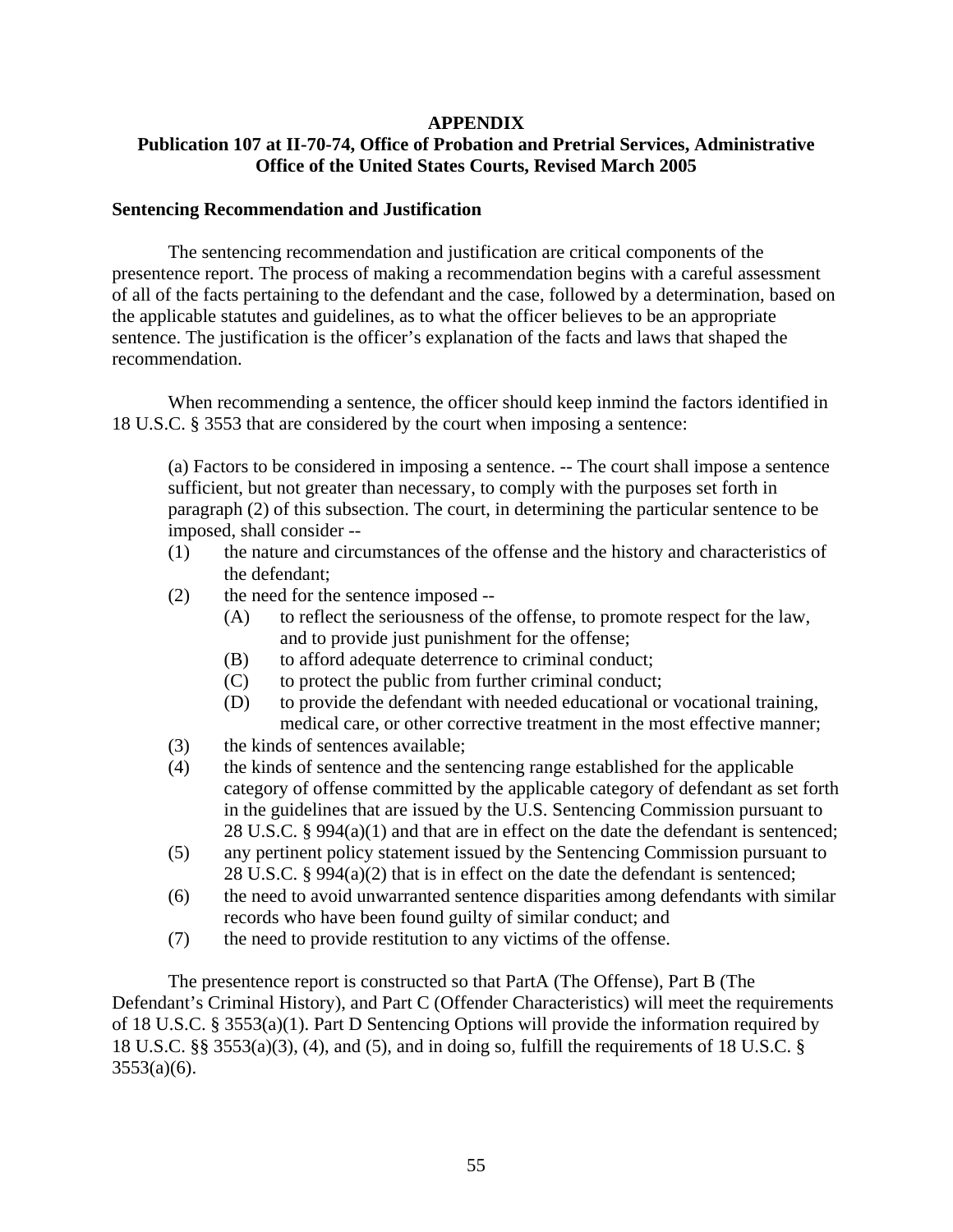Any sentence recommended must be "sufficient, but not greater than necessary, to comply with" the statutory sentencing purposes. It is important, therefore, for the officer to assess the information contained in the presentence report in this light. Officers may wish to consider the following questions during the assessment. The questions are not exhaustive, but are designed to stimulate and inform the process:

In assessing the seriousness of the offense:

• What was the duration and extent of the offense? Was it an isolated incident or of fairly short time frame or did the offense occur over a long period of time: months or years?

• What was the level of sophistication or complexity of the offense, planning or concealment? Was the offense relatively simple or easily discoverable?

• Was it a violent crime? Was there a weapon and how was it used? What type of  $weapon(s)?$ 

• How many victims were affected by the offense? To what degree or extent (monetary, psychologically, physically; temporary, permanent)? Were any victims particularly vulnerable? What is the likelihood of restoring the victim through restitution?

In assessing respect for the law:

• Does the defendant have a history of aggressive or non-compliant behavior, particularly with law enforcement or authorities (e.g., resisting arrest, assaulting police, failure to appear or escape, etc.)?

• Has the defendant been cooperative?

• Have there been successful or unsuccessful prior periods of supervision?

• Has the defendant demonstrated by words and actions acceptance of responsibility for his/her offense?

• What is the defendant's attitude toward the system (e.g., arresting agents, probation/pretrial, prosecuting attorney, court, etc.)?

• Has there been any attempt to obstruct justice?

• Has the defendant had few or many encounters with the criminal justice system?

• Does the defendant have gang affiliations or other long-term criminal associations?

• Does the defendant have any pending criminal matters, including outstanding warrants, revocations, additional offenses?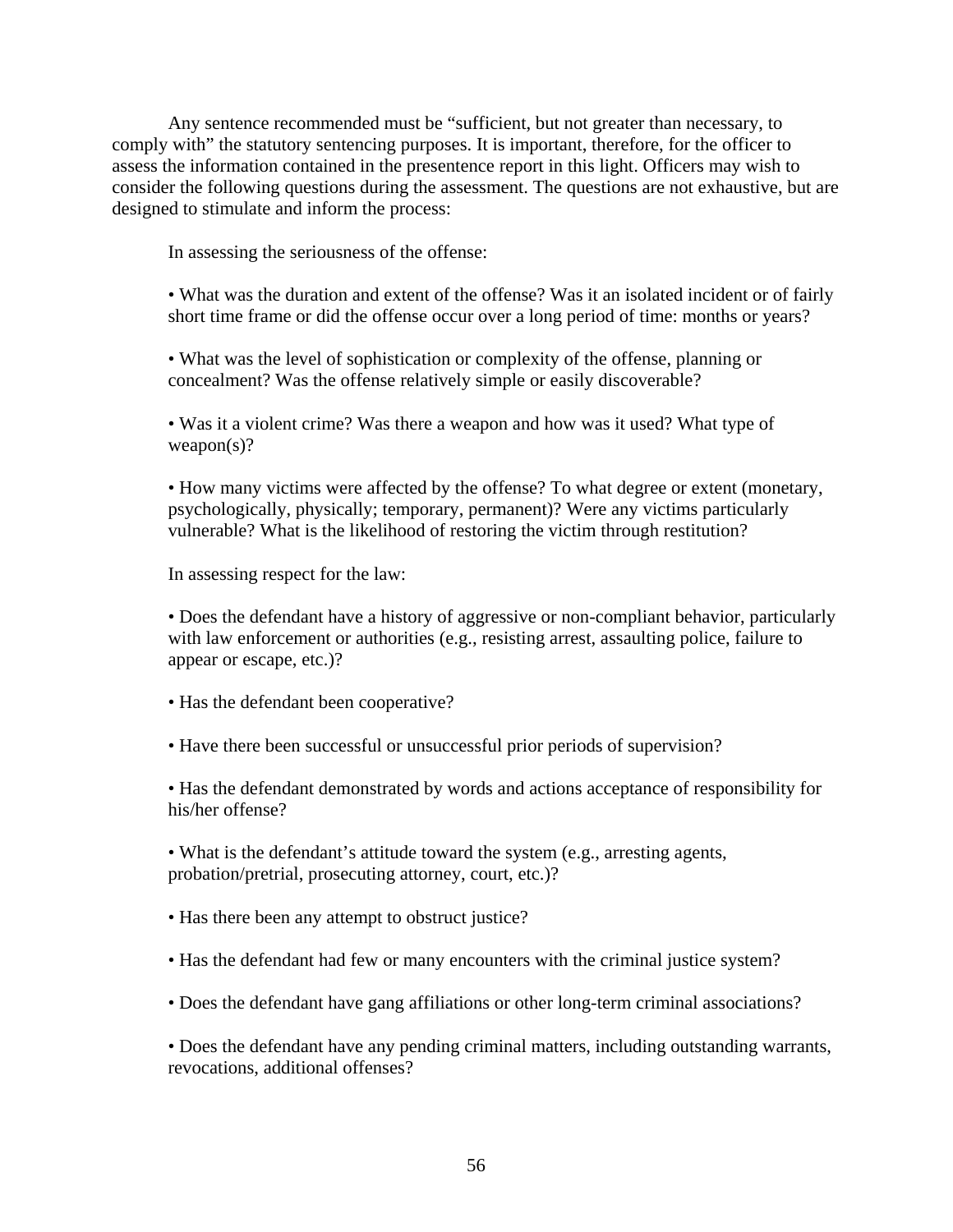In assessing just punishment:

• Does the defendant have a past pattern for similar conduct?

• What was the defendant's role in the offense in comparison to co-conspirators or other participants?

- What were the motivations of the defendant for committing the offense?
- What sentences were imposed on like-situated co-conspirators?
- Has the defendant cooperated with law enforcement and to what degree?

• Does the defendant have insight into his/her criminal conduct? Is the defendant genuinely motivated to change?

In assessing adequate deterrence:

- Have there been prior incarcerations and for what duration?
- Were there prior periods of supervision and if so were they successful or unsuccessful?

• What does this defendant need to keep from re-offending? What is the best place for the defendant to receive that assistance: prison or the community?

- Does the defendant have any untreated addictions or other serious impediments?
- What kind of support network does the defendant have from family, friends or the community? Are those positive or negative influences?

• Is the defendant currently in treatment? Has the defendant had past successes or failures with treatment?

In assessing protection of the community:

• Does this defendant pose a physical danger to the community at large, to certain types of individuals (e.g., children, the elderly, minorities, etc.) or to specific individuals?

• Does this defendant pose any other danger or risk to the community, to certain types of individuals or to specific individuals? For example did the offense involve child pornography, cyber crimes, identity thefts, investment scams, etc.?

In assessing the needs of the defendant:

• Educational level: Does the defendant have any language barriers? Does the defendant have any learning disabilities? Does the defendant have at least a high school diploma or GED? Has the defendant expressed an interest in acquiring core education?